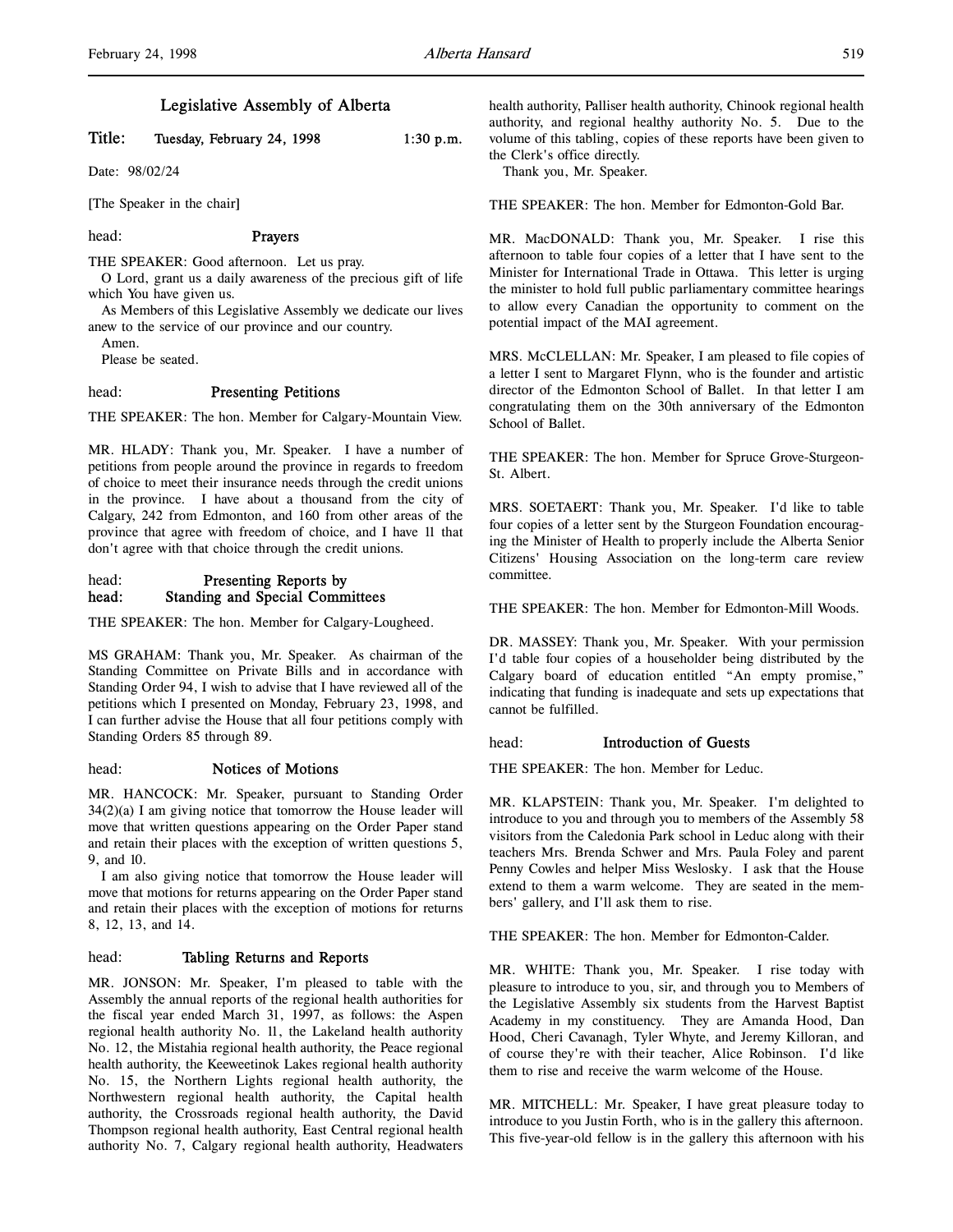mother, Bonnie, who is a researcher in our research bureau. He's very interested in politics, has an extremely firm handshake, and probably has a promising future as a Liberal politician.

# head: Oral Question Period

### Education Funding

MR. MITCHELL: Mr. Speaker, in this brochure the Calgary public school board states that

the provincial government is on the right track in promising to reinvest in public education. But after careful analysis Trustees have concluded that so far, it is an empty promise.

In addition, this poll commissioned by the government itself indicates that Calgarians want lower class sizes and they want better pay for their teachers. The Premier has got a fight going with the mayor of Calgary, a fight going with the regional health authority in Calgary, a fight going with the Catholic bishop in Calgary, and a fight going with the Calgary public school board. My question . . .

AN HON. MEMBER: Get out of town.

MR. MITCHELL: Yeah. My question, Mr. Speaker, is to the Premier. Since the Premier doesn't believe the mayor, doesn't believe the Catholic bishop, doesn't believe the Calgary health authority, why is he arguing with the Calgary public school board when they tell him that they are \$8 million short for teachers' salaries?

MR. KLEIN: First of all, Mr. Speaker, I haven't seen the document. I'm not arguing with anyone. I'm not arguing with the mayor. As a matter of fact, the Provincial Treasurer went down to meet with the mayor on Friday, and everything seemed to be copacetic. I met with the chairman of the Calgary regional health authority about a week and a half ago, and he's reasonably pleased with the way things are going. Yes, he identified some pressure points. We'll look at those pressure points, and if adjustments are needed, then we'll make the appropriate adjustments. I'm not picking a fight with the incoming bishop of Calgary at all. As a matter of fact, I'm going to have a very nice meeting in a few days with Archbishop MacNeil, and we'll discuss a number of issues related to the Catholic church, Mr. Speaker. So we're not fighting with anyone.

#### 1:40

Relative to education, Mr. Speaker, it was identified as the number one priority of this government. Significant additional funds, over \$300 million in additional funds over the next three years will go back as a reinvestment in education: a reinvestment to provide more teachers and teachers' aides, a reinvestment to provide for early intervention as it relates to reading, a reinvestment to alleviate classroom sizes, a reinvestment to address the needs of special-needs students, a reinvestment to address the problems of sparsity and distance. I think that this is a significant reinvestment. I would say to the Calgary board of education that I don't want to argue with the Calgary board of education; I want to work with the board of education in the spirit of co-operation and not confrontation.

MR. MITCHELL: The only element that's consistent in all these controversies is the Premier himself, Mr. Speaker. That's got to say something.

Why won't the Premier listen to Calgarians and to the Calgary

public school board and give them the budget they need to fix the class size problem in Calgary?

MR. KLEIN: Mr. Speaker, I think that we have done a reasonable job, a good job in addressing the needs not only of the Calgary board of education but the 62 or 63 school districts throughout this province. I would like to point out something, and I've pointed this out before. Certainly you have to spend a reasonable amount, but you've got to make sure that those dollars are directed to the right places and for the right reasons. I pointed out before that on a percentage basis Alberta is doing very well indeed, probably better than any other jurisdiction in Canada and better than I believe it's about six jurisdictions in the United States in terms of providing dollars to the classrooms.

Mr. Speaker, what has this resulted in? Well, I happen to have the third international mathematics and science study in my hand here today. Alberta's grade 12 students achieved the third highest score in science literacy and the fifth highest score in mathematics literacy compared to students in the 24 countries and provinces taking part in the third international mathematics and science study. The Alberta results were very comparable with other students from Canada and significantly higher than the results of students in the United States.

Mr. Speaker, our students – and that's the important thing about education. The most important component in education is the students, and our students are doing quite well thank you.

# Speaker's Ruling Recognizing a Member

THE SPEAKER: Just a short message to the hon. Member for Spruce Grove-Sturgeon-St. Albert. I do believe that you would want to catch my eye later on in the question period. You keep going in the direction you are, and I will unfortunately not be able to see you.

# Education Funding (continued)

MR. MITCHELL: So fifth place is okay in education, but it's not okay in taxation, Mr. Speaker: money first, children second.

Why won't the Premier at least co-operate with, side with kindergarten students, second language students, and children with severe needs rather than underfunding their programs in Calgary by \$2.6 million? Can't you co-operate with them?

MR. KLEIN: Mr. Speaker, those are precisely the people we are co-operating with, those students and their parents. Clearly identified in the education budget are those areas of education: early intervention in reading so that students by the time they reach grade 3 can in fact read, a return of full funding for ECS, kindergarten, a clear identification of class size as a problem and a clear identification of special-needs students and more dollars going to those programs.

THE SPEAKER: Second Official Opposition main question. The hon. Member for Edmonton-Norwood.

### Child Welfare

MS OLSEN: Thank you, Mr. Speaker. Over the past four years as welfare rates have dropped, the number of child welfare cases has risen. The minister refuses to explore a correlation between the two. To the Minister of Family and Social Services. You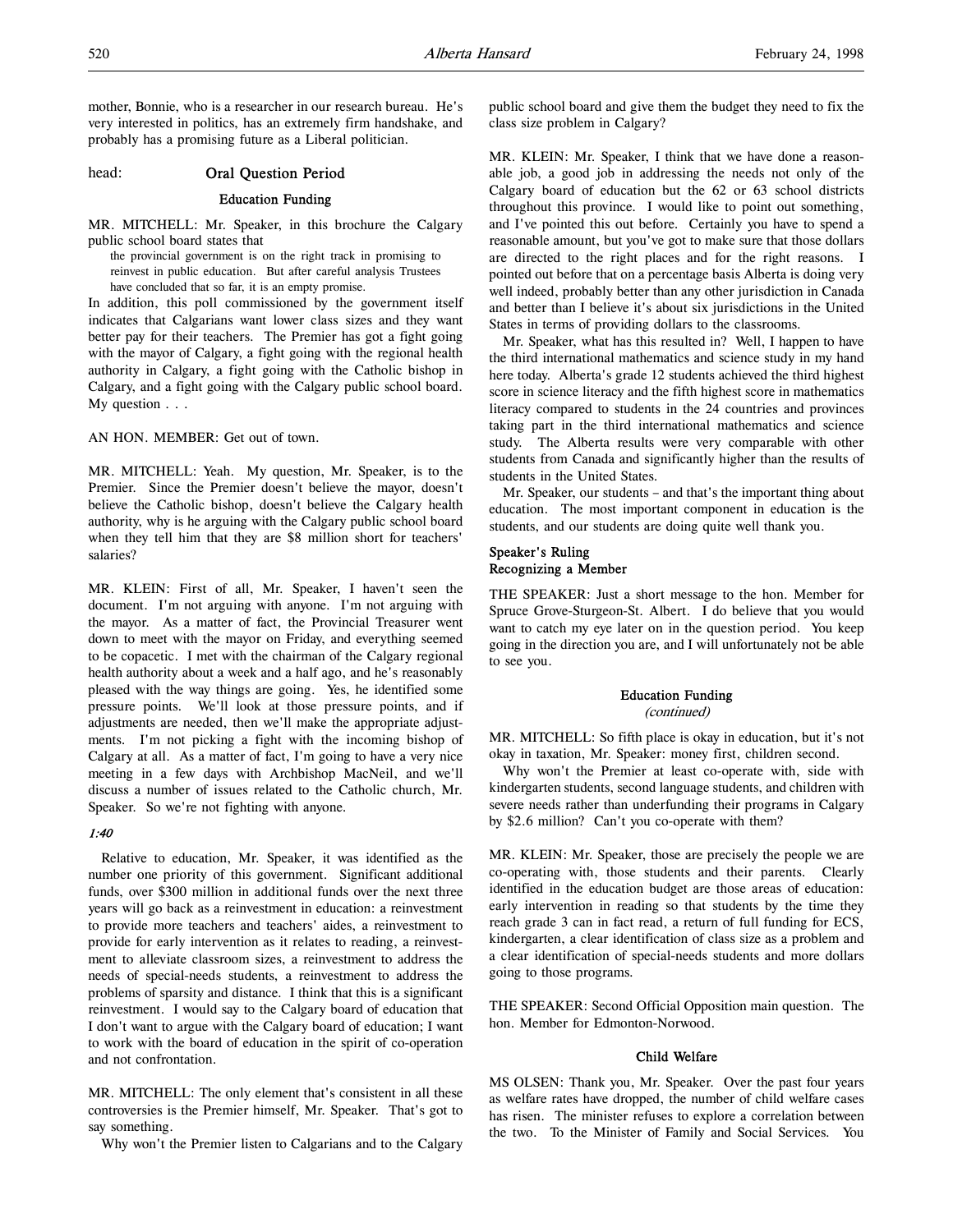DR. OBERG: Thank you, Mr. Speaker. I must say that the hon. member is probably referring to the study that was presented to the SPC last evening by the Edmonton Social Planning Council. That study talked to 38 people, 38 out of the 11,000 people we have on the child welfare caseload. For me to answer that question and find out the exact reason, I would have to go into fetal alcohol syndrome; I would have to go into 110,000 different explanations as to why. But I think what I will do is quite simply quote from the Premier of the province to the west of us: the government with unlimited amounts of money could not solve these problems; it needs a community response.

MS OLSEN: Thank you, Mr. Speaker. What percentage of families involved with child welfare services are current SFI and AISH recipients or past recipients deemed ineligible?

DR. OBERG: Mr. Speaker, what we have at the moment is approximately 6 percent of the people on welfare falling into this category.

MS OLSEN: In the past four years what increase has your department reported in the number of families involved with child welfare due to the fact that parents were unwilling or simply unable to provide for the children?

DR. OBERG: Mr. Speaker, that's a fascinating question. We have seen an increase. In the Edmonton Social Planning Council report that was given last night, they used the words: the guardian of the child is unable or unwilling to provide the child with the necessities of life. Period. The actual Child Welfare Act goes on, and I'll read what the actual section from the Child Welfare Act states:

- . . . including failing to obtain for the child or to permit the child
- to receive essential medical, surgical or other remedial treatment
- that has been recommended by a physician.

Mr. Speaker, we have seen an increase in this caseload. The majority of the caseload that we have seen the increase in is 16 and 17-year-old children who have essentially been removed from their families, who have been kicked out from their families and have gone on the child welfare caseload. For the hon. member and for the Edmonton Social Planning Council to link the increase in child welfare cases with the decrease in welfare cases based on 38 interviews is absolutely ludicrous.

MS CALAHASEN: Mr. Speaker, I'd like to supplement that if I may. One of the factors that I think has been ignored is the fact that increasing expectations of communities for services to more children and families is attributed to their participation in the redesign of services to children. But one of the areas that I think is really important is that when you look at the Children's Advocate's annual report, one of the things he indicated is that from his reading of the preliminary service plans prepared by steering committees in the 18 regions, communities are identifying numerous creative ways to support families and children. I think that's the key when we start to look at some of the caseload issues we're talking about, because identification of those caseloads has increased in the community awareness. Now they're moving into where the community will take over to be able to deal with that, and I think that's a key issue.

## Health Care System

MRS. SLOAN: A new standard of health care is rapidly emerging in communities and cities across Alberta described as pressure points in one breath and accompanied by a now-hollow commitment to the Canada Health Act. Conservative politicians and their appointed regional designates promote these standards in the name of fiscal restraint. To the Minister of Health: could the minister tell the Assembly how often and in what numbers patients from northern regions are now regularly bypassing Edmonton and being transported to Calgary or Vancouver for medical treatment?

## 1:50

MR. JONSON: Mr. Speaker, it's my understanding that not during the past two weeks but in the six or so weeks previous there were six patients transferred to other locations to be able to access intensive care unit, ICU, beds. I'd also like to point out – and I've reported in the House before, but I would like to just generally emphasize it again – that there has been a very significant amount of additional funding allocated to the Capital regional health authority. Secondly, the Capital health authority has opened additional ICU beds.

The other point that I'd just like to make because I do think that it bears upon this particular issue is that we have coming into the Capital health authority on a fairly regular basis people seeking treatment from, let's say, the Northwest Territories and needing access to the ICU beds in the Capital health authority. So we are not by any means a regular exporter of patients for this particular need.

MRS. SLOAN: Again to the Minister of Health: could the minister tell the Assembly what the longest wait for a bed in Edmonton has been within the last 30 days?

MR. JONSON: No, Mr. Speaker, I cannot give you the longest waiting time. I know that there have been waiting times. I also know that the Capital health authority has been dealing with a particularly busy time in terms of demands on their emergency system. They have been caring for patients. As I've said, additional dollars in a very significant way have been allocated to the Capital health authority. The Capital health authority is working to expand their capacity.

MRS. SLOAN: Well, how about seven and a half days.

To the Premier: how far is this government going to stretch the principle of accessibility in the name of fiscal restraint and pressure points?

MR. KLEIN: Well, certainly, Mr. Speaker, the issue of accessibility is one of the fundamental principles contained in the Canada Health Act, and again it's a priority of this government to make sure that adequate medical care is not only accessible but is comprehensive and is there for the patients when they need it. I'll have the hon. minister supplement.

MR. JONSON: Certainly, Mr. Speaker, the Premier has indicated our support of the importance of accessibility in our health care system. The other thing that I think should be pointed out when various statistics are quoted is that when we're talking about the emergency departments in the Capital health authority, yes, there have been extensive waits on the part of some patients for a regular bed in a ward, but when it comes to patients receiving treatment, having a bed, if that is what is necessary for their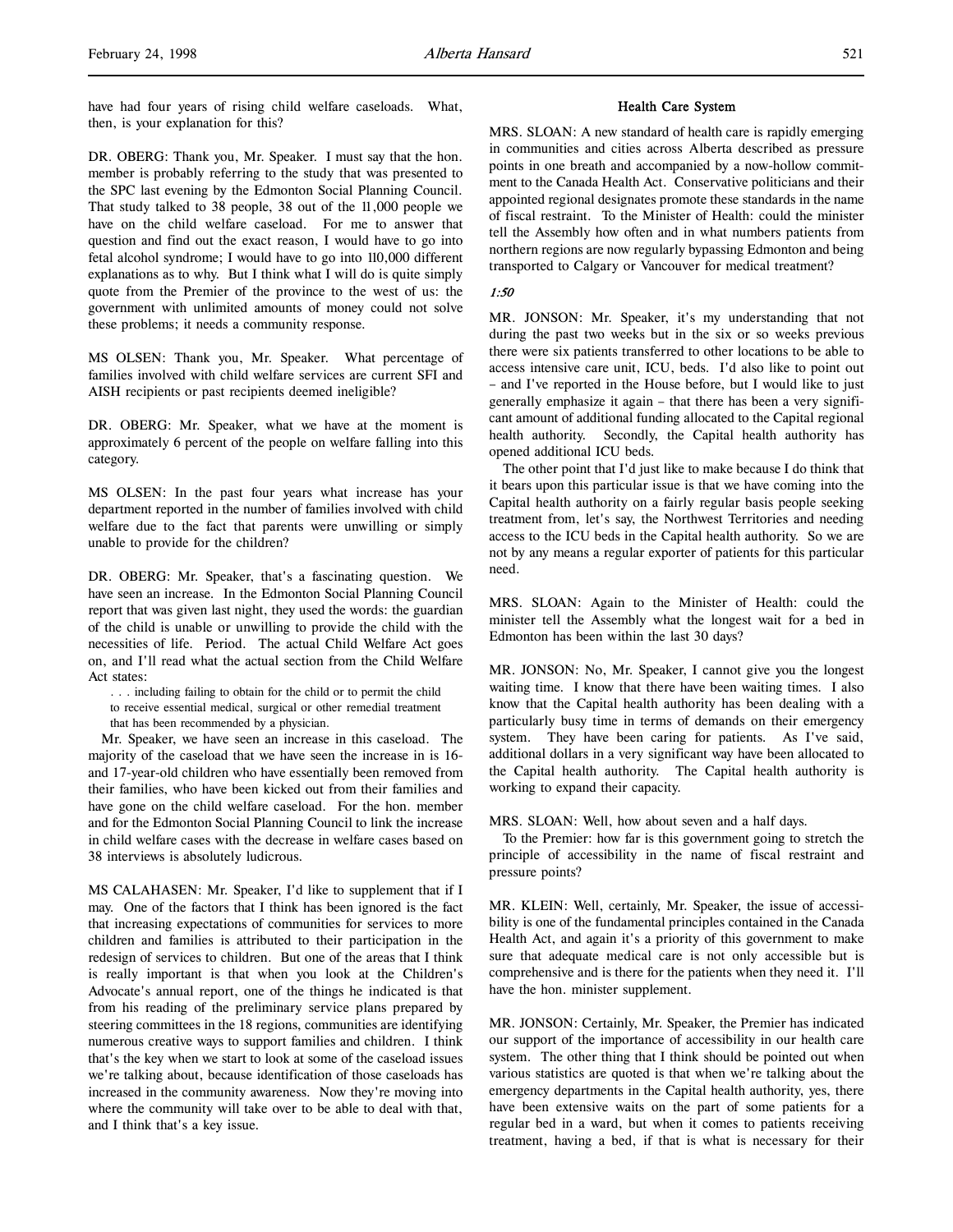condition, in the emergency ward, those, I'm assured, have been provided.

## School Custodians' Strike

MS BARRETT: Mr. Speaker, the custodial workers at Calgary's Catholic school board have been out on strike for a month now because their board is being forced to contract out custodial services by this government's policy of privatizing at any cost. I remind the government that studies, including the government's own studies, show that privatized, contracted-out custodial services are no more efficient and, in fact, result in dirtier and less safe schools. Even the new Catholic bishop for Calgary has sent out a letter to both sides at the bargaining table stating that contracting out contravenes Catholic teaching, and I've got copies to file for the Assembly. My question, then, to the Premier is this: will he commit today to rescinding his government's policy of forcing school boards to contract out at any cost and remove the only roadblock in the way of an agreement between the Calgary Catholic school board and its custodial workers?

MR. KLEIN: Mr. Speaker, there wasn't really a question there; there was a comment or an allegation. We are not forcing school boards to do anything of the kind. We challenge school boards to find efficient and effective ways of doing things. If contracting out fits into their own business plans, then that is entirely up to the board.

Relative to the situation as it affects the strike, I will have the hon. Minister of Labour supplement.

MR. SMITH: Thanks. Mr. Speaker, what the Premier says is exactly true. There is nothing either from this department or any other that I know of that directs school boards in how to do their business. In fact, some of them have done better than others, and that's Alberta ingenuity at work. The only other thing we have with respect to this particular work stoppage is that we have offered mediation. They have come and gone from mediation, and we are in constant contact with the two parties.

MS BARRETT: Well, how can the Premier say that his government has no policy to contract out at any cost, when a memo sent to every superintendent – I've got a copy; I can send him a copy – says that as of April 1 funding for school maintenance will be based upon, quote, the market cost of privatized contractors. I've got it right here.

MR. KLEIN: Mr. Speaker, that memo didn't come from us. That came from the administration of the Catholic school board in the city of Calgary. If that's a policy of that particular board, well, so be it. We don't dictate that policy.

MS BARRETT: Well, then perhaps the Premier can answer this. How can he justify forcing a policy on the Catholic school board that clearly contravenes Catholic teachings? I quote from the bishop: "Contracting out offends seriously against Catholic principles."

MR. KLEIN: Well, Mr. Speaker, I am not going to get into an argument with the bishop. If the bishop wants to send some directives to both the union and the school board, that is entirely the prerogative of the bishop.

I have to reiterate that there is no policy on the part of this government to direct boards of education or hospital authorities or

municipalities or any of the other agencies that depend on government for financing. We simply do not send out directives ordering them to contract out services. That is entirely up to them.

MR. SMITH: Mr. Speaker, could I just add a couple of quick words to that? It's my understanding of the issue that they have now reached agreement on many of the specific topics. The outstanding issue in this particular labour dispute is the ability for the school board to have the authority to contract out, and that's what created this dispute.

# Speaker's Ruling

# Questions outside Government Responsibility

THE SPEAKER: Before calling on the hon. Member for Calgary-McCall, I would also like to point out to all members Beauchesne 409(6), which says, "A question must be within the administrative competence of the Government." I am not sure that Catholic theology or ideology is within the administrative competence of the government.

# Child Welfare

(continued)

MR. SHARIFF: Mr. Speaker, the Edmonton Social Planning Council put out a report yesterday titled Alberta facts. The report states that between March 1993 and March 1995 the number of child welfare cases bringing children into care under section 2(c), which applies to guardians who are unable or unwilling to provide their child with necessities of life, increased by 570 cases. The report alleges that the increase in the caseload is attributable to intensifying poverty and that conscientious social workers apprehend children from very poor families. Could the Minister of Family and Social Services confirm, deny, or provide an explanation of why his department apprehends children because the family is poor?

DR. OBERG: Mr. Speaker, thank you very much for that question. It's an absolutely excellent question. Again, as I stated to the hon. member across the way, last night the Edmonton Social Planning Council gave a presentation to the standing policy committee, and one of the points that they made in their paper was that child welfare workers were actually taking children from the home because the Canada food guide was not being provided; the parents were not providing food to these children. That is anything but the truth. There's a lot of words that we cannot use in this House, in this Legislature, but what was said last night in the report from the Edmonton Social Planning Council was absolute garbage.

# 2:00

MRS. SLOAN: Point of order.

DR. OBERG: Mr. Speaker, the child welfare workers do not – I repeat: do not – apprehend children from families simply because they are poor. Under section 2 in the Child Welfare Act there are things such as:

(d) The child has been or there is substantial risk that the child will be physically injured or sexually abused by the guardian of the child.

There are probably 10 different things here that cause child welfare workers to apprehend children from the home. I will say categorically that a lack of food is not one of the reasons child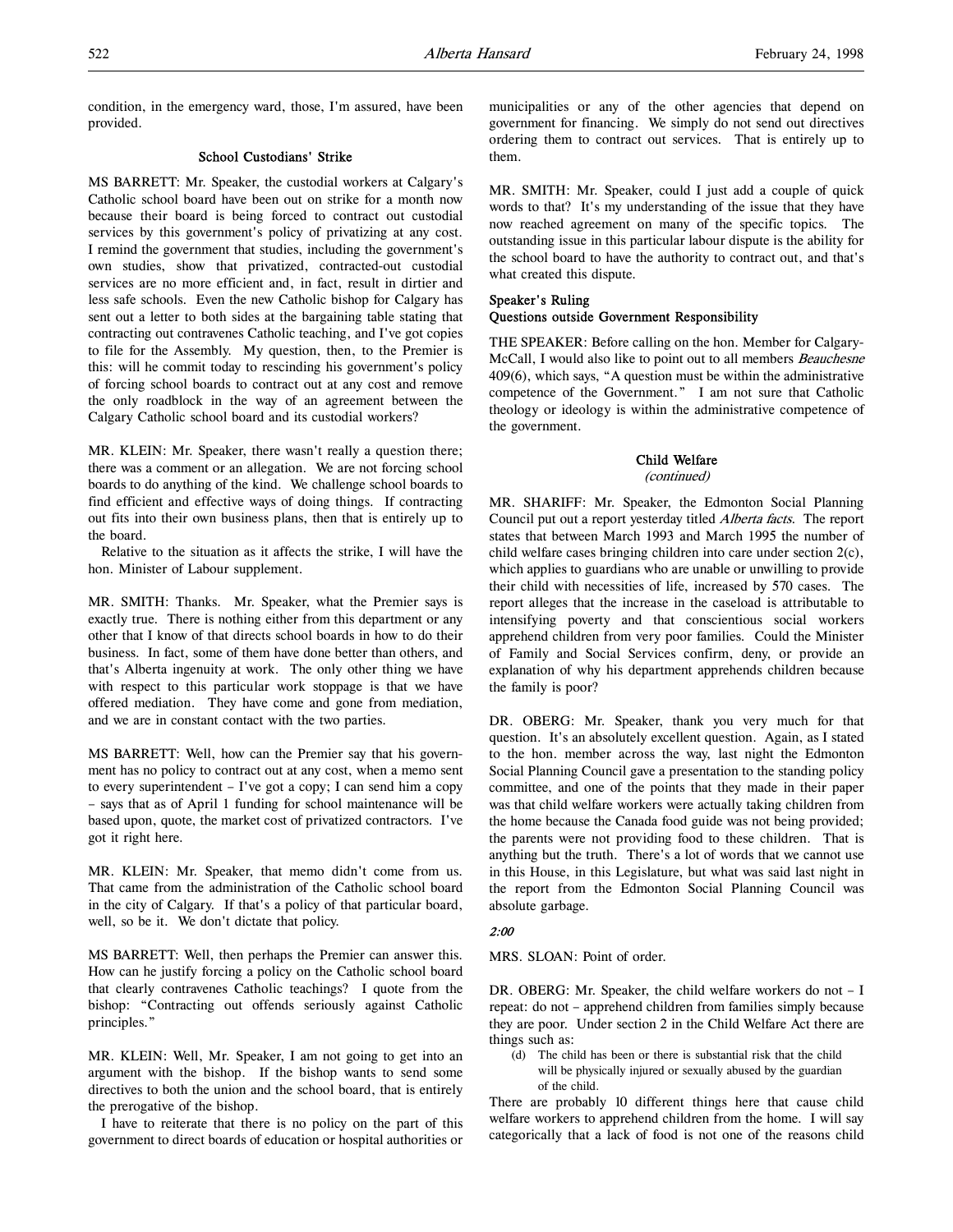welfare workers, especially conscientious child welfare workers, apprehend children. Given the hon. member's background, I would be extremely, extremely insulted if I were that member.

MR. SHARIFF: To the same minister: could the minister confirm, deny, or provide an explanation for the allegations made in the report that frontline social workers are providing frequent and consistent reports suggesting that many families who find themselves in the child welfare system would not be there if they were not so desperately poor and that the number of child welfare cases would drop if the minister increased social assistance benefits to child abusing families?

DR. OBERG: Mr. Speaker, again a very fascinating question, and considering the member's background in child welfare, it's an absolutely excellent question. When you think about the philosophy of that question, what the Edmonton Social Planning Council is actually saying is that if we paid \$100 a month or \$50 a month or \$25 a month more to these families, there would be no child abuse; there'd be no apprehension of children; there'd be no need for child welfare. That's absolutely, again, not true.

Unfortunately, the Edmonton Social Planning Council document is filled with untruths. The numbers that they use are wrong. A lot of the allegations that they use are wrong. This does a great disservice to our child welfare workers. It does a great disservice to the people of Alberta. If the Edmonton Social Planning Council wants to be a credible force in this province, they must provide credible data.

MR. SHARIFF: Mr. Speaker, my final supplementary to the same minister: could the minister confirm that the Edmonton Social Planning Council has a budget of \$600,000 to produce such reports that are damaging to the social work profession, and could he confirm how much of that budget is provided by the taxpayers of this province?

DR. OBERG: Mr. Speaker, last night the Edmonton Social Planning Council stated that their budget was approximately \$600,000. Of that, \$147,000 is in the form of an early intervention project that is funded by this government. The majority of their funding actually comes from the municipal and federal governments. So to the hon. member: yes, it is taxpayers' dollars.

THE SPEAKER: The hon. Member for Calgary-Buffalo, followed by the hon. Member for Bonnyville-Cold Lake.

# Calgary Region Birth Weights

MR. DICKSON: Mr. Speaker, if this government discredits the Edmonton Social Planning Council, let's see how they respond to a report from their own Calgary regional health authority, an authority that said: low birth weights mean fewer healthy babies and mothers, more demands on our health care system. The CRHA reports that the number of low birth weight babies in Calgary is already higher than the provincial average and that number is rising. Low birth weights may be due to another trend also noted by the CRHA. The number of parents who do not have sufficient food all the time has increased from 1995 to 1997 "particularly among parents with children 2-17 years old." My question to the hon. Premier this afternoon is a simple one. Why is the number of low birth weight babies increasing in the wealthiest city in the wealthiest province in Canada? Why is that, Mr. Premier?

MR. KLEIN: Mr. Speaker, I don't want this to be construed as being facetious in any way, shape, or form. It's a perplexing question. It really is. Because certainly the city of Calgary has the lowest unemployment. It has the highest growth of any major city in Canada. The amount of building, new homes going on is unbelievable. It's growing at about 5,000 people a month, I understand. And why this occurs, I do not know. I can tell you this, that I've had a brief discussion with the hon. Minister of Health, and he has promised to launch an investigation as to why there is this particular manifestation.

MR. DICKSON: Mr. Speaker, when the Premier finally takes off his rose-coloured glasses, will he give us a full explanation of why so many Calgary families have been left behind in the prosperity that he likes to boast of in the House day after day after day?

MR. KLEIN: Mr. Speaker, I'm not wearing rose-coloured glasses. I can only pass on to the hon. member the facts, and I'm sure he's already aware of those facts. Calgary has the lowest unemployment of any major city in Canada. Yes, there is phenomenal growth taking place there. That growth is directly attributable to the very accommodating economic climate we now have in the province of Alberta. Why this particular manifestation is occurring in the city of Calgary, I do not have the answer, but as I said before, the hon. Minister of Health has promised to have his officials examine this situation and perhaps at a later date provide some answers.

MR. DICKSON: Mr. Speaker, my final question is this: why another investigation? Why won't the Premier simply accept what his handpicked regional health authority has already clearly told him?

MR. KLEIN: Mr. Speaker, I think it's only fair that we have the opportunity of an examination of the facts. The fact is that, yes, I don't dispute or argue that this is taking place, but we want to know why. What is causing this? Once we can identify clearly what is causing this, then we can address the situation.

THE SPEAKER: Bonnyville-Cold Lake, followed by the hon. Member for Edmonton-Manning.

# Truck Driver Training

MR. DUCHARME: Thank you, Mr. Speaker. On February 20, 1998, the Bonnyville-Cold Lake Commercial Transport Advisory Committee met for the first time. Representatives from the sectors of the transport industry met to discuss various issues. One of the concerns dealt with class 1 drivers' licences. The industry is concerned that private driver training centres are not providing adequate safety training and are not providing loaded trailer driving experiences. Albertans' expectations are that upon completion of the driver training and receipt of a class 1 driver's licence, these drivers are employment ready. Not so, says the industry. To the Minister of Transportation and Utilities: who is responsible in establishing the standards and the auditing of these training centres?

MR. PASZKOWSKI: Thank you, Mr. Speaker. The province of Alberta through Alberta Transportation and Utilities is responsible for providing the auditing and the monitoring of driver training. As far as truck driving is concerned, it's not mandatory, though, that there is preliminary training before the actual licence is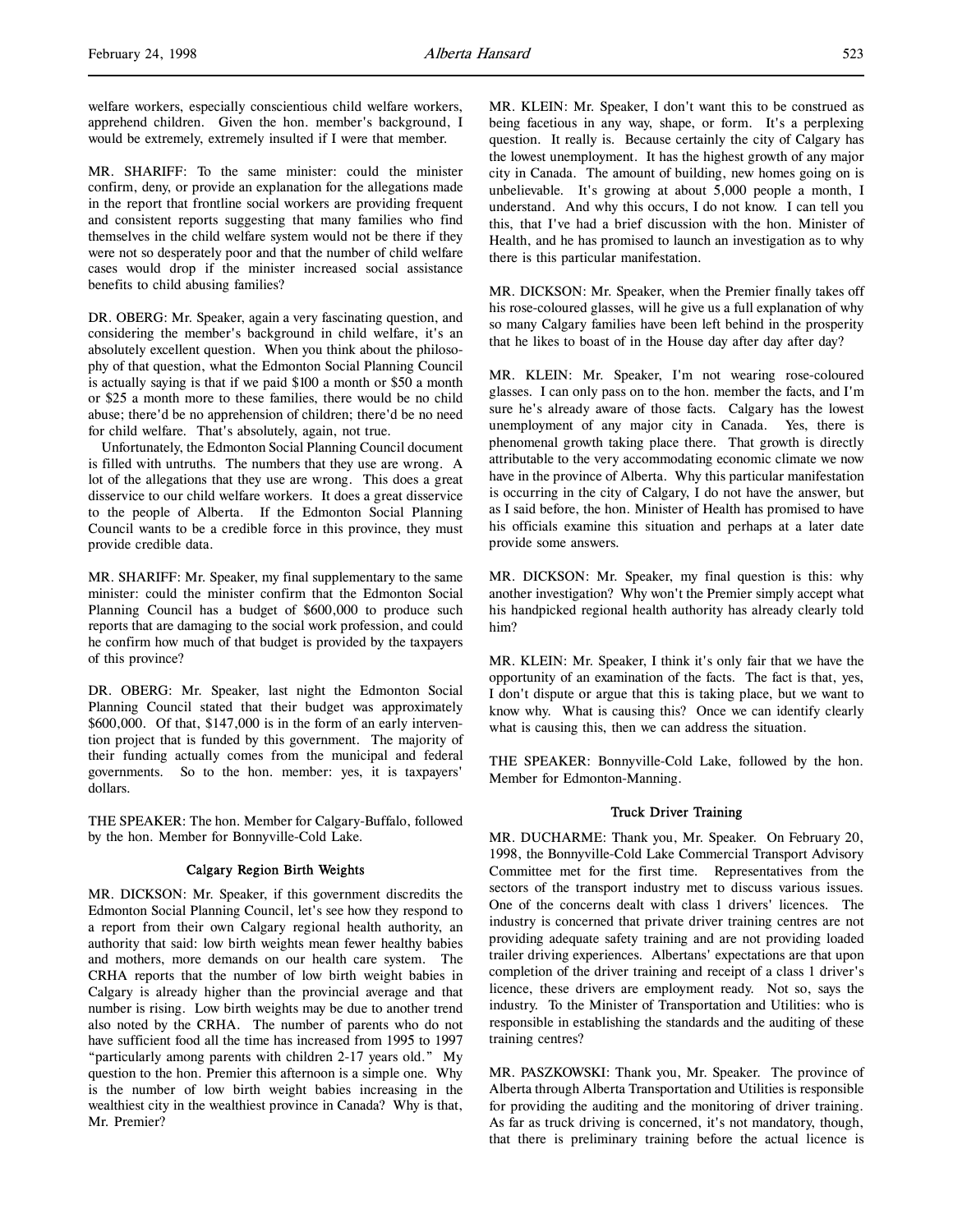applied for, in that the person can go forward and write the exam, and if he's successful, he can go ahead.

The situation with driving training and the curriculum of course is that it's very varied and broad and that truck driving isn't all just truck driving down a highway, as we understand it. There are many, many different types of truck driving. So ultimately, at the end of the day, the instruction has to suit the particular needs of that particular driver. There's a variety of training that can be used. Certainly the province is auditing and monitoring the schools that are there. The type of training that is used by that particular student to obtain his class 1 driver's licence will depend on the requirements of the particular student.

# 2:10

MR. DUCHARME: Mr. Speaker, to the same minister: will the minister consider granting class 1 drivers' licences on a probationary or apprenticeship time period so that all users of Alberta roads can be assured that all commercial transport drivers are truly professional drivers?

MR. PASZKOWSKI: At the present time there is no consideration being given to probationary driving licences. Part of the reason for that is that we basically are in the process of developing a national strategy as far as truck driving is concerned, because truck driving is not something that just happens within one province. So there's a standard trying to be developed. We're working very closely with the industry, and we're working very closely with our provincial brothers in establishing a standardized process. As a matter of fact, we'll be having a meeting as of next week with the industry to develop further the format that we have in place today. Again, it's very difficult to establish something in one province that isn't consistent with all of the other provinces.

THE SPEAKER: The hon. Member for Edmonton-Manning, followed by the hon. Member for Calgary-Currie.

#### Video Lottery Terminals

MR. GIBBONS: Thank you, Mr. Speaker. When Ralph Klein became Premier, there was no such thing as VLT addiction.

# Speaker's Ruling Referring to a Member by Name

THE SPEAKER: Hon. member, please. I hate to interject when you're just starting to form your question, but this has been going on now quite repeatedly. It's "the hon. member" or "the Premier." We don't really refer to names in this Assembly. You are not alone in this, hon. member; just today was the day that I think I should make that statement once again. "Hon. member" or "the Premier" or "the minister." Start again.

### Video Lottery Terminals (continued)

MR. GIBBONS: Thank you, Mr. Speaker. When the Premier became Premier there were no such things as VLT addictions in Alberta. Now 5 percent of adults are problem gamblers, mostly because of VLTs. The government gives a token response of twodays' worth of VLT profits to fight problem gambling. To the Premier: is it government policy to underfund AADAC so that people remain addicted to VLTs?

MR. KLEIN: Mr. Speaker, I don't believe those statements are entirely factual. I don't think they are factual at all. To say that there was no addiction to VLTs or any other kind of gambling is absolutely wrong, but I don't have all the facts and figures in front of me.

If I'm allowed, Mr. Speaker, I would certainly like to have the chairman of the Alberta Alcohol and Drug Abuse Commission respond or supplement.

MRS. BURGENER: Thank you, Mr. Speaker. I would like to provide some information to the hon. member. The 1998-99 AADAC budget, which will be discussed this evening, had an increase of 6.8 percent, about \$2 million. In addition, there was a 2.6 percent increase in general revenue to meet our volume needs and an additional 33 percent to go toward problem gambling and other fee and contract revenues, which are related to a 43 percent increase overall in that area. Quite clearly there are a number of program initiatives which deal with the treatment of problem gambling, and we are quite proud of our effectiveness in this area.

Thank you, Mr. Speaker.

# Speaker's Ruling Anticipation

THE SPEAKER: Hon. member, the question you raised – and I did let you go through with it – is an anticipatory question under the basic understanding of the rules. Quite clearly tonight, starting at 8 o'clock in room 512, the estimates of the Department of Community Development will be reviewed, and it is now my understanding that AADAC is part of that. Now, having let the question proceed, I also let the answer proceed. So in your supplementary question please try and avoid the anticipatory rule with respect to the budget tonight.

## Video Lottery Terminals

(continued)

MR. GIBBONS: Mr. Premier, will you do the right and honourable thing and get rid of VLTs or have a provincewide plebiscite?

MR. KLEIN: Mr. Speaker, we are having a complete review of the Gordon report, as it's referred to, and we have committed to have that review . . .

MR. MITCHELL: Judy didn't do it right in the first place?

MR. KLEIN: No. In answer to an unauthorized supplementary question, one of the recommendations in the report that was accepted was that there be a review of the report prior to August of 1998. We are in the process now of doing that review. Certainly the conference at the university over the past few days will provide some valuable input. The departments, AADAC, and the Alberta Gaming and Liquor Commission are doing their own internal review. Certainly there will be an opportunity for the public to participate in a very meaningful way at a summit that is being planned for the end of April of this year. All of this information will be fed into the review, and at that time we will make a decision as to what changes, if any, need to be made.

MR. GIBBONS: Well, Mr. Premier, what is the government's target for the number of problem gamblers a year from now? Will it go up or down?

MR. KLEIN: Well, Mr. Speaker, of course you target for zero, but you're not going to achieve zero. It's a simple fact of life that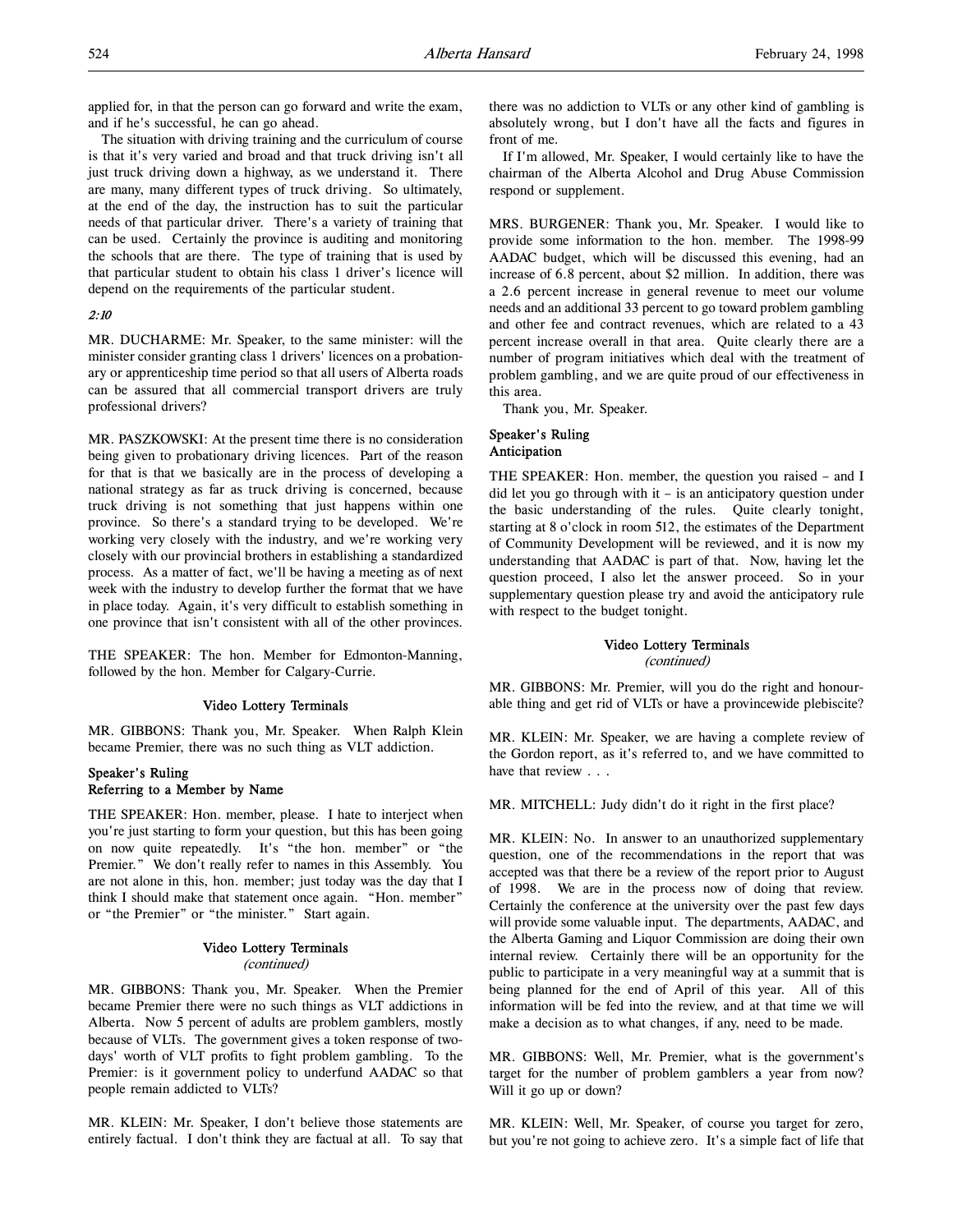even if you've eliminated all forms of legal gambling, people will find a way to gamble. Those people who have a problem with gambling will find a way to gamble. If they can't gamble in Alberta, they'll go to Saskatchewan to gamble or they will go to Las Vegas to gamble. It is a simple fact of life.

You know, I admit that I once had a problem with horse racing. I mean, I couldn't stay away from the track. I used to beat the rail every night. There was a way out of it, though. I bought a horse, and that made things even worse.

Mr. Speaker, you will never achieve zero. You will never achieve zero. People who want to gamble and have an addictive personality will find a way to gamble.

THE SPEAKER: The hon. Member for Calgary-Currie, followed by the hon. Member for Spruce Grove-Sturgeon-St. Albert. Maybe.

# Currie Barracks

MRS. BURGENER: Thank you, Mr. Speaker. Following the announcement of the closure of CFB Calgary a few years ago, the federal government, the provincial government, and the city of Calgary entered into a contractual agreement to develop the planning process for the disposition of Currie barracks. Currently on site there is a supply of housing available, some of which could be used for low-income families who are having difficulty finding affordable housing in the boom currently on in Calgary. To the Minister of Municipal Affairs: what action is being taken to ensure that the federal government will respond to this pressing need for low-income families?

MS EVANS: Mr. Speaker, our department, as the hon. member has cited, has been involved as an equal partner in the planning process for over a year. Currently we are reviewing with the city of Calgary some of the concerns that have been raised by residents as planning issues change in the Currie barracks area. But probably more importantly, I had an opportunity to speak with the minister responsible for the land corporation last fall in Ottawa and underscore the concerns – the low vacancy rate, the need for low-income family accommodation – and recently again have written a letter to that minister urging that the federal government relax its policy and become more involved and more proactive in assisting the development of these lands for housing.

MRS. BURGENER: My first supplemental to the same minister: are there specific funding initiatives that the province is prepared to make so that some of the barracks can become available for low-income housing?

MS EVANS: Again, Mr. Speaker, the private landlord rent supplement program is one of our mechanisms. We have over 1,225 units available for Calgary, and on an urgent, as-needed basis we're prepared to subsidize that tenant's rent to the landlord for any difference between 30 percent of income and the landlord's actual rent. That particular program still has availability within the city to use and support low-income families.

MRS. BURGENER: Finally, Mr. Speaker, not recognizing any response yet from the federal government, what housing has been provided through your department in the city of Calgary to assist the homeless, the hard to house, and those special housing needs of low-income families?

### 2:20

MS EVANS: Mr. Speaker, over 25 percent of the dollars that we spend on housing in Alberta are spent in the city of Calgary. We have over 10,309 units or beds available for people who require housing. We have over 4,000 in the area of community housing. We have 845 lodge beds. We are a partner with the Salvation Army, Horizon Housing, and Elizabeth Housing. We also are involved with private, not-for-profit organizations in the provision of 294 units, 107 special-purpose housing, and 3,796 selfcontained units. And we are doing more than that. We fund the registries in Alberta for part of their costs. The Accessible Housing Society in Calgary is one of those agencies that receives funding from Municipal Affairs to find placements for people that may be hard to house.

One last point, Mr. Speaker. We have department representation on the positive growth task force in Calgary, which along with private developers examines all of those avenues where we can work co-operatively with the city in making housing less of a problem and really allowing those people an opportunity to take part in the Alberta advantage.

THE SPEAKER: The hon. Member for Spruce Grove-Sturgeon-St. Albert, followed by the hon. Member for Calgary-Fort.

# Hunting and Fishing Licences

MRS. SOETAERT: Well, thank you very much, Mr. Speaker, because it's a very good question I have for the minister of environment today. This government scheme with ISM to privatize Alberta's hunting and fishing licences also involves the issuance of a WIN card, a wildlife identification number. These identification cards will have a life of five years and take the form of a plastic photo ID. These cards will mark every Alberta hunter and angler with an identification number. My question is to the minister of environment. Will WIN cards be issued at the \$1,500 point-of-sale terminals that are being forced upon the licence issuers? Will they be issued right there at the terminal?

MR. LUND: No, Mr. Speaker.

MRS. SOETAERT: No. Okay. Then I will ask the minister: what is the process that will occur when a hunter applies for a card? Would you inform the Assembly if ISM will be producing the hunter ID cards in Alberta or British Columbia? Do they mail them to the hunter? What's going to happen?

MR. LUND: Mr. Speaker, if you currently have a WIN number, then the vendor can type in that number, and the card will be eventually mailed to the purchaser. The person that is getting the card can go ahead and purchase a licence to fish or hunt at that same time as they're entering in their old WIN number to get a new one. Now, if you don't have a WIN number, you would go to a vendor and the vendor would take all of the information and then would put that into the machine, and the card would eventually be produced and mailed to the purchaser.

## MRS. SOETAERT: This is getting worse.

My final supplemental. When the ISM contract ends or should this whole scheme fail like the Alberta Tourism Partnership, who owns the tracking system and the data it contains? Will it be the government, or will ISM have it?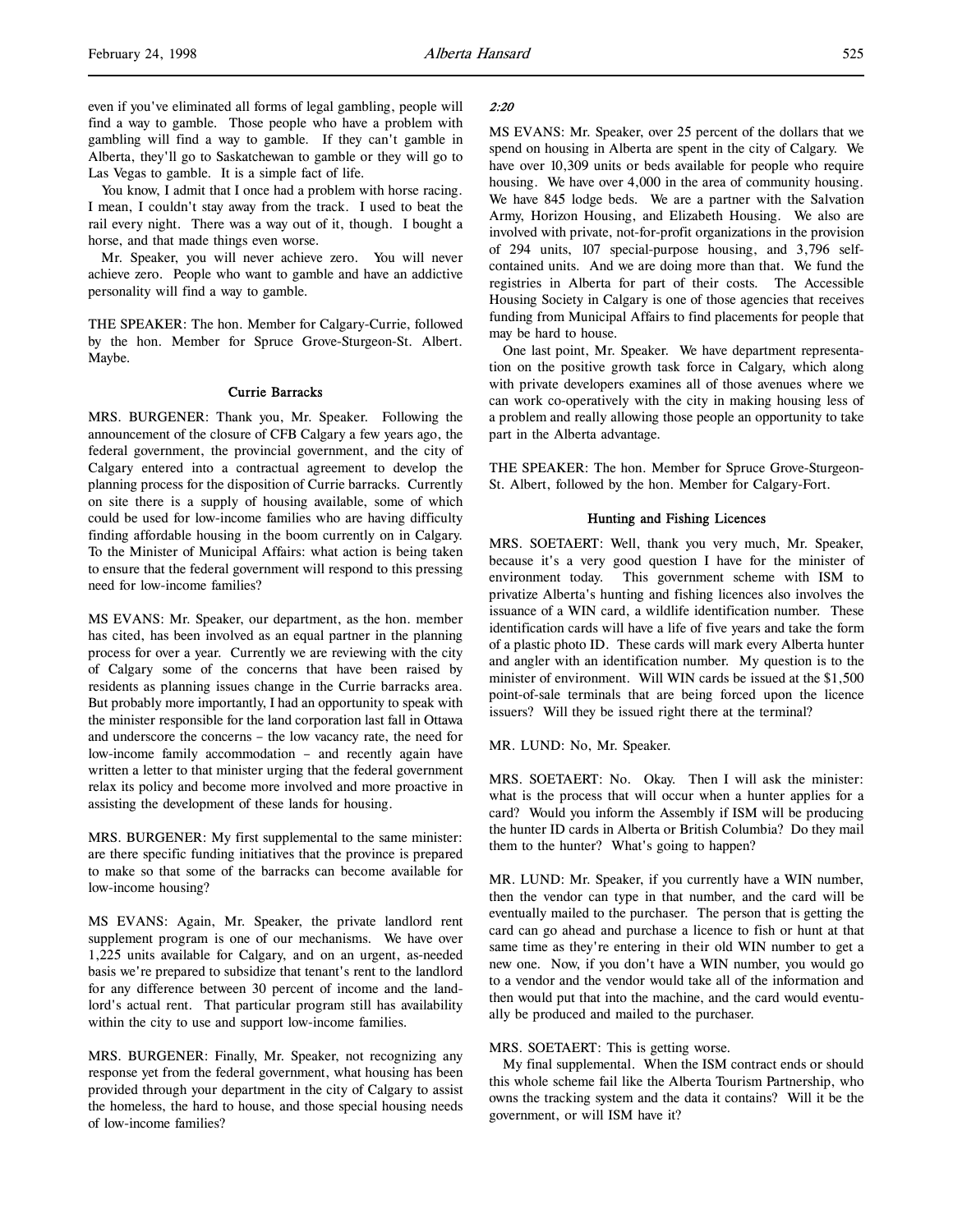MR. LUND: Mr. Speaker, the contract is for seven years, and if something should happen and the contract is not fulfilled by ISM, then the information becomes the property of Environmental **Protection** 

THE SPEAKER: The hon. Member for Calgary-Fort, followed by the hon. Member for Edmonton-Glenora.

## Intergovernmental Regulatory Negotiations

MR. CAO: Thank you, Mr. Speaker. In one of my recent meetings with the oil and gas servicing organization in Calgary related to employments standards, questions were raised about the oil and gas servicing work across provincial borders. My question is to the Minister of Intergovernmental and Aboriginal Affairs. What are the government efforts in harmonizing the regulations for servicing across our provincial border?

MR. HANCOCK: Thank you, Mr. Speaker. It's a good and timely question because we've just had a meeting of internal trade ministers. Two chapters which we talked about will be completed this year hopefully. The energy chapter, which deals with some of the energy issues that perhaps the Member for Calgary-Fort's constituents were raising, will be in front of energy ministers this spring and hopefully back before internal trade ministers by early summer. So that chapter should be concluded shortly.

It could also impact on the labour mobility chapter, and that chapter is being worked on. In fact, at our recent meeting we were encouraged to come back and encourage ministers responsible for labour to work with their officials to get that chapter moving, and we'll be doing that, if I haven't already done so today.

MR. CAO: Thank you, Mr. Speaker. My second question is also to the same minister. Could the minister tell the Assembly if we have a similar issue with our southern border?

MR. HANCOCK: Yes, Mr. Speaker. We still do have crossborder regulatory issues. That's one of the reasons Alberta participates in organizations such as the Pacific Northwest Economic Region, of which the Member for Livingstone-Macleod is now the president, and members on both sides of the House attend meetings. There are cross-border regulatory issues on transportation and on other areas, but we're working with Legislatures in those jurisdictions to try and resolve those.

Certainly, NAFTA has gone a long way to improve north/south border trade. NAFTA has improved the cross-border trade, and the statistics in the western economic region indicate that trade in Alberta is up significantly as a result of that agreement.

MR. CAO: Thank you, Mr. Speaker. My third question is to the same minister. How can we maintain the Alberta advantage for Albertan oil and gas workers doing business across provincial borders?

MR. HANCOCK: Thank you, Mr. Speaker. Again, it's a very good question. Of course, working across borders within this country is a good avenue for us to increase business. It's estimated that the new MASH agreement, which was signed on Friday, will open up some \$60 billion worth of procurement trade from the MASH sectors, but in the energy sector, in the regulations sector, there are still some areas that need to be resolved. Hopefully, as I said, the energy chapter will resolve some of that,

as will the labour mobility chapter. There's also the problem that we have in dealing with our neighbour to the west in terms of some of the regulatory reform issues, and we're looking to continue to try and do that.

# head: Members' Statements

THE SPEAKER: Hon. members, we have three members who have indicated that they wish to make a statement today. We'll proceed in this order: first of all, with the hon. Member for St. Albert, followed by the hon. Member for Edmonton-Strathcona, followed by the hon. Member for Calgary-Bow.

## Scotiabank/U of A Partnership

MRS. O'NEILL: Thank you, Mr. Speaker. I wish to speak today to an exciting program recently established between the Faculty of Arts at the University of Alberta and the Bank of Nova Scotia. Scotiabank is giving the U of A liberal arts faculty \$1 million to fund a number of annual bursaries for students needing financial help in scholarships for academic achievers.

However, Mr. Speaker, what I wish to point out today is the uniqueness of this corporate funding program on two scores. First of all, the heart of this initiative is the financial interest of a very large financial institution in the educational success of arts students. This program indicates the faith the bank has in the values and virtues of a general education. At a time when practical training is gaining a higher-preferred profile than an arts education, this recognition from Scotiabank is a welcome endorsement of the critical thinking and communication skills which are at the core of an arts education.

This leads me also to highlight the other strength of this program. It is an unique program with both funding and employment components. As a bonus to the Scotiabank package the successful students in the Faculty of Arts will be eligible to take summer jobs at the bank. This, I believe, is in recognition of two factors: first, the U of A Senate's wonderful Success by Degrees report, which indicates the substantial success of arts graduates in finding employment and, secondly, the fact that the arts faculty at the U of A is the only arts faculty to be a member of the Conference Board of Canada's employability forum.

At a time when the learning of specific skills is lauded as the entry ticket into the job market, I appreciate this opportunity to acknowledge this partnership and to use this occasion to praise the value of a liberal arts education to both the students and their future employers.

THE SPEAKER: The hon. Member for Edmonton-Strathcona.

# Advanced Education Tuition Fees

DR. PANNU: Thank you, Mr. Speaker. This is a government that shows by its actions that it's completely out of touch when it comes to the impact of its tuition policies on Alberta postsecondary students. It's also a government that has shown it cannot be trusted when it says that it's capping tuition fees at 30 percent of the operating cost.

Last week the minister of advanced education made a big deal about tabling some document in this Assembly in response to a motion for a return that I'd placed on the Order Paper. What I got back were several documents dating back to 1990 and the early '90s. Interestingly, one of these documents called Tuition

<sup>2:30</sup>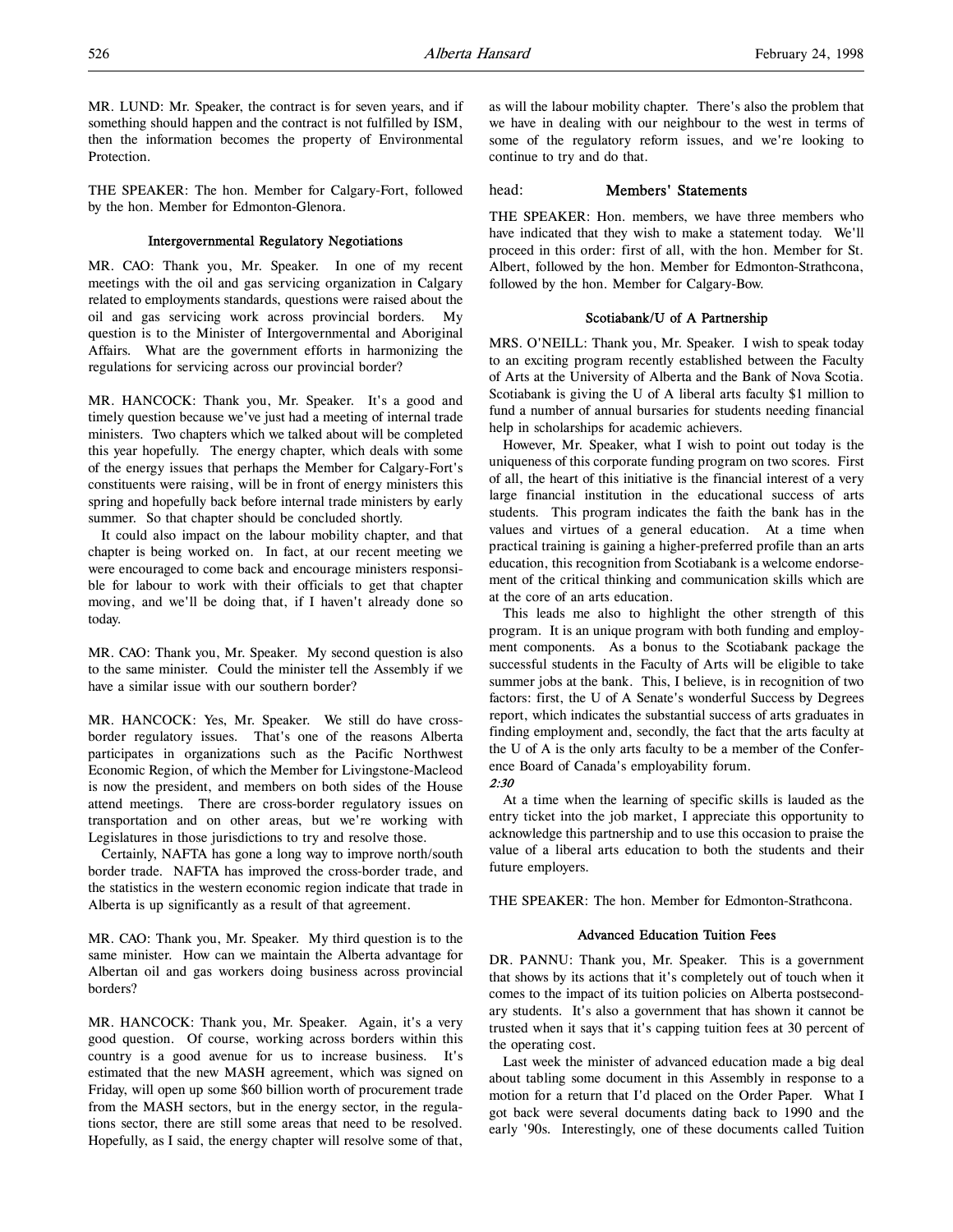Fees for the 1990s states that tuition fees would be capped at 20 percent of an institution's net operating cost. None of the documents the minister provided had any information whatsoever about the impact of the government's current tuition policy on accessibility of postsecondary education.

From this one can draw one of two conclusions, Mr. Speaker: first, that the minister is deliberately withholding information about the impact of these massive tuition increases on Alberta students or, second, that the tuition policy has been developed with no analysis whatsoever of its impact on students. In particular, the government's tuition policy is discriminatory towards those students with relatively modest means. These students constitute at least 50 percent of those enrolled in our colleges and universities. These students are facing a crushing debt burden. Furthermore, the growing debt burdens send a chilling message to our high school youth that for most of them college or university may no longer be affordable. It's clear that Albertans do not support this government's tuition policy. As reported in the Edmonton Journal last week, a recent University of Alberta survey of 900 Albertans showed that only one-third of Albertans support the current policy and only 15 percent believe that parents of students should pay for any further increases in tuition costs.

In conclusion, Mr. Speaker, this government's tuition fee policy lacks any reasoned justification, and it's not supported by Albertans. If this government still values equality of opportunity, it must freeze tuition fees forthwith and start a radical review of its wrongheaded policy.

THE SPEAKER: The hon. Member for Calgary-Bow.

#### Girl Guides Thinking Day

MRS. LAING: Thank you, Mr. Speaker. I'm pleased to rise today and recognize Thinking Day, which Girl Guides and Girl Scouts celebrate around the world on February 22, 1998. Thinking Day is the birthday of both Lord Robert Baden-Powell, who founded the Girl Guides organization, and his wife, Olave, Lady Baden-Powell, who developed Girl Guiding and Girl Scouting worldwide. Thinking Day is celebrated throughout the world as a day of international friendship, peace, and mutual understanding by 9 million girls and women in 136 countries. Over 230,000 members of Girl Guides Canada share in the celebration of this special event.

While Thinking Day is a celebration of the founding members of the Girl Guides organization, it also represents a fostering of understanding among girls and women alike across countries and cultures. The day also gives other people a chance to share in the event and recognize the contribution of Girl Guides and Girl Scouts throughout Alberta and the rest of Canada. Girl Guides and Girl Scouts teach young women and girls the importance of community and volunteerism, which fosters their career and personal development. The skills acquired and the friends and associations made along the way are among the tenets of lifelong learning that we find so important.

I would like to congratulate all the Girl Guides and Girl Scouts and their instructors for all the good work they do in our community and invite all Albertans to join in recognizing not only Thinking Day but the contribution of this organization to Alberta, the rest of Canada, and around the world. As a former Girl Guide I also would like to recognize the important contribution it made to my life.

THE SPEAKER: Hon. members, before we proceed to Orders of the Day, we have two purported points of order. The chair does have a suggestion to both hon. members, that being the hon. Government House Leader and the hon. Member for Edmonton-Riverview. If you feel that you don't really need to hone your parliamentary skills today, I'm quite prepared to provide a ruling on both purported points of order before I even hear them.

MR. HAVELOCK: Mine was preambles.

## Speaker's Ruling Preambles

THE SPEAKER: Hon. Government House Leader, I anticipated that, in fact, would be what the hon. Government House Leader would like to deal with, the question of preambles in this Assembly. I particularly make these comments – we're fortunate today, as we are every day to have the three House leaders in the Assembly, because of the great attendance that they have. So these comments are made to all three House leaders.

There was an agreement that was signed, and it has the signatures of the three House leaders. It was signed in April of 1997. It was provided to the Speaker, and the agreement quite clearly makes comments about preambles. I continue to wonder why the three House leaders would have signed something without having obviously conveyed the full text on the preamble to all members of their caucuses. Perhaps today, tomorrow, there will be an opportunity for the House leaders to basically just remind their members what the text of that particular document was and what a preamble really is. There would have been, without any doubt, righteousness on the side of the Government House Leader if he had proceeded with his point of order today.

Now, hon. Member for Edmonton-Riverview, did you want to say something, or are you prepared to hear what I'm going to say even though I don't know what it is you want to say?

# Point of Order Improper Questions

MRS. SLOAN: There are several remarks, Mr. Speaker, that I believe are important to put on the record. Citing from 409 and 410 of Beauchesne, a question should seek the information on an important matter. It must not suggest its own argument, be argumentative, or make representations. Further, it

must adhere to the proprieties of the House, in terms of inferences, imputing motives or casting aspersions upon persons within the House or out of it.

Finally, "the primary purpose of the Question Period [should be] seeking information and calling the Government to account."

I would propose, Mr. Speaker, that the intention of the question raised by the hon. member this afternoon with respect to the report recently released by the Edmonton Social Planning Council was not of that nature. It was intentionally to provide a platform upon which the Minister of Family and Social Services could intentionally defame the council and its good members under the cloak of this Legislature.

THE SPEAKER: That's not what I anticipated would be the point of order, but having alluded to the motives of the hon. Member for Calgary-McCall, we'll now hear from the hon. Member for Calgary-McCall, because it was his question.

MR. SHARIFF: Mr. Speaker, I am really surprised that the hon. member is questioning the intent that I had raised in my questions to the Minister of Family and Social Services. There was a report

Thank you.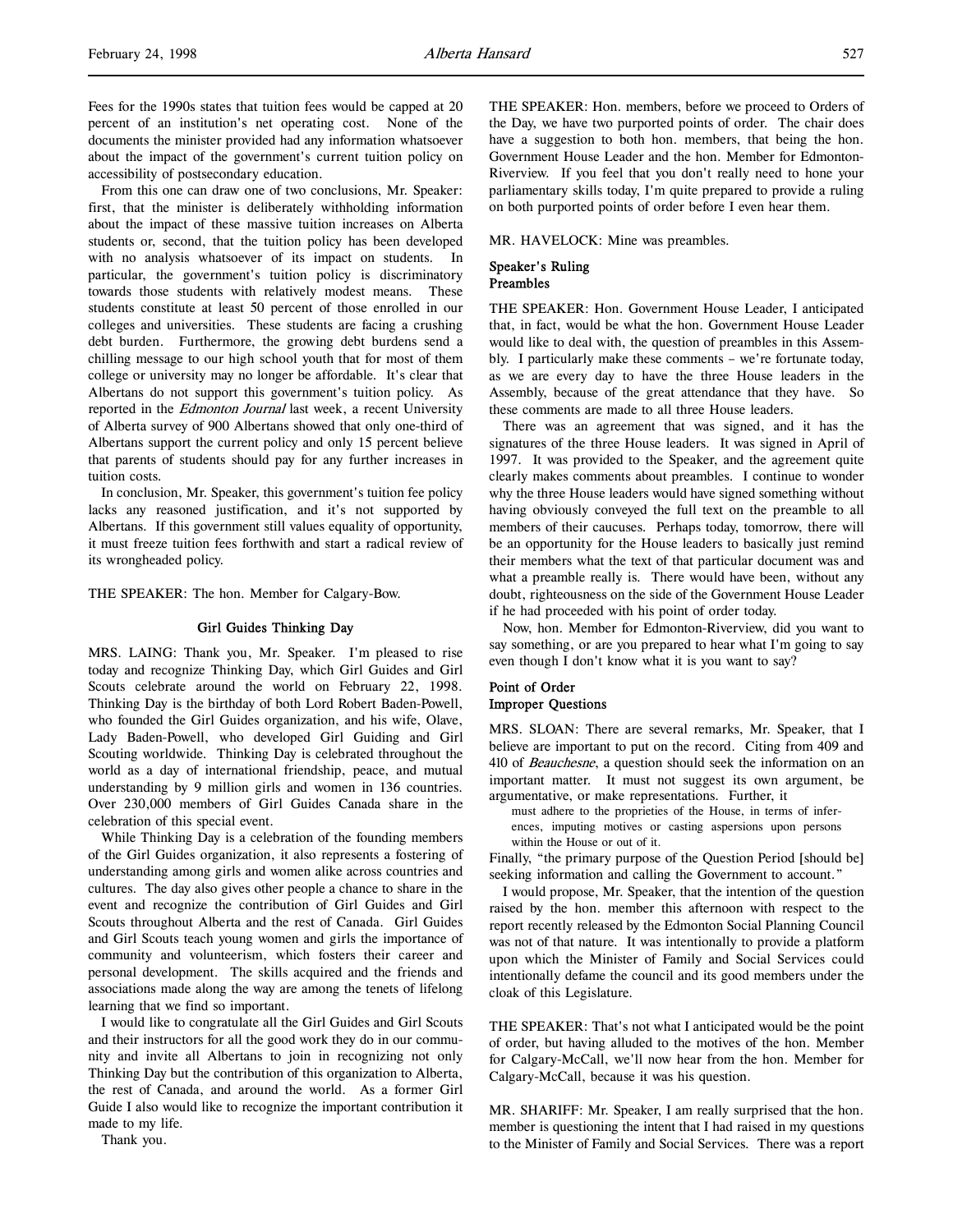presented yesterday by the Edmonton Social Planning Council that in my opinion was really damaging to the profession of social work. It was alleging that social workers were distorting the Child Welfare Act and apprehending children. [interjections] It's a point of order. I believe I'm entitled to answer.

The question basically stems from the fact that the report alleges that child welfare workers are apprehending children under an act and distorting the intention of the act. I think that is damaging to the social work profession. I don't believe anybody has that right to insult the social work profession. There was no setup. There's no reason to give this minister an opportunity to respond but to make sure that the social work profession is duly honoured in this House and outside this House. The report also was using partial information, using small statistical samples to generalize on this profession.

Mr. Speaker, I don't believe there is a point of order. I believe this member has just stood up and tried to make her point, but I stand by my questions. I believe that these questions are valid and needed to be answered and that Albertans deserve a response to such questions.

THE SPEAKER: Okay. That was a good extension of the debate rising out of question period.

| head: | Orders of the Day |
|-------|-------------------|
| 2:40  |                   |

# head: Public Bills and Orders Other than head: Government Bills and Orders head: Second Reading

### Bill 205

# Alberta Bill of Responsibilities

[Adjourned debate February 18: Ms Blakeman] THE SPEAKER: The hon. Government House Leader.

MR. HAVELOCK: Thank you, Mr. Speaker. It is with pleasure and with respect for the Member for Calgary-McCall that I rise to speak to Bill 205, the Alberta Bill of Responsibilities.

I have a great deal of empathy for what the member is attempting to accomplish through the passage of this bill. All too frequently we hear today of the rights enjoyed by all Canadians with little regard for the responsibilities encompassed by such freedoms. Yet while I agree with the member's sentiments, there are a number of difficulties inherent in the proposed legislation.

To summarize, Mr. Speaker, this bill declares and recognizes several obligations imposed upon individuals and the government. With the exception of parents being responsible for the actions of their minor children, all of the individual responsibilities so imposed are already the subject of existing laws. Consequently, if the intent of this bill is to simply restate that individuals have a responsibility to obey existing laws, then the same should be clearly stated. If not, then the necessary implication is that this bill creates new obligations, which could result in some unforeseen legal interpretations of such obligations. By way of example, would the responsibility to allow others to exercise freedom of the press result in publishers losing control over the kinds of advertising they would allow in their publications?

Further, as mentioned earlier, there is one obligation incorporated in the bill that does not currently exist in law, that being parental responsibility for the actions of their minor children. To begin with, Mr. Speaker, this is inconsistent with the concept that individuals should be responsible for their own actions. In

addition, it is not clear whether the imposition of this responsibility would mean that legal action could be commenced against parents for the damages caused by their children. This bill leaves open that possibility, and that possibility remains with all of the obligations set out in the bill as there is no enunciation of the legal consequences flowing from responsibilities being recognized and declared.

This bill also imposes responsibilities on the government, section 3(c) in particular stating that government has a responsibility to "promote individual well-being by maintaining effective health care, education and social welfare systems." Mr. Speaker, not only is that a lawsuit waiting to happen, but if these governmental responsibilities are legally binding, the courts – and, I believe, inappropriately so – would be involved in interpreting and enforcing the obligations of government.

In conclusion, Mr. Speaker, due to the vagueness of this bill's provisions, there is a substantial risk that a court would place an interpretation thereon which would be inconsistent with this Legislature's intentions. One need only look to our experience with the Charter relating to prisoner voting rights to underscore this point. As a consequence and while I appreciate the sentiment, again, behind why the member has brought this bill forward, I would urge all members of the Assembly to vote against this bill.

Thank you.

THE SPEAKER: The hon. Member for Calgary-Buffalo.

MR. DICKSON: Mr. Speaker, thank you very much. After listening to the Minister of Justice and his analysis, I find absolutely nothing I could disagree with. [interjection] As uncomfortable as the feeling is, I've always had respect for the Government House Leader's analytical abilities; they're just not always manifest in the work of the Assembly. I'm delighted to find myself in enthusiastic support of his comments.

There are a few things I'd like to add. I want to preface my analysis of the bill by this observation: that I have a great deal of respect for the sponsor of the bill. He and I have shared many events in the city of Calgary that we've attended together. I've had a chance to talk about a range of issues with him, and I believe that the member is very genuine in terms of trying to reinforce a sense of responsibility.

But, Mr. Speaker, when we do bills in this House, the standards shouldn't be a lot different whether it's a private member's bill or a government bill. You have to ask: what's the mischief that this bill would remedy? How would this change things in this province? Well, there are some real concerns when we look at this. The first thing I do when I see a bill is look for the object clause because I want to know what the sponsor is trying to do, what he's trying to change. Now, Bill 205, I regret, doesn't have an object clause.

What we do, then, is look at the preamble to try and inform ourselves in some fashion in terms of what the sponsor is attempting to achieve. Right off the bat we have some difficulty. It's a question of "Albertans enjoy those rights and freedoms set out in the Canadian Charter of Rights and Freedoms and the Alberta Bill of Rights." One immediately thinks of what's happened with the Delwin Vriend case, currently before the Supreme Court of Canada, and the fact that here we've got a province where the rights of some Albertans to avoid discrimination when they're trying to simply find a place to work, a place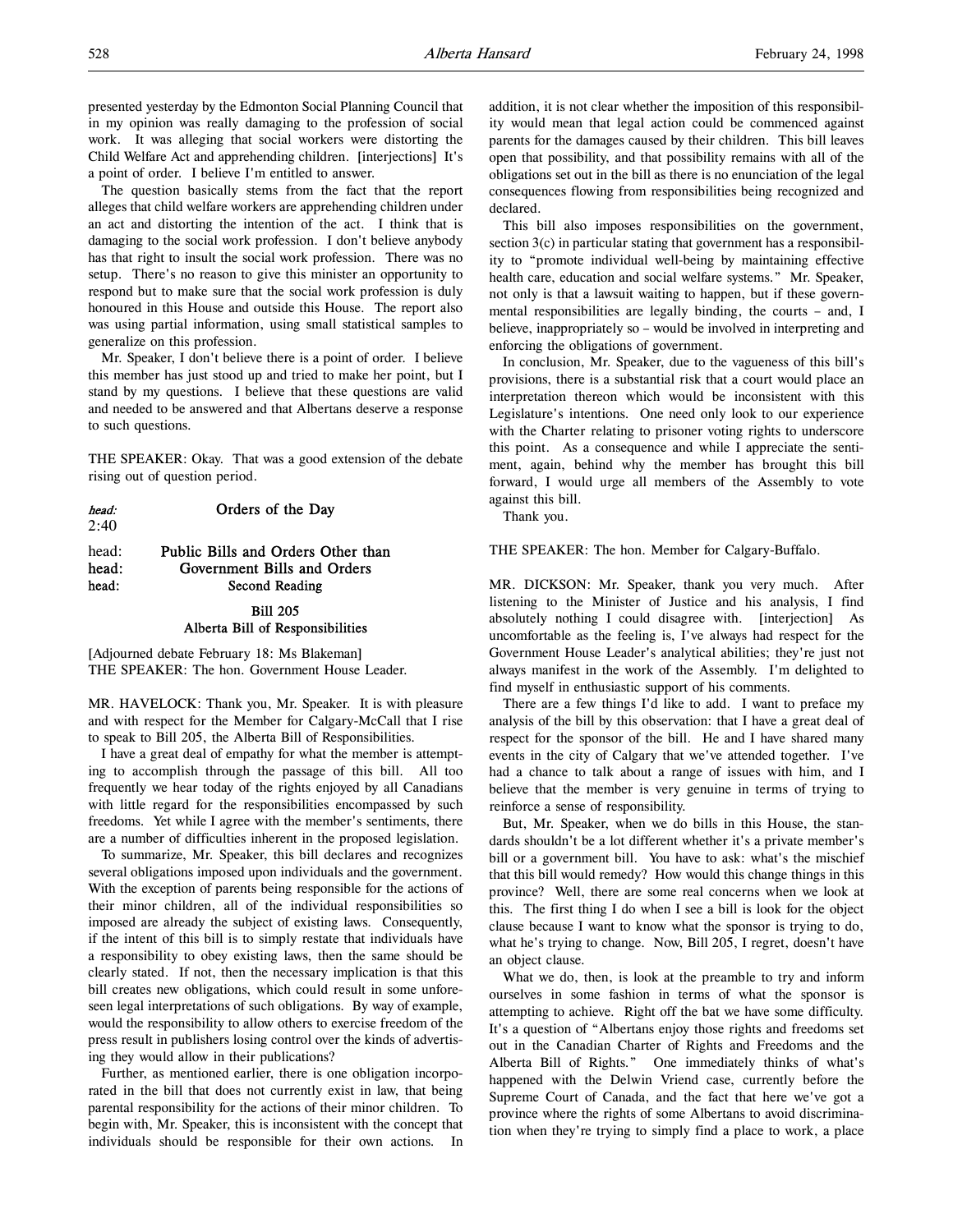If we go further, we look at affirming and recognizing "principles of individual responsibility and respect." It strikes me that there's a very different view of what human rights are than the view I would have and, I think, a very different interpretation than what the Charter of Rights and Freedoms has. Mr. Speaker, the Charter constrains government from infringing on our rights and our freedoms. I think that's fundamentally important, because in government historically often the will of the majority has been used to trample on the interests of minorities and on different members of the community. But what Bill 205 would have us do is something very different. I mean, a less charitable view would view this as political rhetoric masquerading as legislation. I don't think the sponsor would engage in that, so I look beyond that to find some meaning to the bill.

I think when I go through Bill 205, what strikes me is that what the member is attempting to do is a question of saying: "We don't like the community the way it is now; we don't like people's attitudes the way they are. We're going to change that through an instrument of a piece of legislation." I just respectfully say, Mr. Speaker, that my view is that it's always very dangerous and more than a little presumptuous for legislators to decide that we're going to change the attitudes, we're going to change the values that are important to Albertans. I think in many respects there are cases where people aren't sufficiently responsible, but to try and set out a code of responsibilities, to codify it, simply isn't manageable. It's not at all helpful in that respect.

I'll give you some examples. If we look at section 1, it's recognized and declared that in Alberta individuals have a responsibility to . . .

(d) allow others to exercise freedom of speech, including freedom of the press, without impediment.

Well, in our human rights legislation now it's a balance between competing interests. There are no absolute rights in this country.

Our Charter of Rights and Freedoms lists a number of freedoms, but it provides and imports a balancing mechanism where it says in section 1: subject to the limitations "demonstrably justified in a free and democratic society." So we've built within our Charter, I think, effectively and functionally a bit of a balancing. What we have in Bill 205 is this absolutely unimpeded freedom of speech. So when I stand up in a crowded movie theatre, with a group of other people watching Titanic or whatever else we've paid our money to see, and scream "Fire," under our existing regime of laws I can't do that. Why? Well, that's my freedom of speech, one can say, but there's a balancing because there's some broader public interest in people not being able to do that. People will get hurt in the stampede. So how could you begin to say that we're going to allow freedom of speech without impediment? That simply isn't workable. It doesn't make any sense. It's aberrant in terms of the existing regime of laws we have around this.

You know, when I looked at Bill 205 again, it seemed to me that really what we're trying to do here is bring the heavy hand of government into the homes of Albertans and trying to change the attitudes of individual Albertans. I could never accept that or be part of it. I mean, I think that it's not our function and I think it is presumptuous of us to go around telling Albertans that they're thinking wrong things, that their values are wrong, and that we, Big Brother, are going to step in and tell them how they should manage their lives. To me, I'm very uncomfortable with that, and I expect that there may be a few other members that may be

uncomfortable with government trying to get involved in terms of managing individuals' sense of responsibility. There are other ways we can encourage that; there are other ways we can cultivate it.

### 2:50

When I go further through the bill and I look at section 2, I find it's simply not very helpful. "It is recognized and declared that individuals are responsible for . . . their actions and the consequences of those actions." Well, what does that mean? Surely in this Legislature when we pass legislation, for those of us who believe we don't pass laws unless they serve a useful purpose, it means that the laws have got to be sufficiently clear that any individual Albertan can pick up a bill and say: by doing this, I'm violating the law; by doing something else, I'm complying with the law. This is hopelessly ambiguous. Nobody would ever know whether they're being responsible for their actions and the consequences of their actions.

Section 2(b) is particularly problematic: "individuals are responsible for . . . the actions of their minor children." Mr. Speaker, we used to have some legislation called the Juvenile Delinquents Act in Canada. I had the experience of practising law for a time when that was the law. Effectively what that said was: if children do wrong, it's the responsibility of their parents, and it's the parents we're going to bring into court and deal with. When the Young Offenders Act was being developed, in the early stages of its genesis I think a lot of thoughtful people came around and said: really the point is how do we make young people responsible for their own actions?

I think that was a powerful statement and one on which I challenge any member of this House to stand up and say that 15 and 16-year-old children should hide behind their parents. Surely that's where we teach responsibility. That's why it was a powerful statement, and this member certainly in section 2 would take us back to the days when if my daughter or any other member's child does something illegal or unlawful, instead of that child stepping up to the plate, accepting responsibility, the responsibility is deferred to the parent. To me, that's an enormous retrograde step. That's a big step backwards and something that I certainly couldn't support.

I think there are some other specific things I see. Section 2(d): parents have a responsibility to maintain and protect "their children until the children reach the age of majority." Well, that doesn't make good sense. What if you have a disabled child? Under the law now, when that child achieves their 18th birthday, their age of majority, the parents' responsibility doesn't stop. If you have a child who's a paraplegic, a child who's got some crippling illness, the parents aren't legally entitled to sort of take the child out to the front doorstep, close the door, and lock it and put the no vacancy sign on the door. Those parents still have a responsibility. I would think that that would be important to continue.

Under the existing Divorce Act parents have a responsibility. If you have a child who's continuing on in a course of educational studies, isn't able to be self-supporting, parents still have a responsibility. I don't have a difficulty with that, but clearly the Member for Calgary-McCall does, because that would be absolutely inconsistent with what's set out in section 2(b). [interjection] Mr. Speaker, I know that some members are anxious to come to the vote, but I think in fairness to the member that sponsored the bill, he's entitled to all of the input and advice that we're able to provide him in the time afforded. I know that other Calgary MLAs who are champing at the bit are going to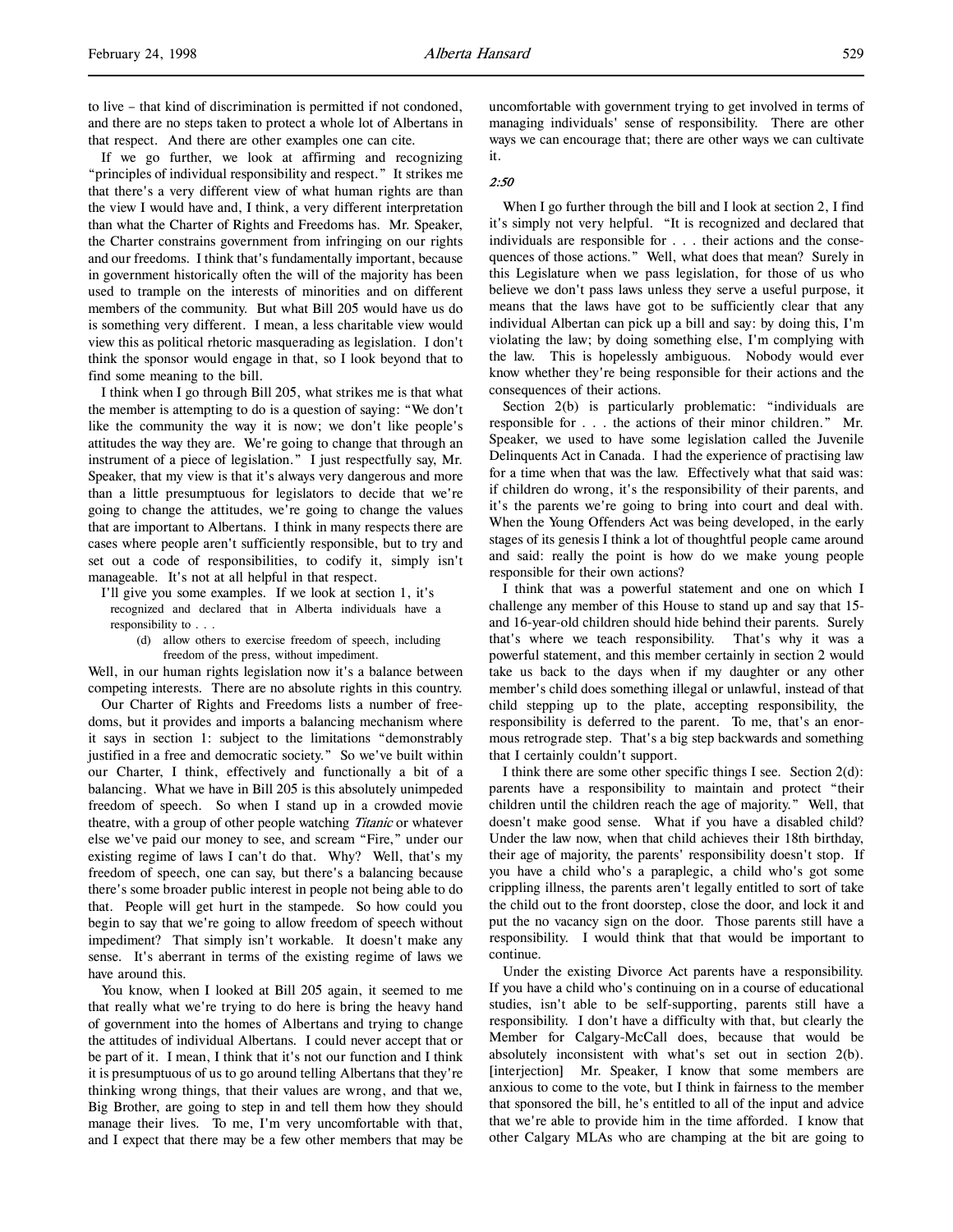have their chance to offer their opinion, if they haven't done that already.

Mr. Speaker, just on that business of being responsible for children, the other thing that's implicit in this bill is that when a child misbehaves, it's the parent's responsibility. Coincidentally, I received an E-mail just the other day – and I'm just going to read part of it – from a constituent who says:

I have a 12 year old son who is getting into a lot of trouble everywhere he goes. I have only had custody of him for the past year, and he has succeeded at pushing me to the brink of crazy. I have tried to find programs that can help him, and have got nowhere. I have been told, on too many occasions to list, that there is nothing that these agencies can do for me unless my son is either a ward of the Government, or a ward of the Courts. I find it very hard to handle that the same Government who would consider making me, as a parent, responsible for my child's actions, would tell me that there is no help, or resources, in our Province that are at my disposal without putting my child's future on the line.

Isn't that really the point, that there are lots of parents and lots of families struggling with children with problems? These parents have exhausted every remedy, every resource, every facility they can find in their communities for help, and they still haven't found the solution to deal with that difficult 17-year-old son or daughter. Surely we can be more helpful to them as a community than simply to sort of wash our hands and say: well, that's the parents' responsibility. As a Liberal, as a legislator, and as a parent I believe that the whole community has some stake in assisting those children. I'd be very disappointed if in my province my Legislative Assembly felt that parents simply be cut loose and that if they can't fix it, well, tough. What do we do? Write off another family, hon. member? Write off another child in crisis?

There are some popular stereotypes that say that we have a lot of parents who simply don't accept responsibility, and there are Albertans like that. But my experience has been far more with parents who are looking for help to deal with problem adolescents, and I think we have some responsibility to listen to those concerns and try and provide some remedies. I don't have any difficulty in accepting the notion that it takes a whole village to raise a child. I feel that as a member of a community I have a shared responsibility with other members of the community and parents and families to assist children, and I don't know how we could ever think that we don't have an enormous stake in the life of every child in this province.

It scares me, frankly, Mr. Speaker, to think we would get to a point where we start writing off children. In effect, that's what this whole notion about assigning responsibility is. Really what this is about is government then being able to duck responsibility and shirk it and simply say: it's up to the family. Well, I have enormous difficulty with that. That's not consistent with what I know or what I expect.

If we look at section 3, it's interesting to me that we talk about what government's responsibility is and we look at the way these things are ordered. The first thing is protecting environmental and natural resources. Well, it's pretty important that we properly husband our grizzly bear population or our natural gas and oil. Our second priority is "fiscal responsibility to ensure that [the government] operates within its means." And only the third priority is where we get around to "promote individual wellbeing." Well, to me, I'd respectfully suggest that we've got our priorities definitely out of whack.

Our first responsibility is in terms of providing "individual

well-being by maintaining effective health care, education and social [service] systems." Mr. Speaker, there's a real question in terms of how much of that is government's responsibility and how much of that is individual responsibility. But I'm just so uncomfortable with this notion. It seems to me we're deferring this public responsibility, that we're deflecting it, passing it on to someone else. This might be what one might describe as the abdication bill, because it seems to me that that's much of what runs through this bill.

Section 4 is interesting because to anybody looking for some meat, looking for something substantial in this bill, at first glance it looks like we might have something here. But all it says is that a minister in the secrecy of his own ministerial office "must consider whether the business plan complies with this Act." If we thought this was important, there should be a statement in the business plan in terms of how it addresses individual freedoms or individual responsibilities. Otherwise, it's vacuous; it's meaningless. There's nothing to it. I mean, why, hon. member, through the Speaker, would we even put in something like section 4? One would think that competent ministers would always consider these things. Are we really to a point where we have to tell a minister of the Crown that in preparing your ministry business plan, you must exercise fiscal responsibility? Does that take us beyond where we are now? Do we really have to tell a minister that you have a responsibility to preserve and manage Alberta's environment?

#### 3:00

MR. LUND: No.

MR. DICKSON: Well, I'm glad, Mr. Speaker, that the Minister of Environmental Protection is here to confirm what I've always suspected, that when he looks at his environmental business plan, uppermost in his mind, one of the top criterion he looks at, is whether this is going to preserve and manage Alberta's environment. I might ask that hon. minister: is this bill going to have you do something different than you would before? I think not. He already does it.

Similarly, I challenge any minister in the House, the minister of FIGA – I can't believe that it would not occur to that minister, in looking at his department's business plan, whether his business plan addresses fiscal responsibility. I suspect he's probably got a bumper sticker from the Premier's office which has been posted right above the door of his office which talks about fiscal responsibility, and I suspect he checks that several times a day, never mind just once a year when he's doing his business plan.

In terms of promoting "individual well-being by maintaining effective health care," surely the Member for Calgary-McCall is not suggesting that any minister in this government doesn't have that item first and foremost every day of that person's operating career. Now, if he's saying that, I hope he signals that and waves at me or in some fashion confirms that that's his suspicion. He would know better than I; he works much more closely with the ministers. But I can't believe that any member would have so little confidence in the front bench of the party that he's elected to serve with. That would be a frightening prospect. If I've misread it, if there are things going on in those – what do we have? - 17 ministerial offices that as a lowly opposition backbencher I would have no information on, I hope somebody's going to share that with me, because that's a frightening prospect. I'm going to have difficulty sleeping tonight, Mr. Speaker, just as I imagine that possibility.

Not wanting to belabour the point, I think I've indicated the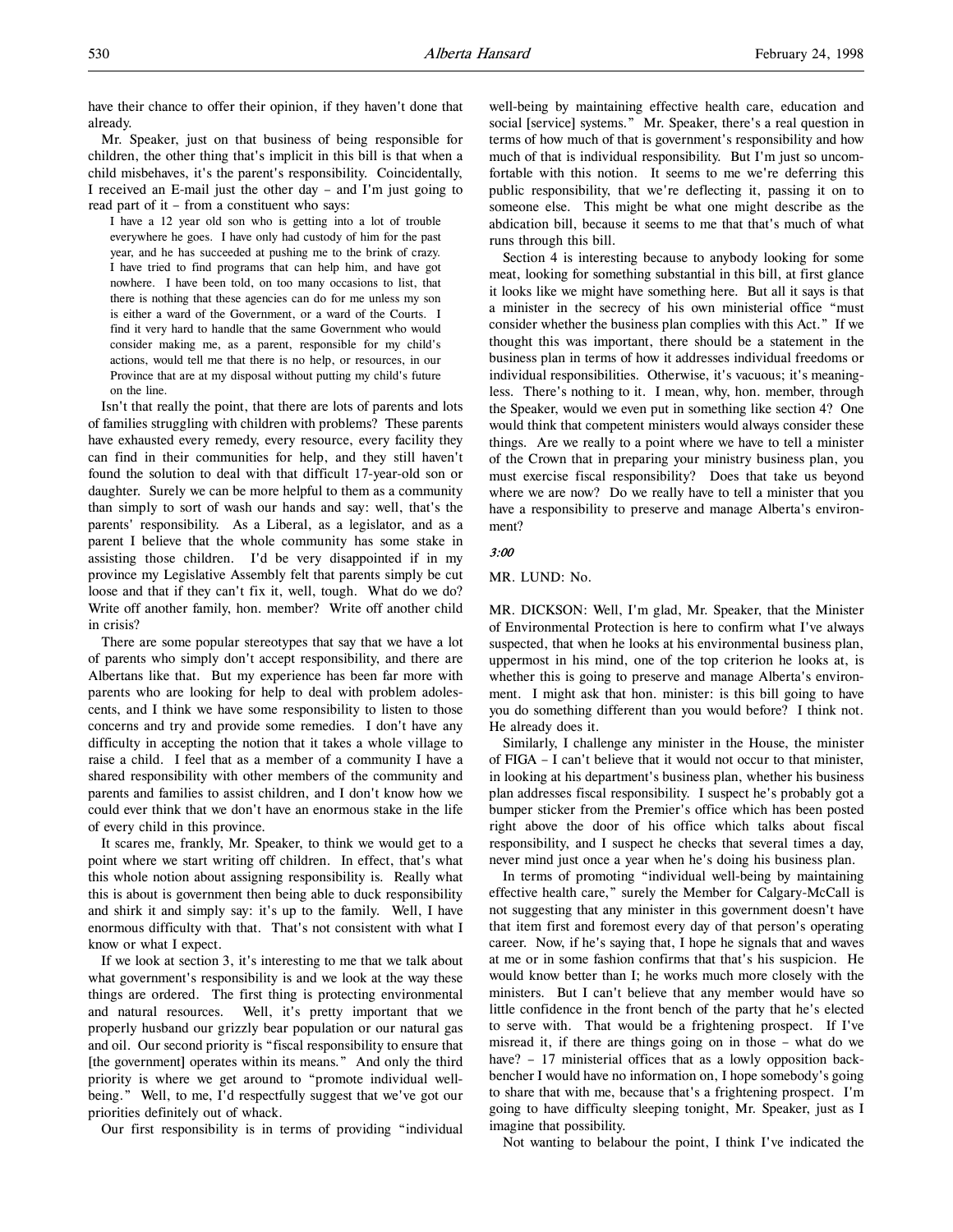concerns I had. I think Bill 205 doesn't advantage Albertans, and I will be voting against it.

Thanks, Mr. Speaker.

THE SPEAKER: The hon. Member for St. Albert.

MRS. O'NEILL: Thank you, Mr. Speaker. I rise today to speak in support of the intent of this bill. I take my cue from a document that was issued in September of 1997 entitled A Universal Declaration of Human Responsibilities. I'd like to quote from the initial comments of this paper.

Globalization of the world economy is matched by global problems, and global problems demand global solutions on the basis of ideas, values and norms respected by all cultures and societies. Recognition of the equal and inalienable rights of all the people requires a foundation of freedom, justice and peace – but this also demands that rights and responsibilities be given equal importance to establish an ethical base so that all men and women can live peacefully together and fulfil their potential.

I'd like to thank the Member for Calgary-McCall for his efforts to bring a private member's bill forward which addresses the need for a renewed discussion of our individual roles, a renewed discussion of the balance between what we expect from our government and our fellow citizens and what we are willing to contribute. At a time when we often struggle with our place and role in our community and in our society, I welcome this bill and agree with the principles that it addresses.

Within Canada, as others have pointed out, we have focused very seriously and intently on our rights and their evolution under the Charter of Rights and Freedoms. The very nature of such a declaration of rights and freedoms necessitated that we focus legal questions on the Charter and how these rights would be interpreted in real circumstances. It was natural for us to test the Charter and challenge it to see what it really meant to us. These challenges allow us to see how our rights are protected and how they affect us in our daily lives. Since accepting the Charter in 1982, we have moved towards a rights-based society. I think we now have reached a time when we should take the experience and knowledge we have gained through applying Charter principles and enter into a very different dialogue on what our reciprocal responsibilities should embody.

Mr. Speaker, just as it was a very natural reaction to fight for our rights as aggressively as we have as a society, I believe it is a natural progression to develop that experience in order to address the concerns which face us today. Albertans are striving to understand their role in a changing society. From my own experience it seems that we are faced with some conflicting ideas about our roles in our own communities and on the much larger provincial and national levels.

I believe there are some lingering questions about how we are expected to behave towards our fellow citizens in a society based on personal rights. Our relationships with each other are changing, and we need a framework which can assist us in dealing with these new relationships. We have developed a clear framework to articulate the protection of our fundamental rights as individuals. We now need to find the balance between those rights and our responsibilities towards others.

Inherent in granting rights to citizens are the associated duties, obligations, and responsibilities which should be accepted by citizens. Our rights are the same rights granted to each and every Canadian and cannot be fully realized unless we understand them. We cannot expect our own rights to remain safe unless each of us acknowledges that we ourselves play a role in maintaining them for our friends, families, and neighbours.

So, Mr. Speaker, the proposed Alberta Bill of Responsibilities

allows us to create the balance we need. This bill provides the framework for a discussion of how an individual can contribute to the community. This bill provides us with a framework to develop an understanding of our responsibilities and obligations as they reflect upon our rights granted to us under the Charter. The Alberta Bill of Responsibilities is a guide for our behaviour in the best interests of our fellow citizens. It is sometimes difficult to understand the principles behind legislation or legal decisions and how they should govern our actions. Therefore, we need a single reference point: Bill 205.

This discussion goes beyond the fact that each of us needs to behave within certain parameters to simply uphold the law. I believe we need to address the well-being of our communities. A society of law-abiding citizens is ideal; a citizenry who understands that they can go beyond simply obeying the law and can positively contribute to the well-being of their community is far better, Mr. Speaker. An individual who is aware of and understands their responsibility to society as a whole and obeys the law as a result is very different from someone who does not understand their responsibilities but happens to act in a manner which does not break the law. This is an important distinction, because when the individual is faced with a situation where perhaps the law is unclear or does not touch on that circumstance, we hope they will be able to reference some sense of responsibility or obligation to determine how they should behave. This makes for a better society and creates a certain amount of consistency and expectation for each of us.

# 3:10

The law cannot govern all circumstances, and perhaps in the interest of personal freedoms, we do not want it to. As an individual I would personally like to maintain the freedom to make certain choices. The more legislation and regulation created to govern our lives, the more considerations I must make in my daily activities, reducing my ability to make choices in an unrestricted way. We need legislation in many areas, but when no legislation is in place, I want to be able to trust in my fellow citizen to behave appropriately. The Alberta Bill of Responsibilities can provide us with this guideline.

I believe that one of the issues surrounding our rights and responsibilities is we assume that an individual will act in a certain manner, and we are surprised when they don't. We assume that the individual knows that the well-being of their community and society depends on their observance of our laws. We assume that an individual is aware of the balance between their rights and the associated duties and obligations. We also assume that our neighbours will accept their responsibility. Unfortunately, Mr. Speaker, these are only assumptions. We teach some level of responsibility in our schools, and those immigrating to Canada are taught this to some degree in their citizenship classes. But do we acknowledge these responsibilities on a larger scale? On what basis do we make these assumptions?

Alberta is a centre of many cultures, religions, and peoples. All Canadian provinces embrace their culturally diverse backgrounds. This is what built Canada and is one of the reasons that Alberta is such a sought-after province to live in. All Canadians, beyond aboriginal peoples, trace their heritage to different nations with very diverse cultures around the globe. This is the case whether they immigrated last year or their great-grandparents immigrated a hundred years ago. Although Albertans may not live their lives based on the same religious or cultural beliefs, this historic interaction and integration of values and cultures has evolved to what Albertans have come to understand as their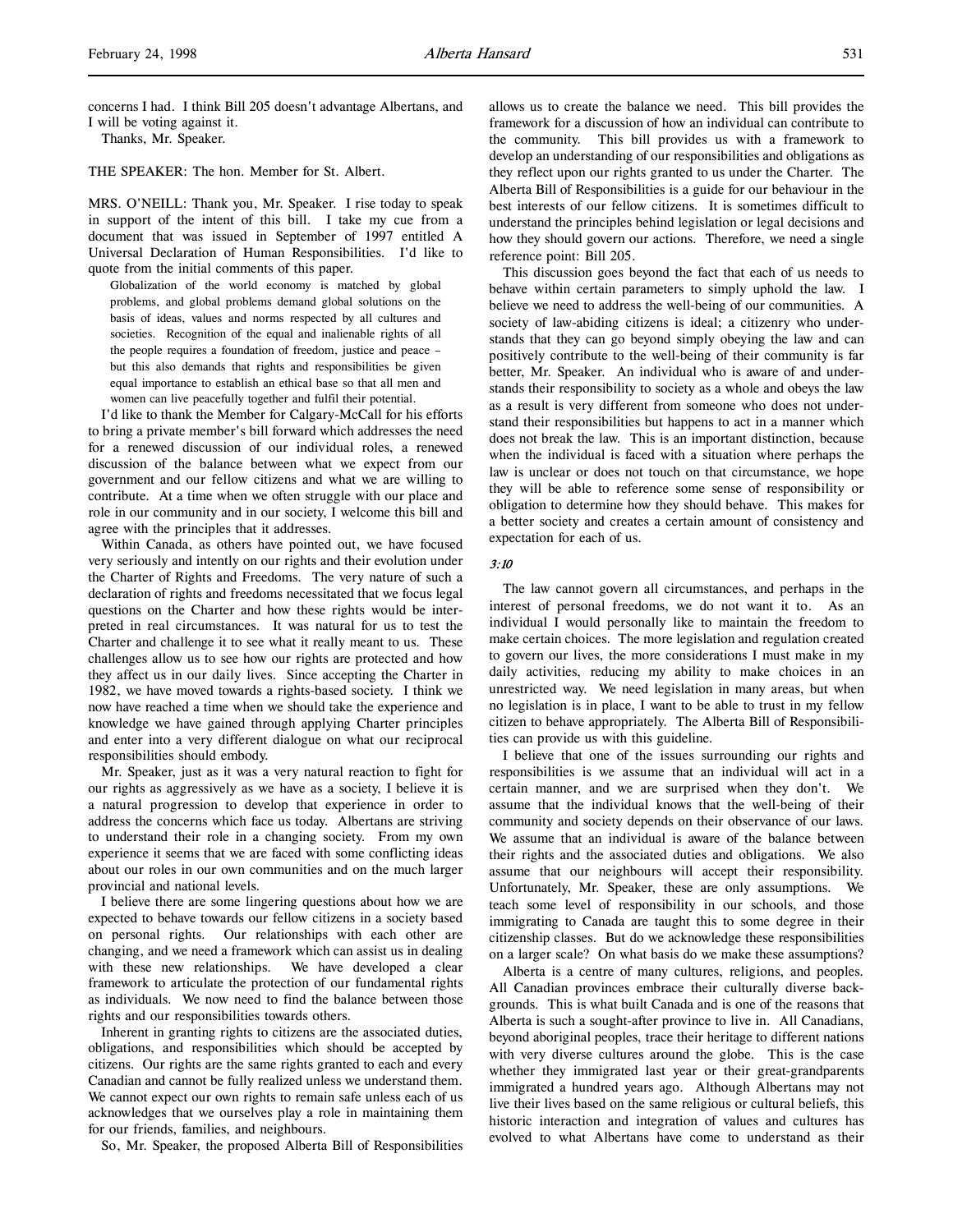collective responsibility. The Alberta Bill of Responsibilities is an articulation of this common understanding.

Mr. Speaker, for these reasons I support Bill 205. I support Albertans in understanding what their responsibilities are. The Alberta Bill of Responsibilities is a sound piece of legislation, and I encourage each of you to support it.

Thank you.

THE SPEAKER: The hon. Member for Spruce Grove-Sturgeon-St. Albert.

MRS. SOETAERT: Well, thank you very much, Mr. Speaker. It's a pleasure to speak to Bill 205. I hate to break it to the hon. Member for Calgary-McCall and, of course, to the Member for St. Albert. She actually lives in my riding, and I hate to disagree with her on too many things, but I'm afraid I'm going to have to on Bill 205. I know she's probably going to be looking for new real estate somewhere.

I want to make a few comments about Bill 205, which I couldn't quite believe when I read. I thought I was maybe reading something that Stalin or Lenin may have written. I'm wondering if the Minister of Energy has had a chance to look at this bill. That would urge him to his feet today too, I am sure. I would like to say that this is virtually saying that it's the government's job to make people live ethical lives. Now, we have laws which have governed most of the issues in this and have legislated them with not just responsibility but the outcome of that, an action and legislation to go with it. This one just says: you will be responsible.

Now, everyone's heard that the state should stay out of the bedroom. Well, certainly yes, Mr. Speaker. People have heard that before: the state should stay out of the bedroom. This bill virtually says that it should be in the bedroom, in the kitchen, in the backyard, on the deck. Like, this says: the state is in your life; we are going to make you responsible for every little thing.

I think people are responsible. Now you're legislating it without any repercussions. Maybe it's a slogan bill where you can say: "I have a bill that says: Alberta Bill of Responsibilities. This tells people that they're responsible. I don't know how I'm going to implement it. I don't know whether I should, but it's a feel-good bill." We're telling Albertans to be responsible. I just don't see that as strong legislation worthy of this House. I respect the right of every member to bring forward their private member's bill, of course, but this is one I certainly cannot support.

When you're talking about Big Brother government, I guess this is the classic. So you will say: I am the government; you will be responsible. What if they say no? "I am the government; you will be responsible." It's like a parent saying, "I'd rather you not do that," and the child saying, "Why?" You say, "Because I said so." Usually a reasonable discussion is what will end up with a very responsible decision on the part of the child.

I guess this is the government's shot at maybe trying to create a utopian society. I'm sure that even Sir Thomas More knew that there is no utopia here on Earth. We all have to strive to make it better but certainly not with this piece of legislation. This is certainly social engineering run amok. [interjections] I just love waking people up on the other side, Mr. Speaker.

This, to me, you know, is really taking away choice. It is prescriptive and disappointing. I have a few more things to say about a few sections of the bill. Hopefully, it doesn't get to committee, but if it does, hopefully the member can address some of those concerns.

I was looking particularly at 2(b): "Individuals are responsible for . . . the actions of their minor children." Well, I would say that most people are. However, you and I all know about people who are not. If you've ever been in youth court and you've seen the minors there, what is very sad but very obvious is the amount of parents who are not there. That's sad. That's a reality of our society, and that's where I know we do try to have programs to help those children. I know I've had parents in my constituency office, honestly, in tears because they don't know how to handle their child and they are looking for help and it isn't out there for them. Maybe that's the kind of legislation or programming or suggestions that should be coming forward in here. How do we help those parents who need help with their children?

What if you're a noncustodial parent? How can you be totally – I agree that you're responsible, but you don't see that child all the time. I also am a believer in: do you think that when somebody turns 18, they will suddenly be responsible unless we have taught them through their lives that they are responsible for their actions? So I don't think legislating it and saying to parents, "You will be responsible for your children" – I think every one of us here is responsible for our children. But to legislate it and tell me to do that, I'm anxious to hear what the Minister of Energy would say about that  $-$  I truly am  $-$  in this private member's bill. Section 2(b), I thought, was definitely something worthy of my response.

# 3:20

Also, "providing a safe, secure and nurturing environment for their families." Well, of course we're all responsible for that. So now you're going to legislate it. But what's the outcome if you aren't? What if I'm not responsible? What does this piece of legislation do for that? [interjections] The minister says that this morning I was complaining about the size of babies. Not my own, however.

Yes, the birth weight in Calgary is down, and I think that's a concern. Is that underfunding of health care dollars? Is that what it is? Should we legislate that you must have a child that weighs over seven pounds? That's about the comparison of this bill. It is your responsibility to bear healthy children. That's what this bill is saying. That's ludicrous. Yes, we all want healthy children. We do what we can to have healthy children. But you know what? Mother Nature has a little bit of a say in that, and not everyone can have an eight-pound, healthy child.

However, if they're in an environment where they can get to a hospital, where they can get nutrition classes, where they are supported by programs out there, then we have a better chance. Maybe we need home care programs that teach young people how to properly eat, how to take care of themselves while they are pregnant. Shall we just legislate it, or should we provide programs for those people who don't know? But let's legislate healthy babies; that's a good one. I know that the minister responsible for intergovernmental affairs, from his background as a lawyer, must be shaking his head at this one, not at the member personally, I know, but knowing that you're going to legislate responsibility. [interjection] Oh, I know the Minister of Energy is anxious to speak, but I do want to have my chance at this first.

This is interesting:

3. It is recognized and declared that the Government has a responsibility to

(a) preserve and manage Alberta's environment and natural resources for future generations.

Now, there's one for the Minister of Energy. I bet if he read this line, he would be offended, because he knows it is his responsibil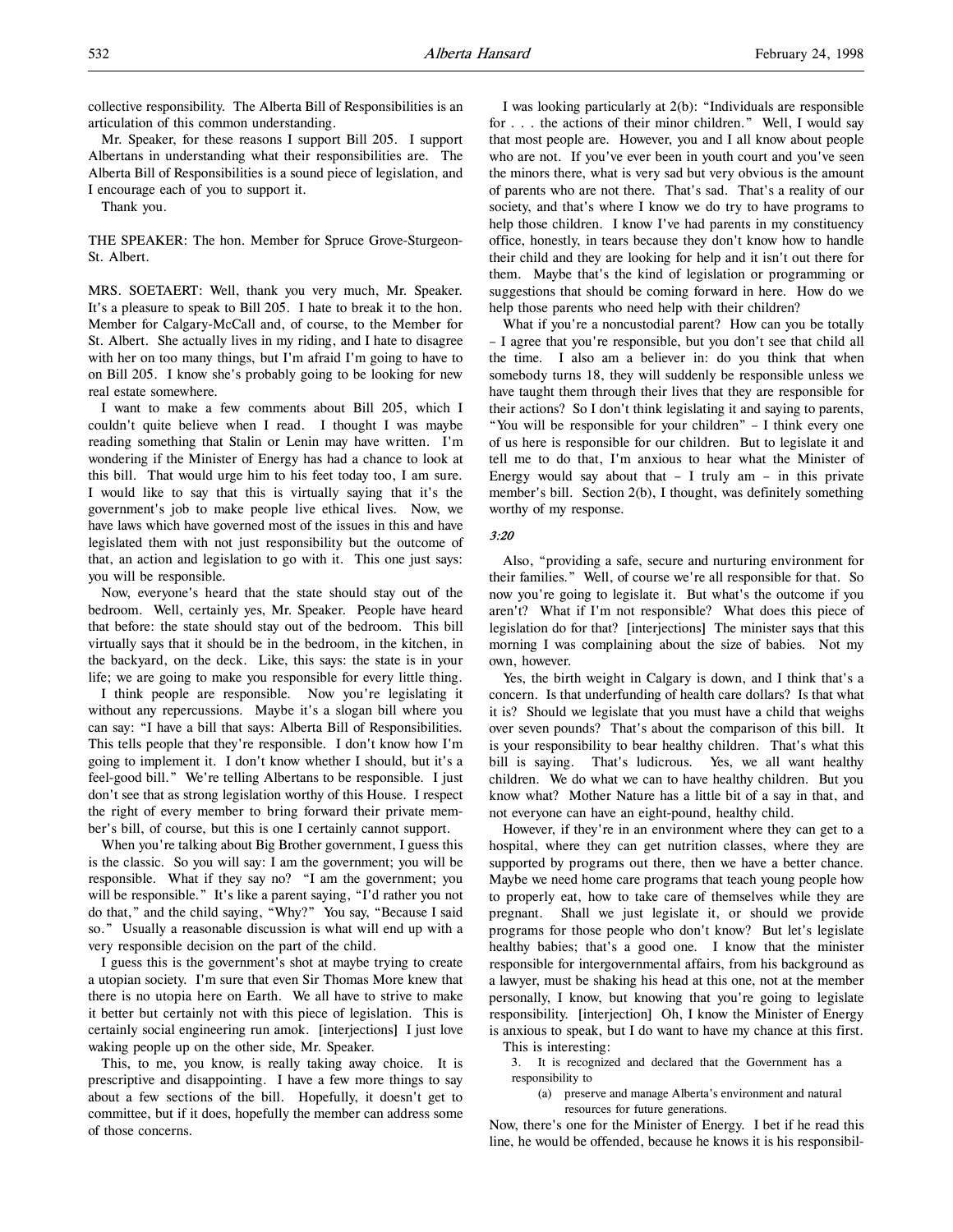ity. Despite that he's the Minister of Energy, he still has to protect our environment.

Mr. Speaker, I'd like to look at 3(b). Do the ministers on the front bench realize that this is going to legislate them to "exercise fiscal responsibility to ensure that it operates within its means"? I thought we did that awhile ago. Then that piece is redundant. You see, once before, we didn't trust this government with spending money, so they had to bring in a bill that said: okay; we're going to be responsible. Of course, there are no repercussions if you aren't. That was the part of the bill they forgot. But, you know, if it says that we will legislate a balanced budget, that's redundant, hon. member. In fact, most of the amendments to this would be eliminating it, because much of it is redundant.

For the government to "promote individual well-being by maintaining effective health care, education and social welfare systems" – this one part I would like to be able to legislate, you know, but there are no repercussions for it. We could tell them that we need a health care system that works, that we need a social services system that works, that we need an educational system that's properly funded, but there are no repercussions for it in this bill. They had a chance. They could have supported the hon. Member for Edmonton-McClung, Leader of the Opposition, but they didn't do that. Now, that had repercussions, and I think the Member for Calgary-McCall didn't support that. So, you see, it's a do-good, feel-good kind of bill, because you can say anything you like and there are no repercussions for it. No repercussions. We have a responsibility, but you don't have to follow it. So, you know, that's disappointing in this bill.

I think I've made my points.

MR. PHAM: Thank you. Thank you.

MRS. SOETAERT: I know the Member for Calgary-Montrose would like me to keep going because he always enjoys what I have to add to debate. However, Mr. Speaker, I know there are other people who do want to speak to this bill.

I won't be voting for it. I know that disappoints the member, because there are times when I do support other members' bills, but this is one I can't because it's a do-good, feel-good but donothing kind of bill. It gives people responsibilities, but it means nothing. I would venture to say that most people are responsible, and I think where the government steps in is to help those people be responsible through programs, through support systems, through those kinds of networks, not just through a bill that says: you will be; you will do. I don't want to live in a province with that kind of Big Brother attitude, so for those reasons I will not be supporting this bill. I know that there will be other members who agree with me on that, and one of them, I'll bet you, is the Minister of Energy.

Thank you very much, Mr. Speaker.

#### THE SPEAKER: The hon. Member for Calgary-Fort.

MR. CAO: Thank you, Mr. Speaker. I'm very proud as an Albertan and a Canadian to speak on Bill 205, the Alberta Bill of Responsibilities. In my response to the Speech from the Throne I outlined what we believe in our democratic principles: all are heard; decisions are based on the needs of the majority with respect for the concerns of the minority. Bill 205 sets out to define the responsibilities of individual Albertans and to ensure that all others are given the freedom to exercise their rights and freedoms.

Mr. Speaker, the rights of citizens enshrined in the civil codes and charters and bills of rights are the bedrock of any democratic society. There are two fundamental principles based on rights and freedoms: there must be protection from the state and limits on its powers, and the rights and the freedoms of citizens must be held paramount. It is the underpinning of these two principles that separates a democratic regime from an authoritarian or totalitarian one.

Mr. Speaker, over the centuries of human transgression and leading up to the last few decades of two world wars and numerous other human travesties, we have fought hard to have the rights and freedoms of individuals protected, which has evolved into our present-day democracy. Indeed, many Canadians gave up their lives for the cause of freedom and liberty, and it is from their hard-fought sacrifice that we have the rights and the freedoms we enjoy today.

The move to democratic norms and the acceptance of human rights and freedoms is on the rise, which Samuel Huntington describes in Third Wave. The new constitutions in such places as South Africa and Russia have enshrined the rights and freedoms of individuals, and while it will take time for these principles to enter day-to-day practices, it is a step in the right direction. While many nations have moved in the direction of recognizing rights and freedoms, there are still nations with despot leaders and random imprisonment without due process as well as other injustices. We only have to look at places like Rwanda or the war in the former Yugoslavia.

Mr. Speaker, today Alberta and the rest of Canada have probably the most progressive human rights and freedoms legislation in the world enshrined in our Charter of Rights and Freedoms. This is also the 50th anniversary of the universal declaration of human rights. I believe that not only should we keep practising it ourselves but also help to promote it in the best way we see fit.

THE SPEAKER: I hesitate to interrupt the hon. Member for Calgary-Fort, but the time for the consideration of this item of business is now concluded.

# head: Motions Other than Government Motions 3:30 Grocery Store Liquor Licences

504. Mr. Broda moved:

Be it resolved that the Legislative Assembly urge the government to consider refraining from granting liquor licences to major grocery chains seeking to open liquor stores in communities with a population of 10,000 or less when the review of privatized retailing in the liquor industry takes place.

THE SPEAKER: The hon. Member for Redwater.

MR. BRODA: Thank you, Mr. Speaker. At the urging of some of my constituents, I bring forward Motion 504. This motion is to urge the government to consider putting in place safeguards prohibiting major grocery chains, defined as large format retailers and classified as part of the food chain stores that are operational in communities with a population of less than 10,000, from obtaining liquor licences in those communities. It is asked that this consideration be given during the ongoing review process of privatized retailing in the liquor industry.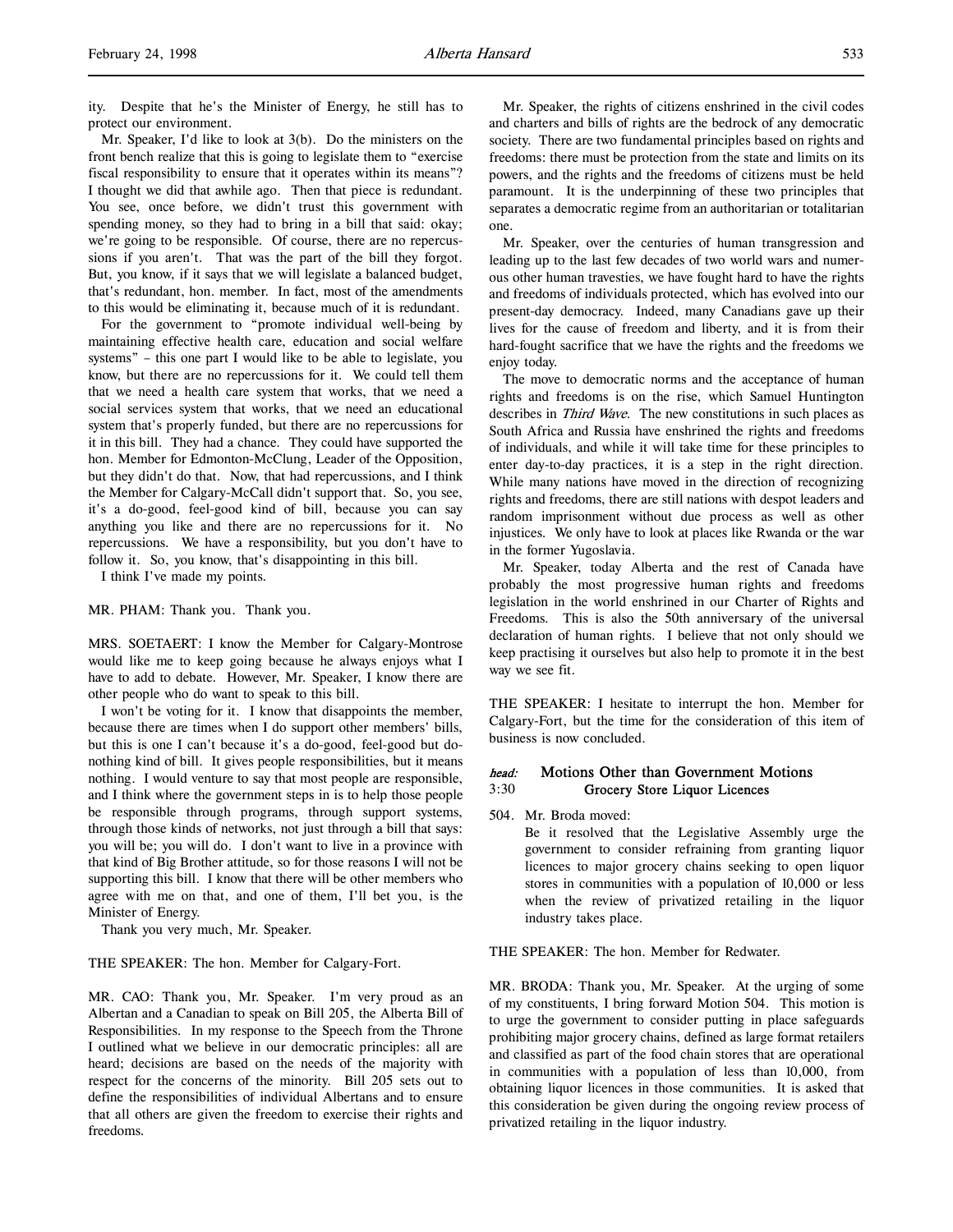[The Deputy Speaker in the chair]

Mr. Speaker, I'd like to bring a little bit of background as to why I'm bringing this motion and the concerns that are out there. I was not here in 1993 when the privatization did occur, but I must commend the minister of the day for doing what he did, because I think it was the right thing to do. On September 2, 1993, the Minister of Municipal Affairs of the day announced that the Alberta Liquor Control Board would be taking a new direction. He stated in his ministerial statement that the existing 202 Alberta Liquor Control Board stores would be phased out within a six-month period and replaced with a private-sector retail system. At the time of the announcement, in addition to the ALCB liquor stores, there were 640 privately operated facilities. These operators included 30 retail beer stores, 23 retail wine stores, 532 hotels with off-sales, 49 agency stores, two winerybased retail outlets, two brewery-based retail outlets, and two brew pubs. The first ALCB store closed in Empress, Alberta, on September 4, 1993, and the last two stores closed in Calgary on March 5, 1994.

Mr. Speaker, again I must say that I think the privatization was the right move, and it is working very well. However, prior to privatization large format retailers, primarily grocery chains, expressed preference to roll out liquor retailing into existing retail space. This option was considered to be inconsistent with the policy objectives developed during the planning process and consequently was not permitted. Following the early stages of privatization, the large format retailers made representation to be allowed to carve out a separate retail store by subdividing existing retail space. This option was not accepted because it would provide significant retail advantage to the small number of large format retailers to the detriment of the majority of the new retail liquor operators, who invested an estimated \$100 million in the new retail liquor industry.

Currently, Mr. Speaker, grocery stores have been granted licences to sell liquor but must comply with legislation which requires that liquor stores operate as separate businesses and that liquor not be used to enhance the sale of other retail goods, be it groceries, gas, or other products. These businesses must be on separate premises from the grocery department.

Following the move of the sale of retail liquor to the private sector, it was announced that there would be a review of the privatized retail after five years, and we're getting close to that five years. We are approaching the end of that time line, and a review will take place before the September 2, 1998, anniversary, at which time it is expected that the issue of the grocery stores selling liquor will be raised, and now I'm raising it.

The current situation in Alberta as of the end of 1997: there were 701 private liquor stores in operation in Alberta. Since the phaseout of the ALCB stores there have been 96 independent stores that have ceased operation. At the present time in Alberta, Westfair Foods Ltd., through their subsidiary company, Real Canadian Liquor Store Ltd., operates six liquor stores in Alberta, one each in Edmonton, Calgary, Red Deer, Medicine Hat, Fort McMurray, and Grande Prairie. There are two locations approved in principle for Edmonton and one for Sherwood Park, which are planned to be operating by the end of 1998. There are also four applications before the board for liquor stores in Calgary, which have been deferred to the board of the Alberta Gaming and Liquor Commission pending the completion of an audit by the commission.

Safeway operates two liquor stores: one in Lethbridge and one

in Leduc. Horne & Pitfield, IGA, operates two liquor stores: one in Sherwood Park and one in Spruce Grove. The Calgary Cooperative Association operates three liquor stores in Calgary. There are currently no liquor stores operating retail liquor outlets in small communities. However, there is no safeguard in place to prevent the establishment of these types of outlets.

Mr. Speaker, I will look at other jurisdictions. British Columbia has a partially privatized system; some are government owned. In British Columbia no major grocery chains are permitted to sell liquor. In New Brunswick stores that are franchised are permitted to sell liquor but only one franchise for the whole province. In Saskatchewan, which is, again, operated by the Saskatchewan government, in order to qualify for a franchise to sell liquor, the community must have a population of at least 250 people and there must be no other retail liquor outlet within 20 kilometres. This system would effectively allow for a grocery store such as the Co-op to sell liquor in separate sections of the grocery store. There would be no other liquor outlet permitted. Those are other jurisdictions. I just wanted to point those out.

We in Alberta here have our own system, and it is working good. I can't emphasize it enough that it is working good. However, Motion 504, that I'm bringing forward, addresses not only the concerns of the constituents in my constituency but I'm sure addresses some of the concerns in Small Town, Alberta, because they have the same concerns. Like I say, privatization was and is a good thing. It opens up competition.

The private sector can operate more efficiently than government. However, a lot of people may say that large format stores do not operate in small communities, and maybe they're right. But in small communities – I'll say Redwater – we may have a Super A store. We may have an IGA. Those are large stores to that community. We have to address these, and we may see down the line from Edmonton to Cold Lake that there may be 10 to 15 IGA stores. If IGA, or Horne & Pitfield in this case, is allowed to have liquor stores, we may find that because they're delivering groceries, they can also deliver the liquor to these outlets at a reduced rate to the stores, whereas the private sector doesn't have that advantage. He has to look at additional costs.

So what I'm asking is that we really review this so that the private sector is on an even playing field. Right now, at the present moment, Mr. Speaker, we have communities that are close to major centres, and I'm going to speak about my community. We tend to lose a lot of our people that go shopping to the major city, and they do a lot of their shopping. That's human nature, and nobody's going to say they can't. It's open competition to anybody. Like I say, we had two liquor stores in Redwater; right now we're down to one. We may have three next week. That's perfectly okay. That's the private sector that can come out there. We can have some major outfit come out and say: we're going to put 50 or 100 liquor stores in small communities in Alberta. That's competition, and that's good.

#### 3:40

However, when you allow a stand-alone liquor store to operate in a major store, a shopping centre, or a grocery store in small communities – they're already attracting a lot of the residents that come to do their grocery shopping – it makes it one-stop shopping. It's a disadvantage to the private sector that says: look; I'd like to be in business. Not everybody can operate a business effectively. That's why you see some people closing their businesses. In the community of Thorhild there were two liquor stores. They went down to one, and they're back to two now. But if we allow, say, the Co-op Store that's existing there, that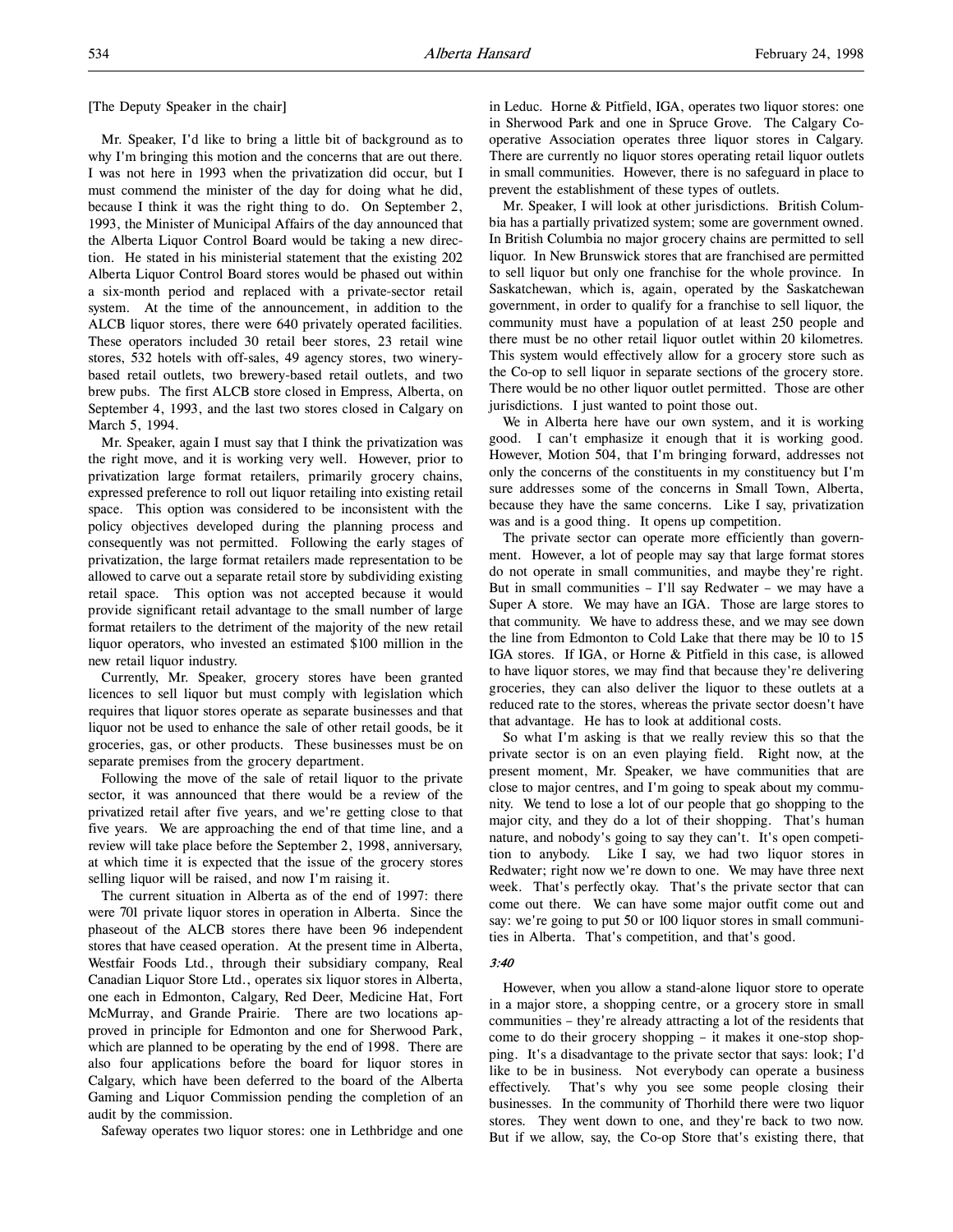attracts a lot of people in, to put a stand-alone store, it'll affect the other two people. Those mom-and-dad – those mom-and-pop stores that have been put up . . .

MRS. SOETAERT: Mom and dad.

MR. BRODA: Mom and dad, if you want to call them, sure.

Some of them have put their life savings into the business. They've invested – they've purchased even some of the ALCB stores – to the tune of maybe \$100,000 to \$200,000. It's a big investment, Mr. Speaker, and this is why I'm saying: let's do a review, and if we're going to be doing a review, let's look at why we would not look at disallowing major grocery stores in small communities.

Mr. Speaker, independent liquor retailers would be protected from the advent of large format retailers entering the marketplace and using their size and power to control the marketplace. Also, to allow grocery stores to enter the business of liquor retail on premises separate from their grocery goods is of little assurance to the independent retailers, as these separate premises are often on a parking lot next door, which still allows the grocer to monopolize the marketplace. Support for this motion would demonstrate the government's commitment to small business initiatives throughout the province. The convenience of one-stop shopping appeals to consumers and lowers the ability of independent retailers to compete in the marketplace.

Mr. Speaker, in a recent issue of wine and beer Vendor the current minister, the hon. Minister of Economic Development, also said, "We're not finished the five year program, but clearly it's gone along fairly well," and the minister said that the Alberta Gaming and Liquor Commission

will be conducting some kind of "formalized" look back at the last five years. "You always review any kind of program where you take that quantum leap to see if, in fact, it's working in the right direction, if there are things that can be improved." . . . The minister is also suggesting there will be some form of consultation with consumers in order to gauge their happiness with private liquor stores.

I think that once that review is done, we may very well find that everybody is happy, but I am getting concerns from my constituency and I am bringing them forward. I feel that if a review is going to be done sometime in September or before September this year, we should look at all the aspects and see if there is a need to restrict major format stores or Horne & Pitfield, that supplies other stores, from coming out there.

Yes, I had one fellow comment to me, "We don't have a problem in our community," but he comes from a community of 32,000 with a drawing area of possibly 15,000 to 20,000 from the outside. Maybe those areas don't have a problem, but when you look at small communities close to major centres, whether it be Calgary, Red Deer, Edmonton, or Grande Prairie – and I'm going to refer back to my own community. We're close enough to the city so that a lot of people already shop in Edmonton, and rightfully so. I do myself because some of the items are not available. But if I go to the city, I may also pick up my liquor.

In my community the IGA owner or the Co-op Store owner is a private person. If he wants to put in a liquor store, I'm not saying to not allow him to but not on the same grounds that that particular grocery store is already. The bulk of the people are already coming into that community or into that particular facility to shop, which takes away from a liquor store that may be two or three blocks down the way. The thing is that a lot of these small businesses employ a lot of employees, in some cases up to four or

five people. That's employment that could possibly be lost if those stores were not able to have some protection given to them. Again, like I say, large stores, Mr. Speaker, in the city of Edmonton or large centres that are cities – you have a bigger drawing population.

Smaller rural communities, I hope I'm speaking for all of them. I'm just saying: let's not lose sight that we are proposing a review. This is what this motion is, Mr. Speaker. It's to review it. If it is that nobody's complaining, so be it. But it's not to say that we're going to restrict anybody, because that's not our intent. Restrictions are no good. However, we can set some kind of a policy that the Alberta Gaming and Liquor Commission can look at before they grant licences. Maybe we should look at population: how many stores are in that community already? I guess they're going to say: that's free enterprise; you can't stop it. Yes. You can't stop free enterprise, but maybe we should look at it, because we still grant licensing, and when we grant licensing, we still do have some control. If we have control, maybe we should look at some regulation that goes with that control to say that these large format stores should not be permitted to have standalone liquor stores in them.

Mr. Speaker, in closing here, I would urge all members of this Assembly on both sides to support this motion. I know your constituents are probably phoning, and if they haven't, they probably will be after this motion goes through. So I would urge that we as government look at it in favour of this motion.

Thank you.

THE DEPUTY SPEAKER: The hon. Member for Calgary-Buffalo.

MR. DICKSON: Thanks very much, Mr. Speaker. Despite the encouragement from the member who's just spoken, I have to admit to a little puzzlement, a little confusion, and I hope I'm going to be able to get some answers before we get to a vote on this significant motion. See, I was privileged to be here before the March 11, 1997, election, and I listened to the champion of privatization, the proselytizer with a capital P, the black belt champion of privatization, the current Minister of Energy. You know, I have often disagreed with the current Minister of Energy, but I've always respected his consistency and the fact that he has a philosophy, as varied as it may be from my own. But I've respected his consistency.

So what I'm trying to do when I listen to the Minister of Energy, who lectured and encouraged and urged members in this Assembly to promote his privatization initiative, is I'm trying to reconcile his promise that Albertans would be far better off, would be hugely advantaged to let the market decide. You know, I was finding that towards the end of the debate he was becoming more and more encouraging, and it made a certain kind of internal logic in terms of his arguments. Anyway, I listened to the Minister of Energy when he promoted it, and he was successful. He was able to persuade a majority of the members in this Assembly that this was the answer.

I remember those of my colleagues who stood up and had some concern about a proliferation of small operators, whether there'd be adequate safeguards, whether we'd have an increased incidence of break-ins to private places, whether there'd be adequate checking for identification for age, eligibility, and things like that. The current Minister of Energy, then the champion of privatization, had little patience for those things. If I can paraphrase him, it was sort of a question of: did we not have enough confidence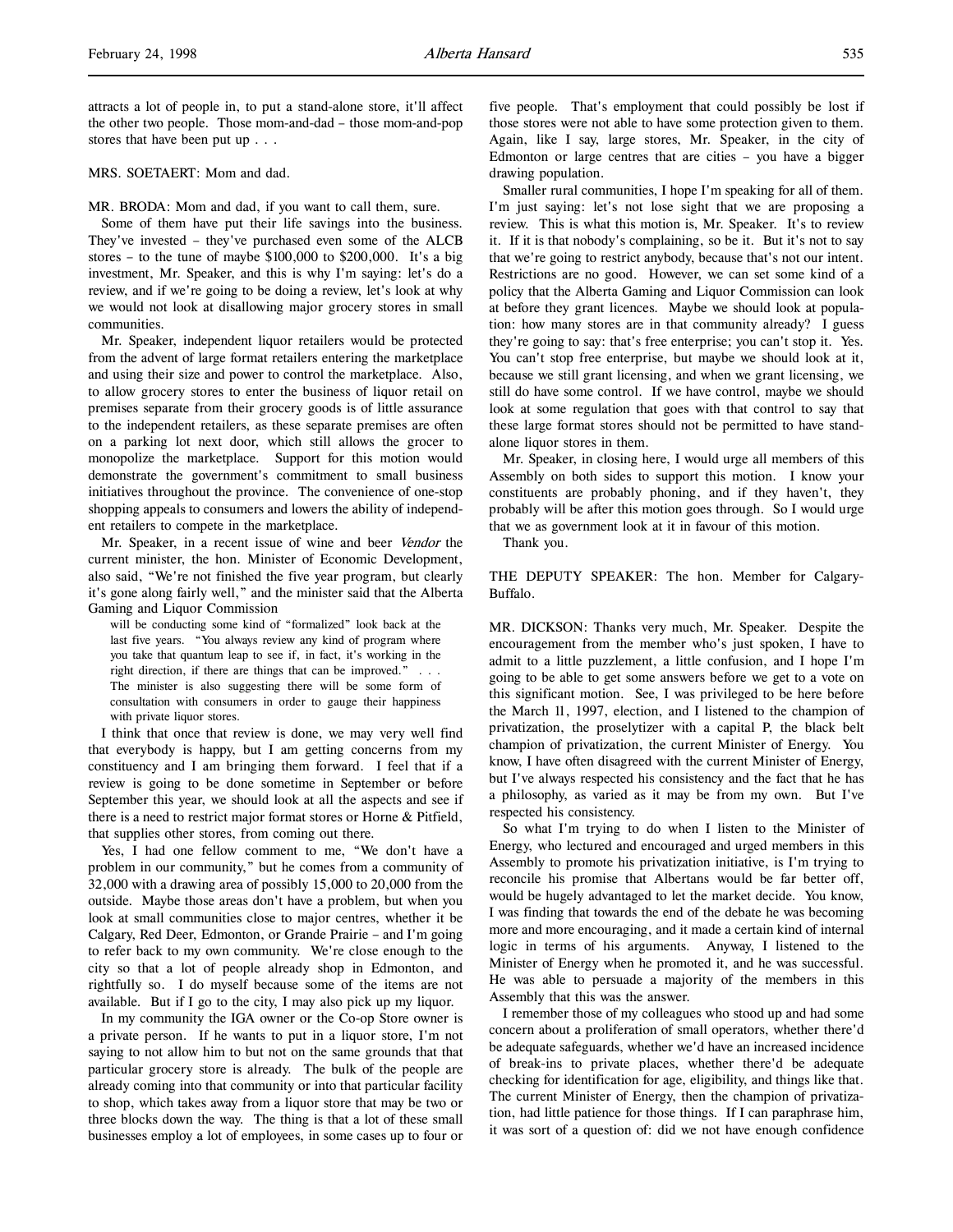in the good judgment of Alberta consumers and small businesspeople to be able to sort that out on their own? Anyway, that's a little bit of history that I recall. There'll be other members who may have different recollections, but I wanted to create that sort of context.

# 3:50

Now, in my site line – you see, I have to look at the Minister of Energy to look at the Member for Redwater. As I look at the two, one shaking his head up and down in agreement and the other one vigorously shaking his head from side to side, I'm trying to reconcile sort of where the truth is, because both of these are respectable members. [interjection] The Minister of Health reminds me that this is private members' day. Well, I'm mindful of that, Mr. Speaker. But surely if this motion passes – and is there anybody here who would suggest that none of these motions pass? Occasionally they get through.

The motion is an instruction to the government, and I think a motion should be taken as seriously as a bill. If it passes, it's a direction to the government, so surely we should apply the same kinds of standards. [interjection] Well, we try and reconcile these two.

I, unfortunately, am at a huge disadvantage, Mr. Speaker. I do not subscribe to wine and beer Vendor, so I don't get that periodical on a regular basis. So there are going to be nuances to this issue that I'm simply not properly instructed on. [interjection] Well, there are members that probably subscribe to a whole range of magazines that we haven't heard of before.

My question is this. Now, I represent a large urban centre, so what I want to say is: why is it that we'd have two sets of rights? Why would it be that small businesspeople in downtown Calgary wouldn't have the same kind of protection, the same kind of attention paid to their needs as a small businessman in Medicine Hat or in a smaller community? Whether it's a Piggly Wiggly grocery store in Okotoks or a giant Safeway store in northwest Calgary, it seems to me that there are some principles here. We have to say firstly: who does this motion serve? Is it Albertans as consumers? My wife makes wine, Mr. Speaker, so I may disclose a bit of a small conflict of interest right at the front. Is it the consumer we're interested in? Is it small businesspeople? I'm not quite clear what the constituency is that's going to be advantaged by this. I suspect it's small businesspeople. I expect it's people who would operate independent liquor stores. That's who I would assume would be the people who would benefit, but only those businesspeople who operate in communities with a population of less than 10,000.

You know, competition is competition; that's what the Minister of Energy always told me. He also told me – and I listened closely – that whether it's a city the size of Calgary or a community the size of Drumheller, it's the same principle, and the good judgment of consumers and small businesspeople will resolve the problem without undue government interference.

Surely the 10,000 population is wholly arbitrary. I've talked to a number of people who have liquor licences in downtown Calgary, and they've had some really significant problems. I think they'd be very interested in seeing limitations put on large, huge-pocketed operators moving into their community in terms of being able to corner a very large market share. So I need some explanation in terms as to why it's tougher – there are actually a lot fewer stores in small communities with less than 10,000. There are people in the cities of Calgary and Edmonton and some larger centres who say there's too much competition there. It has been said that we have one on almost every street corner, and I

think those people could legitimately make a strong argument as well.

The other thing that's confusing to me is major grocery chains seeking to open liquor stores. Well, does that mean that if Canada Safeway has an equity interest in a small operation, they would be banned from it? We can remember when larger hotels could have a beer store and it could be on-premises but had to be a separate entrance and so on. Is that what we're talking about here? I don't know, and I'm hopeful the sponsoring member from Redwater can tell us. Is it physically situating a liquor store in a large grocery store? Is that the concern?

#### MR. BRODA: A stand-alone.

MR. DICKSON: A stand-alone; okay. Well, I have some concern. If the issue is concentration of ownership, something I know the Minister of Energy would not agree with, then why would it only be large grocery stores we'd be concerned with? If it's concentration of ownership, why wouldn't it be any corporation that has assets or revenues of more than a million dollars or whatever threshold we'd want to make? Why do we focus only on grocery stores? If Canadian Tire decided they were going to get into the business of liquor stores – and they have installations all across the country – would they be similarly prohibited? I'm just looking for some logic in terms of that. It seems to me that if in fact we have, as I understand, 701 private stores – I think that's what the member mentioned; I didn't know the number before he mentioned it – and the 96 independent stores, I'd be interested in knowing what their perspective is.

Now, the other thing I'm a bit puzzled by is that the member repeatedly said there's a review going on, that it may start in September. He said his motion called for a review. Well, I don't see that. I have to be clear. Is he trying to pre-empt the review, and does he want the Legislative Assembly to step in and narrow the mandate so that some decisions have already been made even before that study commences? Or is he saying that this is something he wants to only happen in the interim period until the review starts and finishes? I don't know, and I hope to get some clarification on that.

I have a lot of concern that we have too many liquor licences. There are all kinds of legal issues that are going to arise in terms of discriminatory legislation, because once you go down this road, you have property owners that have vested property rights. That gives them some particular kinds of interest. When you start then changing the rules after the fact, you expose Alberta taxpayers, you expose the Alberta government to some significant liability and damage claims. I'd be interested in what the member has done in terms of addressing those.

Those are the concerns I wanted to raise, and I look forward to clarification before we get to a vote. Thanks very much, Mr. Speaker.

THE DEPUTY SPEAKER: The hon. Member for Bonnyville-Cold Lake

MR. DUCHARME: Thank you, Mr. Speaker. I rise today to speak to Motion 504, one which brings to this Assembly an issue that has created some discussion within my constituency, as it may have in constituencies of other members of this Assembly. I fully recognize that this is a very emotional issue. On one hand, privatization of the liquor industry created the opportunity for the private sector to demonstrate its competency and responsibility as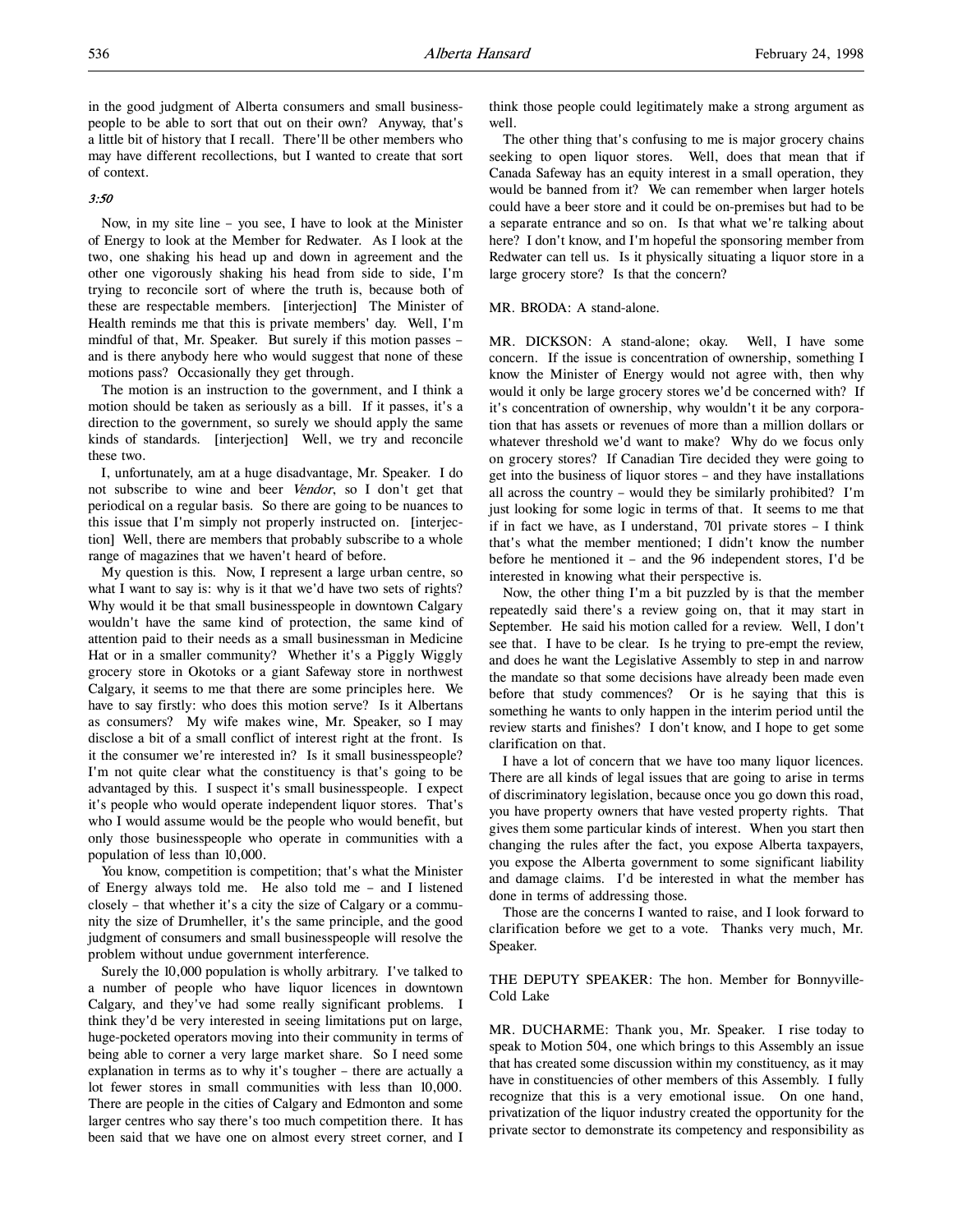the retailer of liquor products. In doing so, the market was opened up for competition in liquor sales throughout the province in all communities and cities. On the other hand, opportunities have also been created for the bigger operators, the large format retailers such as the grocery chains, to enter into the marketplace. While I am all for a competitive marketplace, this is creating hardship for some businesses in smaller communities. This is the matter which is responsible for the motion before us.

Privatizing the liquor industry was to be used as an initiative that would make a positive contribution to the economy of Alberta. I would have to say that in general this initiative has met with success. When the decision was made to privatize the liquor stores, Mr. Speaker, a number of retailing options were examined in the preprivatization planning period. The planning process was essential to ensure that a model would be developed that would effectively meet the policy objectives of the government of Alberta and ensure that the business community would take up the challenge of becoming the sole retailer of liquor products in the province. I won't go into details of the three options which were considered. Instead, I will briefly discuss the option that was chosen as being the best able to meet the objectives I just mentioned.

## 4:00

This was the option that requires liquor products to be retailed separately from other commodities in privately operated retail liquor stores. Under this option a limited number of liquorrelated products, such as beer mugs, wineglasses, corkscrews, et cetera, would also be permitted to be sold from the retail liquor store. It was at this point that the option to allow liquor products to be rolled out into existing nonliquor retail stores – for example, grocery stores – and allow liquor products to be integrated with other food and nonliquor beverage products was rejected, although I should say they have not abandoned their desire to be permitted to sell liquor within their existing premises; that is, on the same shelves as those that are stocked with products such as bread and milk.

The grocery stores have for some time now pushed to move away from the stand-alone liquor stores and move the liquor into the same building as the groceries. Any exemptions to the requirement that liquor be sold from a retail liquor store were only allowed in the more remote rural areas of the province where agency stores had been established. Hotel off-sales outlets were not required to convert to retail liquor stores because the majority of these hotels provided over-the-counter sales from inside licensed premises.

Mr. Speaker, following the privatization of the retail liquor industry, liquor stores were established in the small communities. In some of these communities there may have been one ALCB store, and suddenly there may now be two or three privately owned stores. I can only speculate that some of these communities have not been able to sustain all of these stores.

Mr. Speaker, this motion is not about limiting the opportunities for either side to compete in the marketplace. With this motion what we are saying is that we do not want to see the level of competition increased even further by the large grocery chains setting up their own liquor stores. Given their size alone, they have the advantage of pushing the small liquor retailers out of the marketplace. Now, one might argue that a strong competitive marketplace is a positive thing and that this motion is suggesting to limit or restrain the marketplace. This is not the case. I am in favour of a competitive marketplace, but realistically there have been numerous closures of private stores simply because they

could not compete with the larger retailers. To allow larger format retailers, such as the grocery stores in the smaller communities, to sell liquor further disintegrates the ability of these small private retail liquor outlets to survive.

I suppose one could argue that these large grocery chains do not typically move into the smaller communities. The truth of the matter, Mr. Speaker, is that in communities under 10,000 population there certainly are major grocery chains. There are IGAs; there are Co-op stores and various other chains that may be specific to a certain region of the province. In these communities where the grocery stores have been established and/or have considered venturing into the liquor industry, major concerns have been expressed. These concerns include the ability of grocery stores with stand-alone liquor outlets next door to draw the consumer with a one-stop style of shopping. If a consumer can access such convenient shopping, then the store down the street or on the other side of town that would require another stop is just not going to get that business. Essentially what happens with the large grocery store selling liquor in the smaller communities is that we defeat the competitive market. We suffocate the opportunities of the small retailer to compete.

Mr. Speaker, I do not feel that the grocery stores should be allowed to become involved in the retail liquor business, especially in the small communities. At the very least, perhaps what we should do is take into consideration the existing liquor retail outlets in a community where a large grocery chain is attempting to obtain a licence to sell liquor. Addressing this issue on a per community basis would certainly be acceptable. It is not for me to say that every small community is going to have these large format retailers develop, nor am I saying that if there is no other retail liquor outlet in the community, the grocery chain cannot sell liquor. I say again that this motion is not intended to limit opportunities for any of the players in the marketplace. It is simply asking for consideration of the smaller liquor retailers.

I understand that the Minister of Economic Development is conducting a review of the privatized retailing industry. This is the perfect opportunity to look at the marketplace and see how well the private liquor stores are doing, what is happening in the communities, and yes, to look at what is happening with the attempt of grocery stores to become involved in the industry of selling liquor. I come from a small community, and I am concerned about the small liquor stores being able to compete against the large format retailers. We can see, Mr. Speaker, that there has been a terrific increase in the number of liquor outlets throughout this province. In fact, the number of liquor stores has more than doubled since the phaseout of the ALCB stores in 1993. We have already determined policy requiring that liquor stores must be stand-alone in addition to other restrictions relating to nonliquor products. Perhaps this has improved the convenience to customers, but I have to wonder what it has done to those smaller mom-and-pop stores that have had to close their doors because of the extreme competitiveness of the marketplace within a close proximity.

Now, I understand that only 96 independent stores have been closed since 1993, and at a distance we can say that this can be considered a relatively low number when considering the turnover and closing rate in the retail sector. For me this is a very cold assessment, and while it may be reality, there are people involved here, people who in many cases have been part of a community all of their lives and are suddenly unable to make ends meet. I recognize that anyone entering into business must also accept the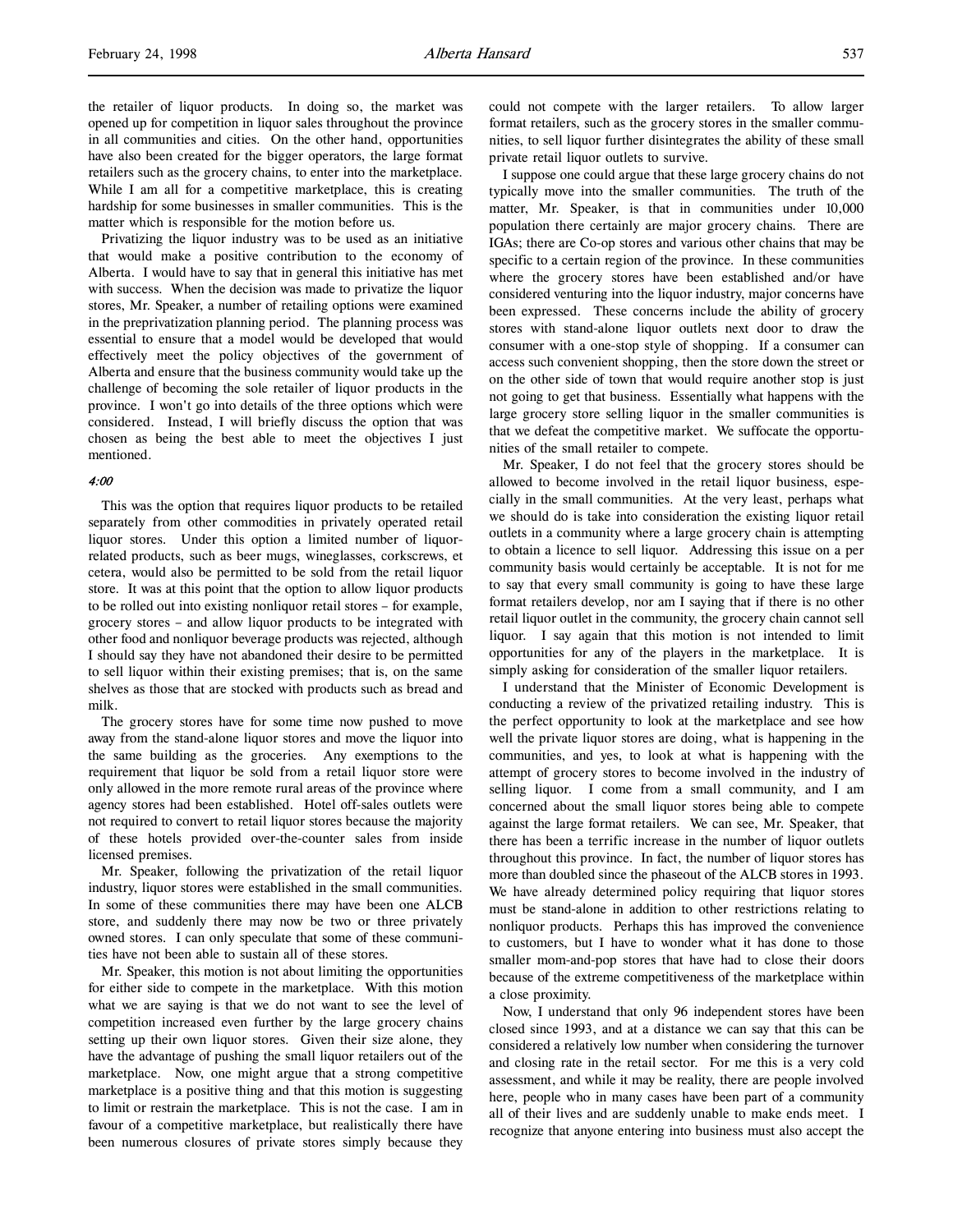risks involved, in particular in small communities where business is at an even greater risk. But, Mr. Speaker, the closure of the stores for these people in the community may very well be the closure of their ability to maintain a living. This is a dramatic analogy, I know, but not unrealistic.

Mr. Speaker, I recognize that it is not the government that grants the licences in the liquor industry, that it is the Alberta Gaming and Liquor Commission. As this is the case, what this motion is intending to do is to urge the government to look at policies such as stated in this motion and have the Alberta Gaming and Liquor Commission take them into consideration when making licensing decisions.

As I stated earlier, Mr. Speaker, I understand that there is a review being conducted of the privatized liquor retail industry. All I would ask is that the concern raised in this motion be given consideration in the process of this review.

Thank you.

THE DEPUTY SPEAKER: The hon. Member for Edmonton-Centre.

MS BLAKEMAN: Thank you, Mr. Speaker. Well, I certainly appreciate the doggedness with which the Member for Redwater has brought forward this motion. It's obviously of great concern to his constituency. But I have to admit that I'm trying to unravel the arguments that have been brought forward here. I don't have an opinion one way or another on this. I'm going to speak because there are some points that I would like to raise, and perhaps as I go, I will make up my mind exactly on this.

There are also some questions, I think, that need to be raised with the bill. The motion is asking the Legislative Assembly to urge the government to refrain from "granting liquor licences to major grocery chains seeking to open liquor stores in small communities with a population of 10,000 or less." One of the first questions that I have is – and I was hoping that the Member for Redwater would have given us the reasoning for this when he was speaking in support of the motion – why was the number of 10,000 chosen? Is this of particular significance somehow in Alberta? Does this determine whether a rural area has gone from one level to another in its municipal category? Is there not a range that's included here? What happens if you have a town that's got 9,700 people in it as compared to the one down the road that has 10,200 in it? It appears to be an arbitrary number, and I'm wondering if it has particular significance in light of what's being asked for with this motion.

I've heard a couple of hon. members speak to this, and I'm hearing what appears to me to be conflicting points of view in that they're saying: "I'm all for the free market. I'm all for privatization. I'm all for no government control. I'm all in favour of competition, except where it would be affecting members in my constituency. So I'm all in favour of that everywhere else except for when it's going to come down and affect people in my constituency." On the one hand, I applaud a member for getting up to defend a concern in their constituency, but on the other hand I have to say: what is the big picture here? If you're truly in favour of privatization, then isn't it privatization everywhere? There were certainly no exceptions in the original bill that I remember.

So now that there has been time and the five years are in place – it's up in the fall of 1998 – am I hearing, then, that this privatization in fact is not working very well for people and there is a need to go back and make some adjustments in order to take into consideration the specific circumstances of smaller centres in Alberta? If I can get some answers back on that, that's wonderful.

#### 4:10

Two of the members have been calling for a review and seemed to indicate that asking for a review was in the motion. I've read out the motion, and there is no calling for a review in that motion. I'm wondering why they're asking for a review and at the same time telling us that the Minister of Economic Development has in fact said that they are doing a review. Again, there's a contradiction there. It's obviously very important to the people, but what is the real question that is being asked by the hon. members?

It strikes me that what is at the heart of this is that a deal was made when the ALCB was first privatized. It seems that some participants in this deal have come to believe that there's a broken promise in the deal, if I'm understanding the points that are being brought forward. The deal, as I understand it, was that grocery stores would not be allowed to sell liquor in their stores nor would they be allowed to set aside an area in the store that was specifically dedicated to selling liquor. It now appears – and I think this was a more recent development – that they could set up a standalone store on their property but totally disconnected from the original grocery store. I'm wondering if this is what's causing some of the consternation, that the small operators feel that was not part of the original deal.

I can understand the economic activity that is generated by the smaller liquor stores in rural centres or in small centres that are in rural areas. They don't want to lose their investment in the store. They don't want to lose their employees that they're paying, which is adding to the economic life of that particular town or hamlet. On the other hand, I thought this was supposed to go all the way across the province and was a wonderful deal for everybody. So that has yet to be made clear, but obviously the small operators feel that whatever they bought into as part of the deal has not been upheld. For that, I can understand why there is some irritation with the present state of affairs.

I think this comes forward partly because of the rush to privatize, and I know that is part of a theory of privatization that is held near and dear by members. But I think that is what puts us in a situation like we're in right now, in that things were not thought through. It certainly does get everything in place if you just say: bang, that's it; tomorrow it shall be thus. But as people actually start to work with that process and that situation, I think what I'm hearing is that it's become clear it does not work for some segments. So then do we as legislators go: "Okay; fine. We will make exceptions because we believe it's important that in smaller areas small operators are to be protected"? Or do we say: "Nope. That's it. Everybody falls under it, and those of you that are finding yourselves in an unfortunate situation, tough beans"? It sounds like we're revisiting not only this particular privatization but all privatization, so perhaps it was not the great shining light that it was put out to be. I have to say that I was not in the Legislature at the time, so I've missed all of the elucidating debates on privatization.

One of the other things I've noted and another example I have of privatization not working the way people thought it would – I'm watching the privatization of the registries, which were privatized to cover certain services. They weren't making enough money, and I know now that they have gone back to the government and asked to have other things privatized or turned over to them so that they could make enough from them. I have to say: why did we go through all of this without understanding how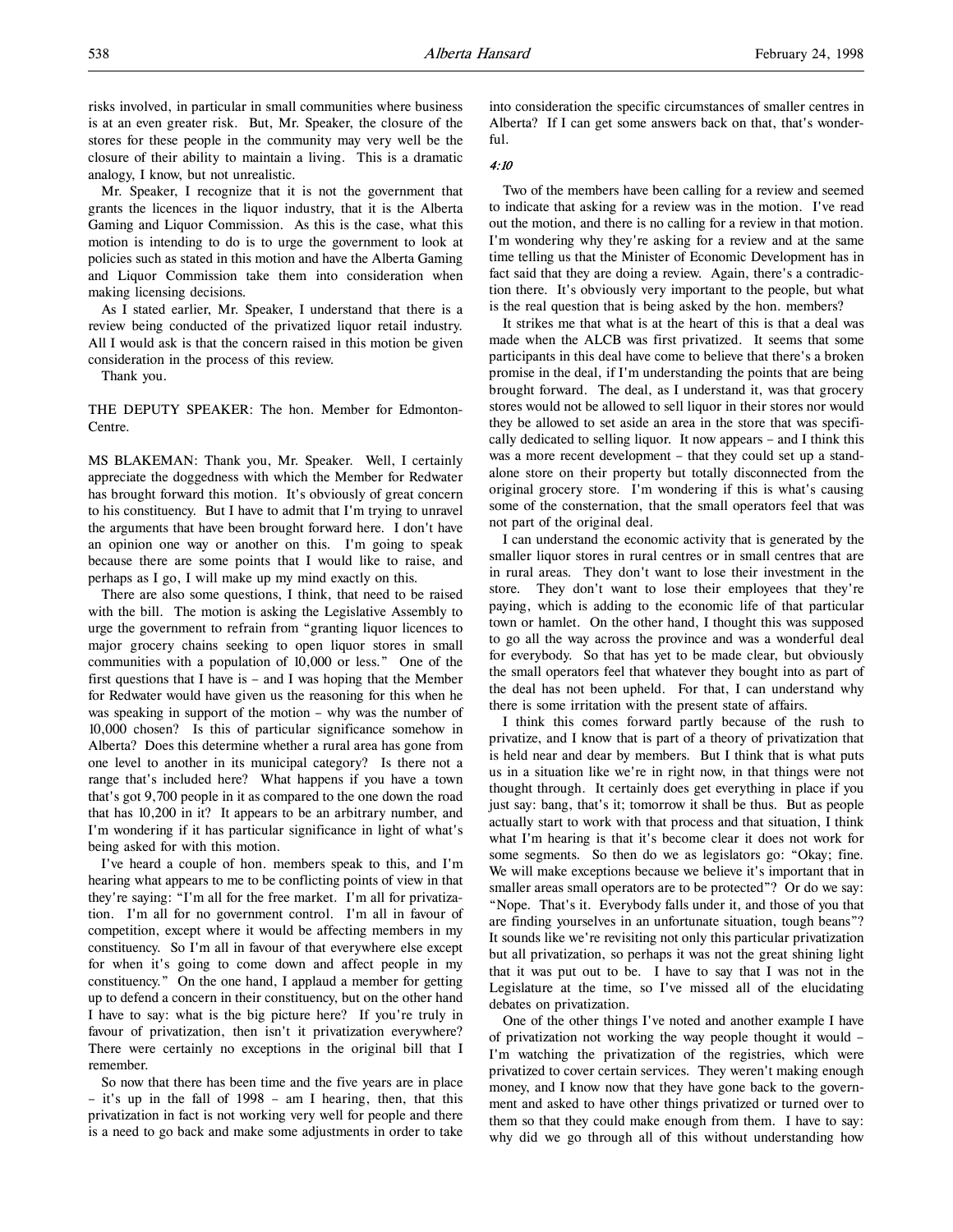much money would have to be earned by these small private registries? Why did we get this far into it and then have these people find out that in fact they cannot make a living, that they needed to have vital statistics privatized over to them as well, that motor vehicle registry was not going to keep them alive and their rent paid? I think that is because there was not a long and thoughtful process that went into this. It was leapt into, and we are paying the consequences for it now.

So those are my reactions to that motion. I have put forward a number of questions. I hope I can expect an answer to them, and I look forward to the rest of the debate on this particular motion.

Thank you.

THE DEPUTY SPEAKER: The hon. Member for Athabasca-Wabasca.

MR. CARDINAL: Thank you very much, Mr. Speaker. I won't get into the history because most of the speakers previous to me talked about the history going back to September 2, 1993, but I will talk a bit.

Even prior to privatization the large format retailers, primarily grocery chains of course, expressed a preference to roll out liquor retailing into existing retail space. This option was considered to be inconsistent with the policy objectives developed during the planning process and consequently was not permitted to move forward. Following the early stages of privatization the large format retailers sought to be allowed to carve out a separate retail liquor store by subdividing existing retail space. Of course, this option was not accepted because it would provide significant retail advantages to a small number of large format retailers to the detriment of the majority of new smaller retail liquor operators in Alberta.

Grocery stores have been, though, granted licences to sell liquor but must comply with policies which require that liquor stores operate as separate businesses and must be on separate premises from the grocery department section. The separate businesses operated by the grocery chains are often on the parking lots next door to the grocery stores, which will allow the grocer to monopolize the marketplace. This convenience of one-stop shopping of course appeals to consumers and lowers the ability of smaller independent retailers to compete in the marketplace. In addition, there is still the push by these grocery stores to be permitted to sell liquor within existing grocery premises. Clearly defined regulations would prohibit the grocery stores from attempting to ease their restrictions and allow them to sell liquor as departments, such as dairy and bakery.

This motion is asking for safeguards to be put in place prohibiting major grocery chains operating in communities with a population of less than 10,000 from obtaining liquor licences in those particular communities of that size. As there is currently a review of privatized retailing in the liquor industry taking place in Alberta, it is suggested that the concern raised in this motion be given consideration and careful examination during this review process.

## 4:20

It is not suggested that one type of retailer be isolated as a sole retailer of liquor; that is, the small business versus the large format retailers. What is being suggested is that we study more closely the effects of allowing the major grocery chains to open liquor retail outlets in smaller communities. As rural MLAs, because we cover such a large geographic area, we cover a lot of small towns, et cetera, that have in some cases even two small liquor stores. In those same small towns you will sometimes find larger retailers. In fact, if larger retailers in smaller locations like that were allowed to sell liquor and be licensed, the smaller independent liquor stores would not be able to survive. Of course, that would mean unemployment for a lot more people in our communities, although no doubt even in those areas, to be honest, the large stores again would be probably more convenient for the consumer.

Since 1992 a number of these small businesses have established and depend on their – in fact, a number of families depend on those jobs as their livelihood. I believe at this time that until the review is completed, we should carefully put in processes that will allow these smaller independent businesses to continue to sell liquor in Alberta.

Thank you.

THE DEPUTY SPEAKER: The hon. leader of the ND opposition.

MS BARRETT: Thank you, Mr. Speaker. I rise to support the motion. I think at some point you have to say that the big leaguers don't have the right to monopolize markets, and that's what they will do. I'd like to add some observations to those made by the Member for Athabasca-Wabasca, and that is that the big-buck stores all together are crippling communities. They're causing the closure of a lot of small business. There's nothing you can do about it; I know that. There's nothing any of us can do about it, but we do have the ability to prevent the major grocery chains from establishing a monopoly which is under a regulated business such as liquor sales.

People will remember that even though I was not here, I did number of editorials criticizing the government for having privatized ALCB, and I maintain that position. However, under the circumstances we have to say: are we going to let, quote, the market determine everything, or are we going to be responsible as legislators and do our best to protect the interests of small businesses, many of whom struggle?

I would point out, in addition, on this motion – I'll take my seat very shortly to hear other members speak – that in the area of regulation one of the things you want to look at is also regulating how closely liquor stores can be located next to each other in the larger cities. The environment minister will know that I asked him to please grandfather three liquor stores from the new regulations which prevented those liquor stores that had been operating as universal or full bottle depots because the new regs said, no, you have to go to these specially designated ones. Well, as Dominic said to me time and again – this is the guy who owned at the time the 96th Street liquor store – "Hey, you know, they want to regulate where you can take your bottles, but if somebody wants to open up a liquor store a block away from mine, they can." That is, in fact, what's happened. We have a proliferation of liquor stores in really close proximity to each other. It just seems to me that that's an area of regulation that ought to be looked at.

In the meantime, in supporting this motion I think we'd be sending a message to the large grocery retailers to stay out. I mean, first they're into large grocery retailing; then they're into pharmacies. Some of these stores are selling clothes and automotive supplies and you name it. Well, I don't frequent them because I don't like them, but the fact of the matter is that in smaller communities – yes, a population of 10,000 is arbitrary.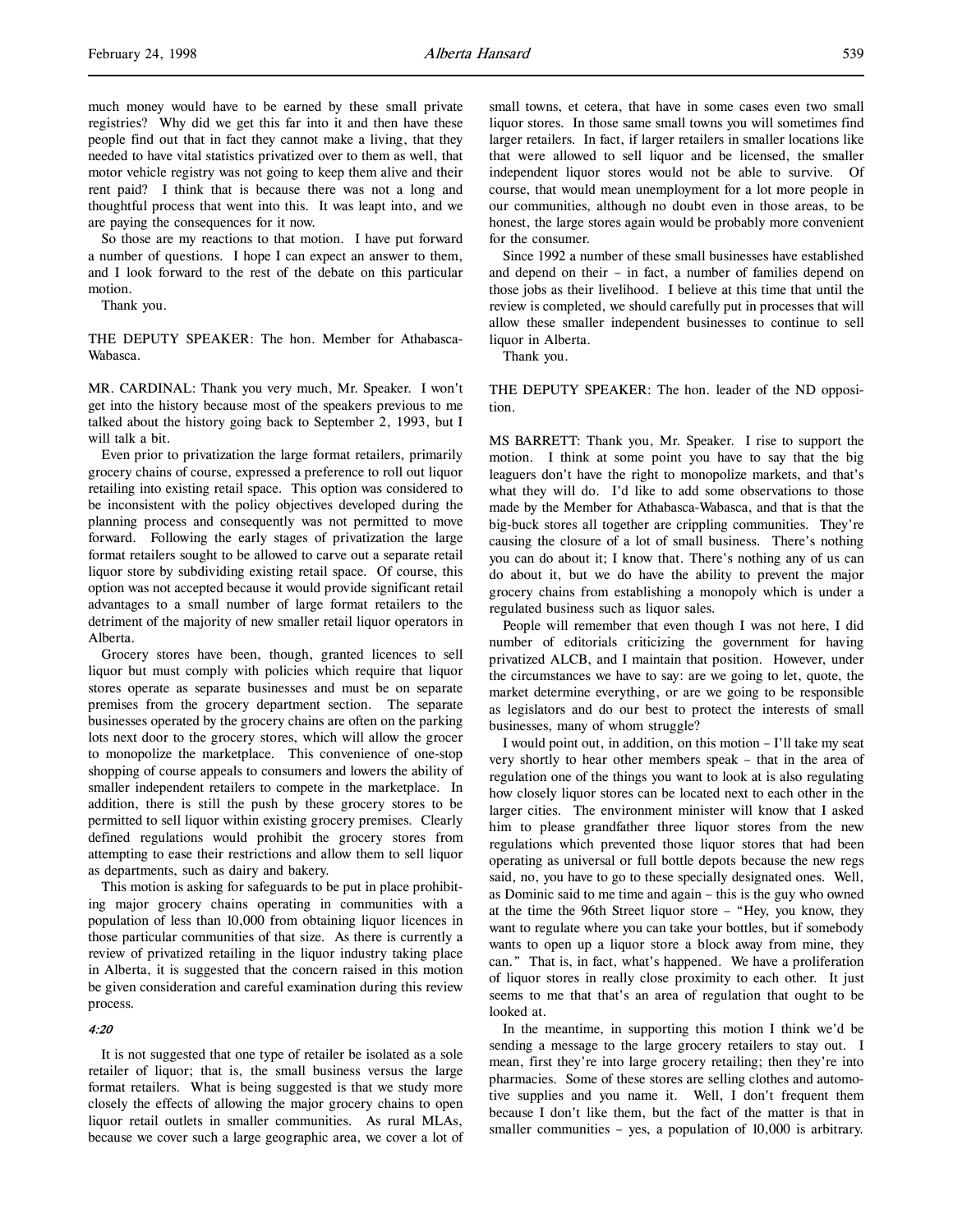I acknowledge that. You've got to pick a number somewhere. Maybe it should be 20,000; I don't know. But let's adopt it in principle. It's a good idea.

THE DEPUTY SPEAKER: The hon. Minister of Energy in the one minute remaining.

DR. WEST: Well, I just want to say that I can't support this motion, but I respect that private members' motions bring forth things that they find in their constituency and feel strongly about. But the logic of this and the timing of it is not right.

The other side of it is that it doesn't ask for a review. It asks for a definite refraining from doing this.

By the way, so you know the history of Alberta, 10,000 is where city cutoffs are. Anything under 10,000 is not a city. So that's of significance for those members that would want that knowledge.

The other thing is that we did consider all of this, and the logic of this isn't there. If a large superstore decided to build a store in Redwater and then go beside it, they would just say: well, I'll arm's length this to somebody else and lease it to you, and you can build the store freestanding beside my superstore. So it's not logical.

THE DEPUTY SPEAKER: Okay. I'm sorry to have to interrupt the hon. Minister of Energy, but under Standing Order 8(4) I must put all questions to conclude debate on the motion under consideration.

#### [Motion lost]

THE DEPUTY SPEAKER: Hon. members, we have two minutes left in this particular period. We could go to the next motion, or by unanimous consent we can continue on this afternoon with the bills.

SOME HON. MEMBERS: Bills.

THE DEPUTY SPEAKER: Deal with bills? May we have unanimous consent, then, to continue with the bills?

HON. MEMBERS: Agreed.

THE DEPUTY SPEAKER: Opposed? Carried.

# head: Government Bills and Orders head: Third Reading

# Bill 1 Protection of Children Involved in Prostitution Act

THE DEPUTY SPEAKER: The hon. Member for Calgary-Fish Creek.

MRS. FORSYTH: Yes. Thank you, Mr. Speaker. It gives me great pleasure to move third reading of Bill 1.

SOME HON. MEMBERS: Question.

THE DEPUTY SPEAKER: We have a number of people standing, so the question is not relevant right now.

The hon. leader of the ND opposition on Bill 1, followed by Edmonton-Norwood.

MS OLSEN: Pulling rank again.

MS BARRETT: You bet. Seniority counts around here.

Mr. Speaker, I speak in favour of third reading of this bill as amended. I would have spoken in favour of it even if it hadn't been amended, but I think the amendments accomplish desirable goals.

The reason I think this bill is important is that I can't think of another jurisdiction in Canada that has such legislation, and I happen to live in and represent the riding that probably has the highest concentration of young prostitutes in the entire province.

I will repeat for members that when I was first elected in 1986, in the riding of Edmonton-Highlands I would see prostitutes maybe 15, 16, usually more like 17 years old. You'll see them in the spring. As a matter of fact, we're having a bizarrely warm February. They're out right now in the warm weather, and you'll see them a lot more in the spring. Now I would say that, oh, maybe 10, 15 percent of them are in the 12- to 14-year range. I asked one point blank. I said: do you know who I am? She said: yeah, I think so. I said: would you tell me how old you are? She said: yeah; I'm 11. Eleven.

So, as I said before, my belief about this legislation is that it's going to have an implicit whistle-blower's effect. If these kids know that they can get to a safe place, that they can get out of the syndrome, they will go, and maybe they'll blow the whistle on their pimps. And that, by the way, is the kind of evidence that the police need to charge the pimps and have the charges stick.

It's not very often I agree with the government. Two in a row this afternoon; I'm amazed. But congratulations to the government members who worked on this bill. I endorse it 100 percent.

### 4:30

THE DEPUTY SPEAKER: The hon. Member for Edmonton-Norwood.

MS OLSEN: Thank you, Mr. Speaker, and it's a pleasure to rise today to speak to Bill 1 for the final time. I'd like to just make some comments. I'm very happy that our amendments went through. I think that strengthens this bill indeed. The bill, in my view, replicates many of the sections of the Child Welfare Act that allow for the apprehension of a child prostitute in protective custody, and in this bill it is for a 72-hour period, after which the child must be released or the director of child welfare must apply for a permanent order.

I'm very happy that the preamble went through. That amendment was important for me because, having been a police officer for a number of years, I felt that specific section in the preamble was actually downloading the entire problem to the police as opposed to child welfare. That collaborative effort now is there, so no one entity feels like they're responsible for the whole process. This particular bill will not work as a stand-alone bill for any one agency or group. The police have to be involved. Social services have to be involved, the education system, the health care system. It's going to take a huge collaborative effort to ensure that this bill goes forward and works. That makes me feel much better.

I'm encouraged by the \$25,000 fine and the two years in jail. I would, though, also encourage policing agencies to use the section under the Criminal Code before pursuing this section under the new prostitution law. You know, I'm happy that it's there. I'm hoping that judges will see  $-$  I think that's going to take an education process for us to ensure that the judges understand that under this act the two years less a day for the penalty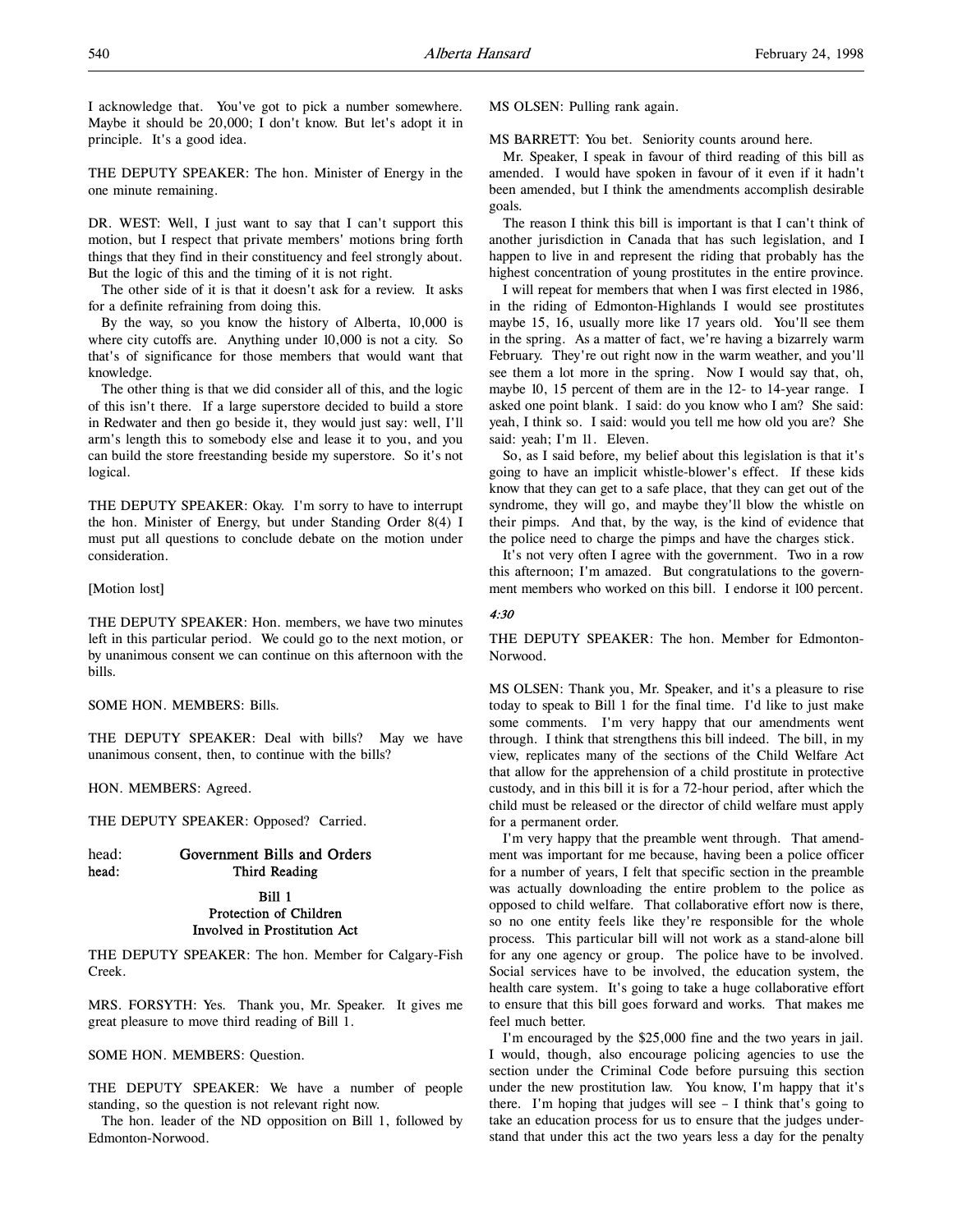I do have a concern about the marketing of this bill. I think it's very important now that this bill is marketed throughout the province and in a way that it becomes a useful tool for all police members and all child welfare workers so that it's not sitting on the backbench, so that everybody knows that if you can't convict under the Criminal Code, then you have this bill and in conjunction with that the companion bill, the Child Welfare Act. So you have potentially three different ways to apprehend an offender under this section or to get a child off the street. We've got the Criminal Code; we've got the Child Welfare Act and then the Protection of Children Involved in Prostitution Act. So that helps.

I'm really emphatic that we need to market this. We need to get it out there, and we also have to go through that education process with not just those in the police departments and not just in child welfare but in the prosecutors' office, working with maybe the Criminal Trial Lawyers Association, the Crown Attorneys Association, working with the judges and, you know, encouraging full use of the tools that are now there for us.

The other aspect of this. I know that the Member for Calgary-Fish Creek has put a stakeholders group together. I would encourage her to look at representatives, and I'm going to speak more to the north here: to representatives, of course, from the Edmonton Police Service, to communities for controlled prostitution, a group in my constituency actually. Kate Quinn has been very, very good in relation to pushing this whole issue forward from the Edmonton perspective. The Safer Cities initiative is a very, very well-respected program that was started in this community years ago. The hon. Member for Edmonton-Glenora was a member of that original steering committee. Indeed, I had a great deal to do with that from a revitalization and community action perspective on 118th Avenue, where I now have my constituency office. We need to have people such as Brad and Shawna Seneca from Bent Arrow Traditional Healing Society, who deal with numbers of youngsters and have job-training programs, have cultural awareness programs for kids, life-skills training. Those kinds of folks need to be involved.

The RCMP. One of the things that we don't think about is the smaller communities outside the huge urban centres, outside Calgary and Edmonton. What is the impact of prostitution on the smaller communities? Well, we do know that these kids travel on a circuit, and that circuit can include some of those smaller towns. They can include Grande Prairie. They can include Red Deer. They can include Medicine Hat and Lethbridge. So we've got to ensure that all of those outlying smaller centres are very well aware of this bill and representatives from their communities involved. You know, the RCMP have smaller jurisdictions in this province; however, they certainly interact with a number of kids, a lot of the kids who migrate to the cities and migrate to the cities with high hopes of getting a job and getting an education. The next think you know they're out on the street. So we need to work with the RCMP so they can work in a preventative role, in an intervention role.

I've already mentioned the Criminal Trial Lawyers Association. In terms of having a representative on the stakeholder group, I think they would be a great place to turn to so that they understand the nature of this whole process, and the Crown Attorneys Association so that they understand the big picture. They're very progressive groups. They're looking to ensure that everybody is represented within the legal system, and that's an issue we have to look at.

The urban aboriginal groups. Calgary and Edmonton have very

strong urban aboriginal communities. The Ben Calf Robe Society: those are great people.

I am very, very much in favour of having the broad perspective on the working committee, the implementation committee, a part of what happens next, because what happens next is really what's going to carry this bill. If there are no services, if we've got them all outlined in the bill as we have, we have to now ensure that the services are there. As I've said before, this is not just a 72-hour program. This is a three- or four-year project. Each child will require that much time to help them get off the street, to remove them from the environment they're in, the culture they feel comfortable with, to help them through drug rehabilitation, to help them with any of the history that already exists in their lives, that many of us in this room have never had to deal with, things so awful in their home lives that put them out on the street or things they perceive to be that bad. So there's all of that. That is not going to take 72 hours. That is going to take a long time. That's what's going to take three to four year.

If we look at the Edmonton Social Planning Council report, today the cost of counseling for any child for a one-hour session is roughly \$85 per child. You know, we don't have 600 or 700 kids out on the street, but we have a number of kids, and we can't really put our finger on the actual numbers. That fluctuates because of the circuit. They move from city to city. The fact that they move means that we may apprehend them and get them in a program in Edmonton, but then the next circuit is down to Calgary for the Stampede. When the Calgary Stampede is on, they'll move down to Calgary, and that's where they'll work.

We may lose those kids, any of those kids on the edge. Kids we're trying to help may fall back into the whole lifestyle. We may lose them here in Edmonton, and they may get picked up again in Calgary, and we have to be prepared to extend those services down there. There has to be an information flow between cities. Somewhere on some policing computer or some computer within child welfare these kids have to be part of that system so that when we're dealing with them, we know that they've been apprehended under this particular bill and we're trying to help these kids out.

#### 4:40

Like I say, it's not a 72-hour program; it's a three- or four-year program, and I'm looking for a commitment from this government to ensure that that money is available. Of the \$5.2 million that's already been allotted, I see only \$500,000 of that money committed for this fiscal year, and I'm concerned about that. I'm wondering why it's not more to balance it out over the three years. I'm wondering, once the implementation committee is put together, where they will then get any extra budgeting dollars from if they need it.

Now, I'm still concerned – I don't think I've been satisfied yet – that we don't know what a protective custody facility looks like. We have different programs running in Calgary and Edmonton. We have Crossroads up here. Does that mean we're going to lose a program like Crossroads because they are then going to become a secure facility? Or is Street Teams in Calgary going to put in a proposal to become a secure facility? You know, I have concerns about losing some of the existing programs. Everything has to work complementary and be supportive. So I would really encourage the implementation committee and the stakeholders to look very closely at that, and I know they will. I know they'll keep this government very responsible.

This is a responsible bill, and I would anticipate that the hon. Member for Calgary-Fish Creek has worked long and hard at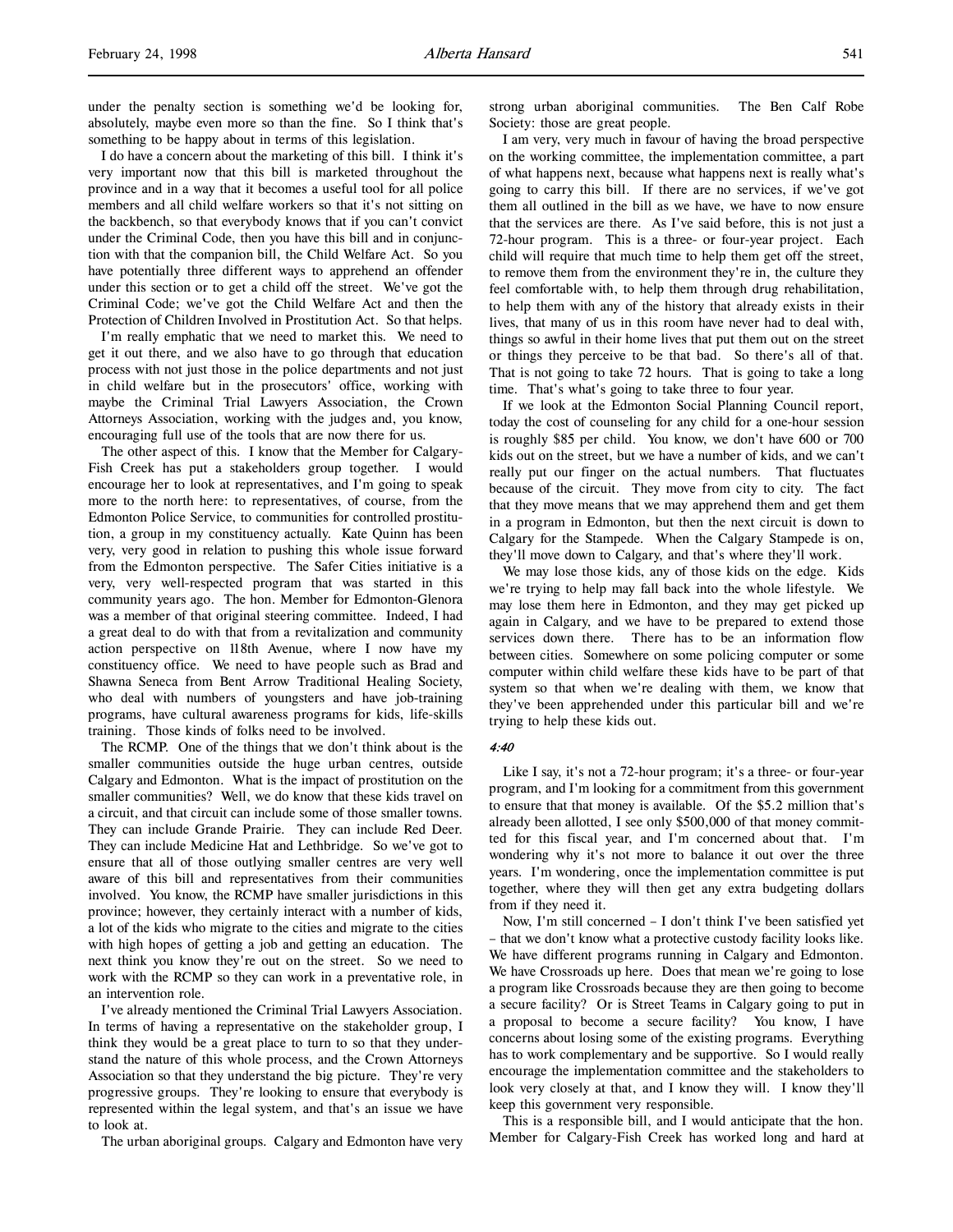moving this issue forward. I was actually at one of the very first meetings that the hon. member held right after her election to this House. It seemed to be a movement that needed to happen, and she took the initiative to ensure it did happen. You know, I think that's a tremendous move forward for our kids.

I certainly want to continue to see the project have some targets and some measurements. That's another important aspect of it. How do we know? How are we going to measure? Those performance measurements have to be developed, and they can't change just because we might not meet them from one year to the next. We may be measuring long term. The effects may be long term, so we may not get true measurement from this project for five or six years down the road. I want to encourage the use of outcomes here, because I think this is very, very important. It doesn't matter if we only help five kids or 10 kids. The point is that we are taking five or 10 kids off the street and offering them the programs that are available so they can make good choices in the future.

I think those are mainly my concerns, as outlined previously. I congratulate the Member for Calgary-Fish Creek and look forward to attending her stakeholder meeting on April 23 and then moving forward with the implementation stage of this bill

Thank you.

# Speaker's Ruling Third Reading Debate

THE DEPUTY SPEAKER: Before we proceed further, I think it might be worth while reminding all hon. members that on third reading *Erskine May* clearly says:

Debate on third reading . . . is more restricted than at the earlier stage, being limited to the contents of the bill; and reasoned amendments which raise matters not included in the provisions of the bill are not permissible.

If we could kindly guide ourselves with not what could be and what ought to be but what is in the bill.

The hon. Leader of Her Majesty's Loyal Opposition.

MR. MITCHELL: I just have to kind of rewrite my speech now, Mr. Speaker, but that's okay. I'll come up with something.

### Debate Continued

MR. MITCHELL: Mr. Speaker, I am going to support this bill. [interjection] What's Steve doing? Wait a minute. I'm going to support this bill, and I want to say that I am impressed by the work that the Member for Calgary-Fish Creek has done. I'm impressed as well and grateful that the government has accepted amendments to the bill. That's not a common occurrence in this Legislative Assembly, although it's become more common over the last three or four years since the House leaders negotiated agreements to open up the process and allow for some more freedom. I think that's just excellent. I think this addresses a problem that affects our society, that is one of the most debilitating problems we have to deal with. I believe there is not enough that we could do to deal with that, and we must never stop trying to do more.

That's really what I would like to say in these closing comments, and that is that as helpful as this bill will be, I want to make absolutely certain to encourage the Member for Calgary-Fish Creek and her colleagues to ensure that it does not become some kind of an end to the destination or end to the journey but that this is just a small step along the way. I don't want to have to hear next session or the session after that an answer to a

question from one of my colleagues such as we heard earlier, where the minister of social services didn't know what had happened under the changes to the Child Welfare Act in this area six months ago and the Justice minister didn't know what had been done under those changes over the last six months. I want to ensure that this government takes this bill and implements it effectively and monitors it to ensure that the incidence of child prostitution is measured and is reduced as a result of this bill.

I also encourage the Member for Calgary-Fish Creek to continue doing her leadership work and her visionary work in this area to see that other steps are taken. I know, Mr. Speaker, that I'm getting a little bit beyond the purview of a third reading, but if you could just bear with me, I'm being positive and I'm being encouraging to this Member for Calgary-Fish Creek. I would like to ensure that initiatives are taken to see that proper counseling is given to child prostitutes and other prostitutes as well to assist them in getting off this horrible treadmill. I'd like to see that she continues to push for initiatives that reduce poverty in our society, because there is no question that social phenomena like child prostitution are directly related to child poverty.

I would like to see her take this initiative one step further, in dealing with video slot machines and how that corrodes families and destroys families and communities and ultimately relates directly to child prostitution. I would like to see her continue with this bill and build on it within a vision of how broader social effects, broader social circumstances and characteristics ultimately have an impact, a negative impact, on issues on like child prostitution. This is not an isolated case. Child prostitution is not a coincidence in our society. Child prostitution is the result of many, many social factors that precede a child's becoming a prostitute. This bill deals with the fact once it occurs. It's useful in that regard, but it would be far, far more useful were we to have effective measures and programs and initiatives that prevented it in the first place. That takes a much, much bigger commitment on the part of a government than a single bill.

I also want to ensure that the government gives the resources that are required to support the police forces that will now have perhaps some additional area of initiative, some additional powers to deal with this problem. I want to make sure that the government provides sufficient resources to social workers. I want to make sure that there are sufficient resources to house these children for 72 hours and to house them afterwards if they want to continue with the program that this initiates.

There is much to be done. This represents a significant step, but it is certainly not a sufficient condition of declaring a victory. It is a necessary step; it is not a sufficient step. I would like to encourage this government to support that member in whatever other initiatives she can muster, and we certainly will support those kinds of initiatives as well, Mr. Speaker.

#### $4.50$

THE DEPUTY SPEAKER: The hon. Member for Calgary-Fish Creek to close debate.

MRS. FORSYTH: Well, thank you, Mr. Speaker. It's a proud day for me, I must say. I never, ever in my life imagined that something you take on in 1990 would get this far and become Bill 1, and I thank the Premier for that.

I really, really have to start by thanking some people again that were on my task force who got involved in this issue, got behind this issue, and just really did it because of the kids. I want again, if I may, to thank them. Bill 1 has never been done in Canada. It's a first in North America, and each and every one of these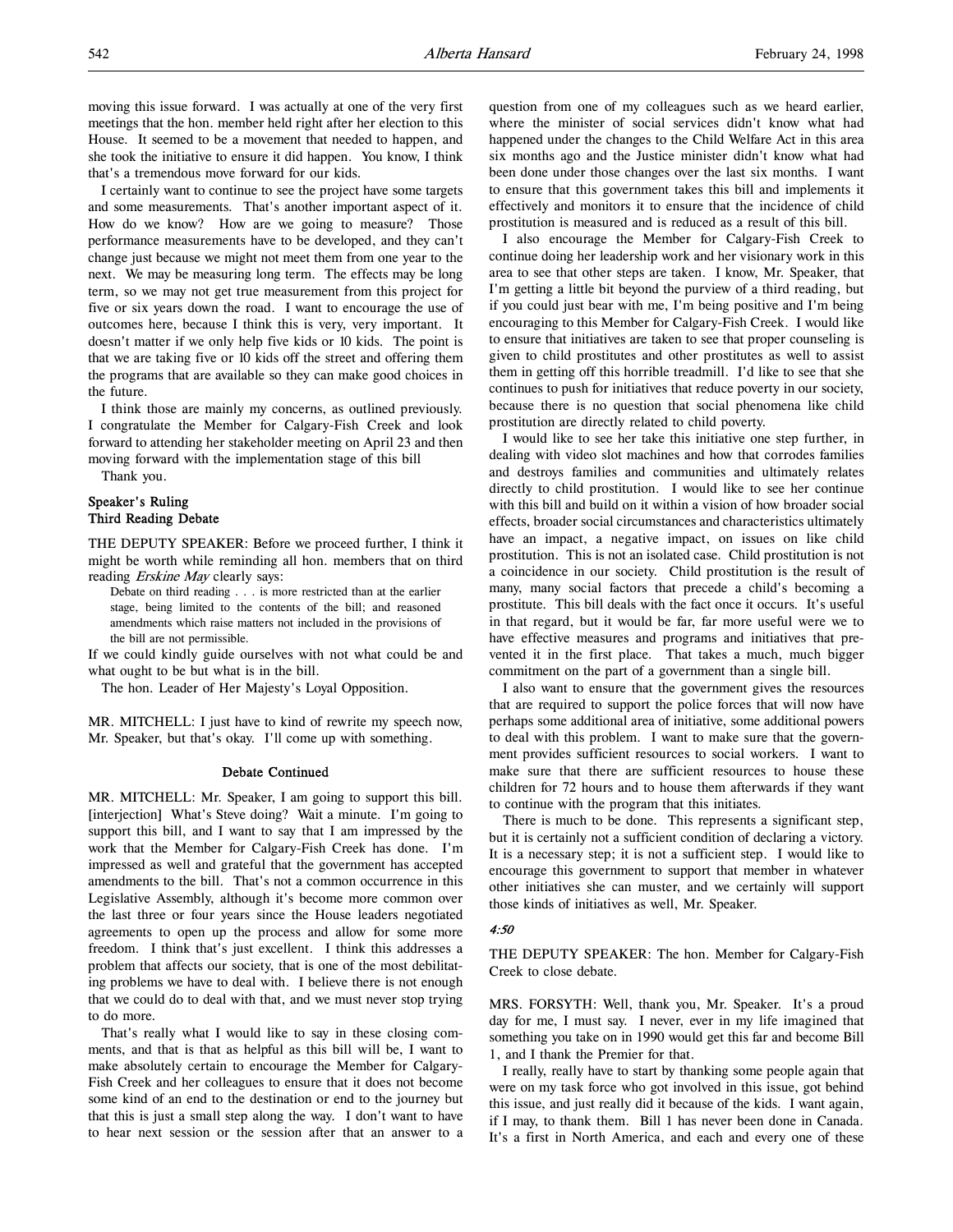individuals has to be thanked. They are: Elaine McMurray from the parent support association; Ross MacInnes from Street Teams; Brian Serbin, Ken Ogilvie, Ernie Schreiber, Harold Keller, all from the Edmonton Police Service; Dan Jahrig; Glenn McKay; Verne Fielder from the Calgary Police Service; Shirley Hill from Calgary public school board; David Shanks from the regional steering committee for the commissioner for children; Sharon Heron from child welfare; Paddy Meade from young offenders; and the researchers' assistance provided by Elan Gough and Dee MacPherson.

Since Bill 1 hit the Legislature, I've been overwhelmed by calls from across this country and into the States. We've been busy faxing copies of Bill 1, sending copies of the task force to people. I just received a fax from someone in Vancouver, actually, which I thought was very interesting, on three individuals that they're working with. What our bill is going to do is go to B.C.

Mr. Speaker, it's sad. We have a 15-year-old girl who fled from a small town in Alberta over a year ago to the streets of Calgary. She's currently working in Vancouver for a well-known prostitution ring, and she's regarded as a high-end prostitute because she's exceptionally beautiful. Part of her wants to leave the street. Her parents want her off the streets, and she just doesn't know what options she has. It just goes on and on from all the calls I've had.

I want to thank everybody in the House. I want to thank the Premier. I want to thank the minister of social services, both ministers. I have to acknowledge the previous minister from Athabasca-Wabasca, who got behind this originally, and then the current minister of social services. I have to also thank the opposition for being supportive. We'll continue to do what they've asked, and we're moving forward on this bill. We're working now with all of the departments. We're going into working with the stakeholders. This is going to be a bottom-up process and not a top-down. We've got to go to the people on the streets. They know what the kids need. We're looking at a bunch of services and will be pleased to continue to report back to the Justice critic for the opposition.

Thank you.

THE DEPUTY SPEAKER: The hon. Member for Calgary-Fish Creek has moved third reading of Bill 1, Protection of Children Involved in Prostitution Act. Does the Assembly agree to the motion for third reading?

HON. MEMBERS: Agreed.

THE DEPUTY SPEAKER: Opposed? Let the record show unanimous.

[Bill 1 read a third time]

# Bill 4 Libraries Amendment Act, 1998

THE DEPUTY SPEAKER: The hon. Member for St. Albert.

MRS. O'NEILL: Thank you, Mr. Speaker. I rise to speak briefly here to Bill 4, the Libraries Amendment Act, 1998, and in so doing, I'd like to acknowledge the extensive consultative work done by the Alberta library review committee, the dedicated library division staff in Community Development, and especially Patricia MacNamee, who was very helpful to me.

[The Speaker in the chair]

The ability to establish library federations in conjunction with either of the two major urban library boards makes this very enabling legislation. This is enabling, and it looks to the future while it facilitates the present services provided by libraries.

So, Mr. Speaker, I move that Bill 4 be now read a third time and do pass.

[Motion carried; Bill 4 read a third time]

## Bill 6

## Dangerous Goods Transportation and Handling Act

THE SPEAKER: The hon. Member for Olds-Didsbury-Three Hills.

MR. MARZ: Thank you, Mr. Speaker. I move third reading of Bill 6, being the Dangerous Goods Transportation and Handling Act.

As previously stated, the intent of the bill is to bring the provincial legislation for ensuring public safety in the handling and the transportation of dangerous goods in line with the federal act.

I'd like to take this opportunity to thank the opposition members for their endorsement and support during second reading and Committee of the Whole. At the end of Committee of the Whole I said that I'd provide the answers to the remaining questions, and I did that yesterday by tabling those answers in the Assembly.

I'd like to urge all the members of this Assembly to support third reading. Thank you.

THE SPEAKER: The hon. Member for Edmonton-Mill Woods.

DR. MASSEY: Thank you, Mr. Speaker. Just a few comments in conclusion at this third reading of Bill 6, and a review of some of the highlights of the bill. As we have all agreed in the Assembly, it is a good bill, with the main objectives really to bring provincial and federal legislation more in line and to change some of the penalty sections, giving the courts more flexibility in dealing with offenders. A third, I guess, main objective of the bill is to change the guidelines for procedures in dealing with imminent accidents and emergency removal of dangerous goods.

The specific highlights of the bill I think are worth reiterating at this time. It includes railway cars for a first time under the act. It gives legal permission for the minister to enter into agreements with the federal government regarding the enforcement of both provincial and federal dangerous goods transportation acts. It allows the minister to react – and I think this is an important section that we all agree with – in case of a serious emergency. The minister also has the power to designate inspectors and to determine the qualifications of these inspectors, and we've had some response from the bill sponsor with regards to some of our questions. The inspectors are now going to be required to produce a warrant before they enter a dwelling to inspect for improper storage of dangerous goods. The minister is given the power to call for a public inquiry if an accidental release of dangerous goods occurs.

It requires municipalities to re-examine their dangerous goods routes every five years. So there is built into it a mechanism to make sure that once routes are designated, they continue to be reviewed and to make sure that the routes that are chosen are the ones that present the lowest risk to the public.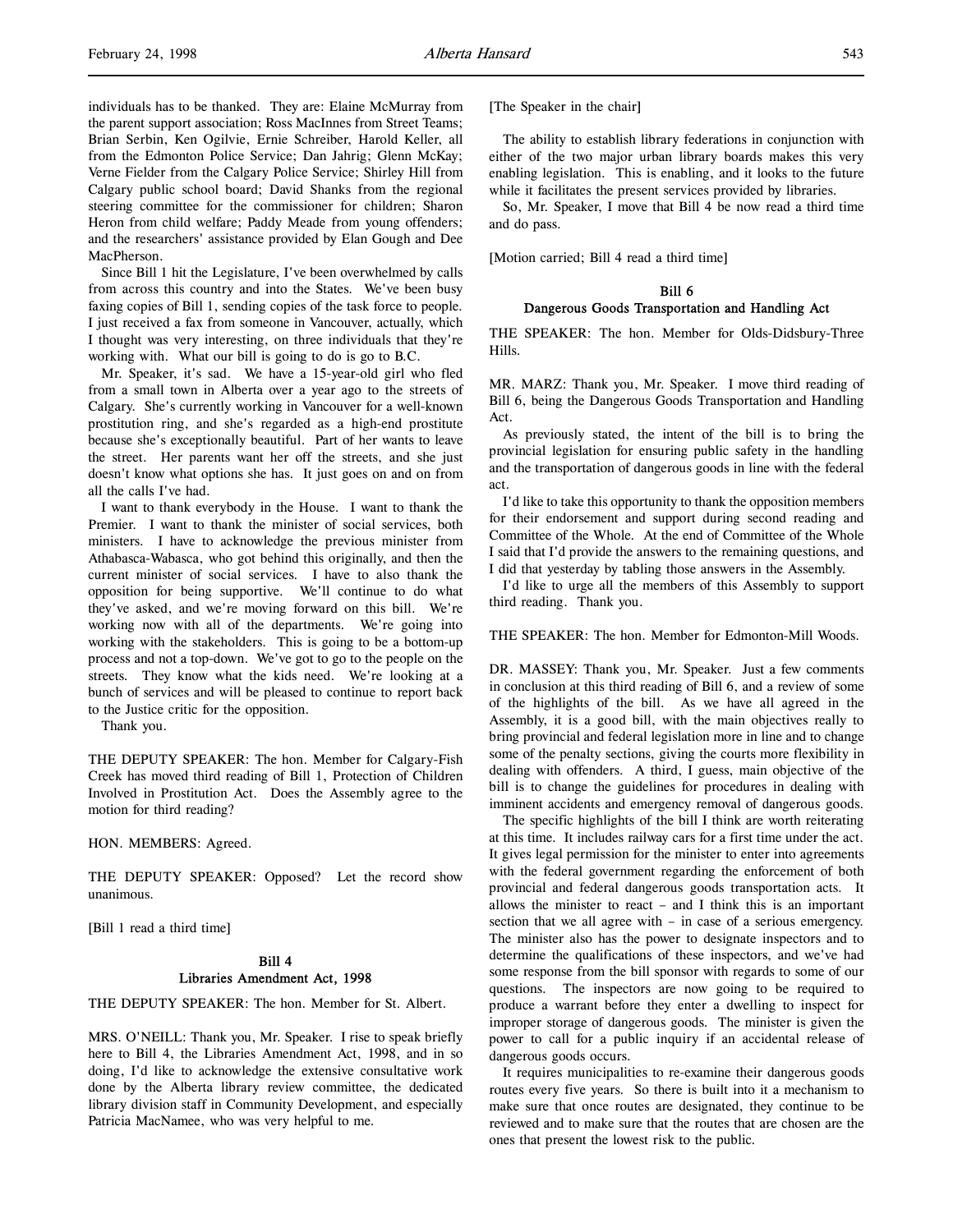Under the act when the inspectors do a test on the contents of a vehicle which has had an accident in order to determine what the contents were and that the vehicle was carrying dangerous goods, there is a section of the bill that allows the results of the inspector's test to stand alone as evidence in the court.

Finally, the bill gives the court the power to impose fines and penalties for violations of the act.

We in the opposition support it and think it's a good bill. Thank you, Mr. Speaker.

#### 5:00

THE SPEAKER: The hon. Member for Edmonton-Gold Bar.

MR. MacDONALD: Thank you, Mr. Speaker. It's a pleasure to rise this afternoon and speak in support of this bill. The hon. Member for Olds-Didsbury-Three Hills has helped this province a great deal with this legislation. As we become industrialized, more and more the transportation of dangerous goods and the handling of those dangerous goods is going to be paramount to public safety. I commend the hon. member for his legislation, and I'm proud to support it.

Thank you.

MR. DICKSON: Mr. Speaker, I'm trying to remember. There had been a Calgary alderman who was the MLA for Calgary-Buffalo. It would be prior to Sheldon Chumir. I remember him raising this issue, and I remember reading about it. This had been something he had been alive to I guess from city council days. The main rail line in Calgary bisects Calgary-Buffalo north and south. There are a huge number of people living and working in very close proximity to that rail line immediately behind the Calgary Tower, and it seems to me that this is a really positive move that now the railway cars in fact come under the jurisdiction, are caught under the scope and ambit of this bill. I think that's very positive, and I just wanted to salute that.

I always have a concern when we see legislation go through with this expansive delegated lawmaking power in section 31, and I regret that so far we've still been unsuccessful in persuading the government to commit that all regulations will be reviewed by the Standing Committee on Law and Regulations. That's the committee, of course, that was created after the March 11, 1997, election, has not yet been instructed by this Assembly with its government majority to meet.

Here we'd have a case where regulations are going to be made. What stakeholders will be consulted? I'm not sure whether when regulations are made, somebody is going to consult the seniors, the residents living in downtown Calgary who would be directly affected by a rail spill, by a rail derailment immediately between 9th and 10th avenues S.W. in Calgary. I think that demonstrates the problem. I suspect that the stakeholders the government will consult when they're designing regulations are going to be the large carriers, maybe some insurance companies, maybe a government MLA because there are other government Calgary MLAs who have the rail line going through their constituency. Maybe Calgary-Fort will have a chance to be involved as that regulation is prepared. I'm not sanguine I'm going to have that opportunity, so one might rightly ask, Mr. Speaker: are some of those safety concerns which are going to affect – and we're talking here, members, about 36,000 Calgarians just in my single constituency alone. Who's going to be raising those kinds of concerns?

So I'm going to ask the sponsor of the bill and I'll encourage him outside the House to give some thought to how broad the

stakeholder list should be. I think it's important that there be some representation from residents or people, certainly in our large urban centres, who live immediately proximate to a rail line.

Otherwise, not to detract from what is a positive bill, a bill that I think is being supported by everybody who's spoken to it, let's simply ensure that we make the regulations as strong and as effective as is humanly possible.

Thanks, Mr. Speaker.

THE SPEAKER: The hon. Member for Olds-Didsbury-Three Hills to close debate.

MR. MARZ: Question.

[Motion carried; Bill 6 read a third time]

# Bill 8 Agriculture Statutes (Penalties) Amendment Act, 1998

MR. JONSON: Mr. Speaker, on behalf of the hon. minister of agriculture I would like to move third reading of Bill 8, the Agriculture Statutes (Penalties) Amendment Act, 1998.

THE SPEAKER: The hon. Member for Edmonton-Norwood.

MS OLSEN: Thank you, Mr. Speaker. On behalf of my colleague from Spruce Grove-Sturgeon-St. Albert I am pleased to rise in support of this bill. I understand that this bill increases the penalties for contravening 10 different agricultural acts and it removes the penalty for selling a commodity under the Dairy Board Act at below the minimum price, but there's still a penalty for failing to comply with an AEUB order or regulation.

I'll make my comments brief, because I really don't have a lot of knowledge about agriculture. However, my understanding is that many penalties are low in respect to these acts, so it makes sense to bring them into line with current fines. Although the maximum penalty has increased in some cases in this particular bill, it's associated with the removal of a possible prison term, and I think that fines that can be fairly high under this act would probably act as the deterrent as opposed to somebody unnecessarily having to spend some time in a jail. So I am pleased with that.

I guess my final comment on this bill is that it's a sensible housekeeping piece of legislation that brings the penalties in line with current prices and ensures that they remain a deterrent. So hopefully we'll see the use of this bill with any infractions and that indeed the penalties are high enough to do that.

Thank you.

THE SPEAKER: The hon. Minister of Health on behalf of the hon. Minister of Agriculture, Food and Rural Development to close debate.

MR. JONSON: Question.

[Motion carried; Bill 8 read a third time]

# Bill 9 Marketing of Agricultural Products Amendment Act, 1998

MR. JONSON: Mr. Speaker, on behalf of the hon. Minister of